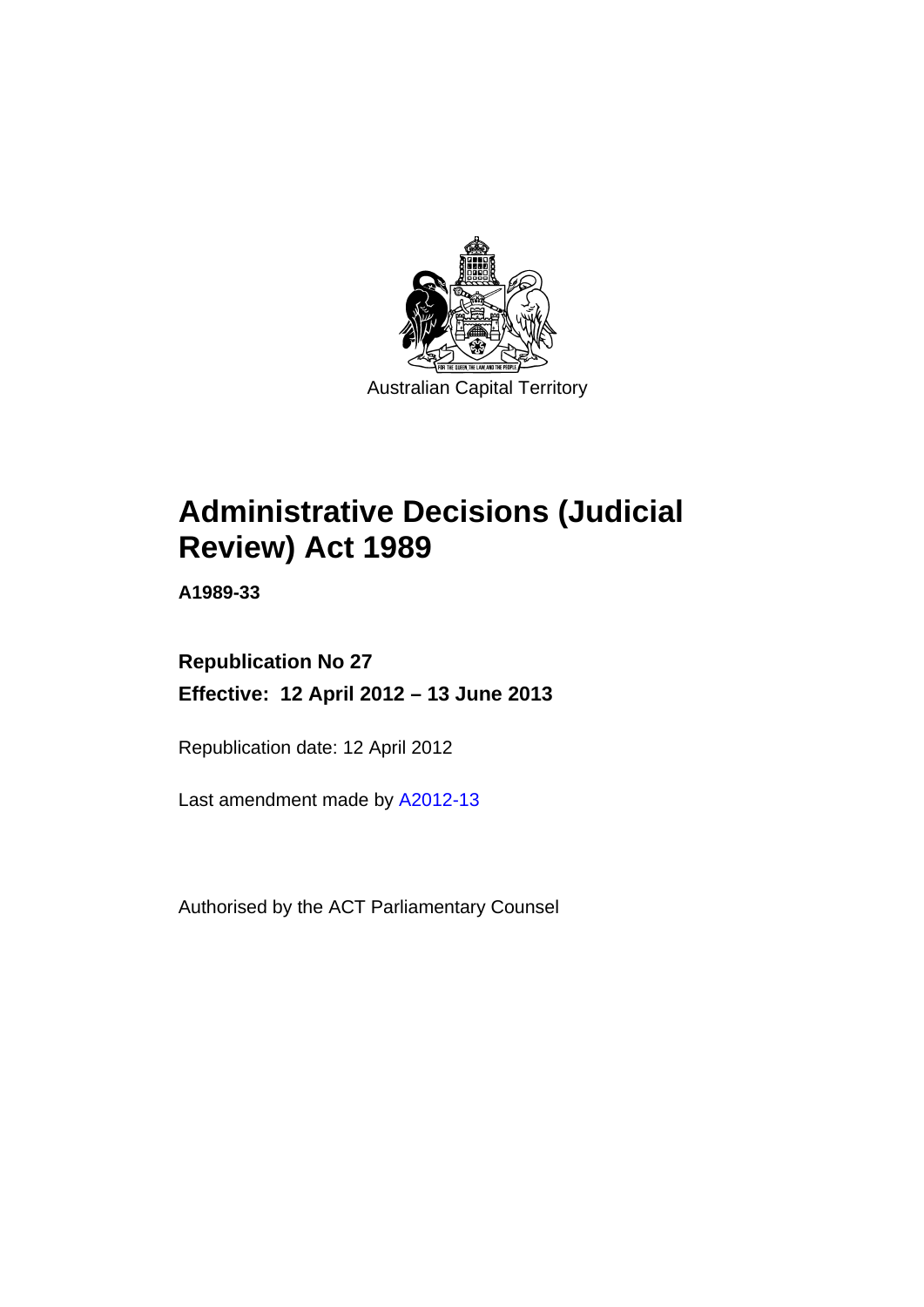## **About this republication**

#### **The republished law**

This is a republication of the *Administrative Decisions (Judicial Review) Act 1989* (including any amendment made under the *[Legislation Act 2001](http://www.legislation.act.gov.au/a/2001-14)*, part 11.3 (Editorial changes)) as in force on 12 April 2012*.* It also includes any commencement, amendment, repeal or expiry affecting this republished law to 12 April 2012.

The legislation history and amendment history of the republished law are set out in endnotes 3 and 4.

#### **Kinds of republications**

The Parliamentary Counsel's Office prepares 2 kinds of republications of ACT laws (see the ACT legislation register at [www.legislation.act.gov.au](http://www.legislation.act.gov.au/)):

- authorised republications to which the *[Legislation Act 2001](http://www.legislation.act.gov.au/a/2001-14)* applies
- unauthorised republications.

The status of this republication appears on the bottom of each page.

#### **Editorial changes**

The *[Legislation Act 2001](http://www.legislation.act.gov.au/a/2001-14)*, part 11.3 authorises the Parliamentary Counsel to make editorial amendments and other changes of a formal nature when preparing a law for republication. Editorial changes do not change the effect of the law, but have effect as if they had been made by an Act commencing on the republication date (see *[Legislation Act 2001](http://www.legislation.act.gov.au/a/2001-14)*, s 115 and s 117). The changes are made if the Parliamentary Counsel considers they are desirable to bring the law into line, or more closely into line, with current legislative drafting practice.

This republication does not include amendments made under part 11.3 (see endnote 1).

#### **Uncommenced provisions and amendments**

If a provision of the republished law has not commenced, the symbol  $\mathbf{U}$  appears immediately before the provision heading. Any uncommenced amendments that affect this republished law are accessible on the ACT legislation register [\(www.legislation.act.gov.au\)](http://www.legislation.act.gov.au/). For more information, see the home page for this law on the register.

#### **Modifications**

If a provision of the republished law is affected by a current modification, the symbol  $\mathbf{M}$ appears immediately before the provision heading. The text of the modifying provision appears in the endnotes. For the legal status of modifications, see the *[Legislation Act 2001](http://www.legislation.act.gov.au/a/2001-14)*, section 95.

#### **Penalties**

At the republication date, the value of a penalty unit for an offence against this law is \$110 for an individual and \$550 for a corporation (see *[Legislation Act 2001](http://www.legislation.act.gov.au/a/2001-14)*, s 133).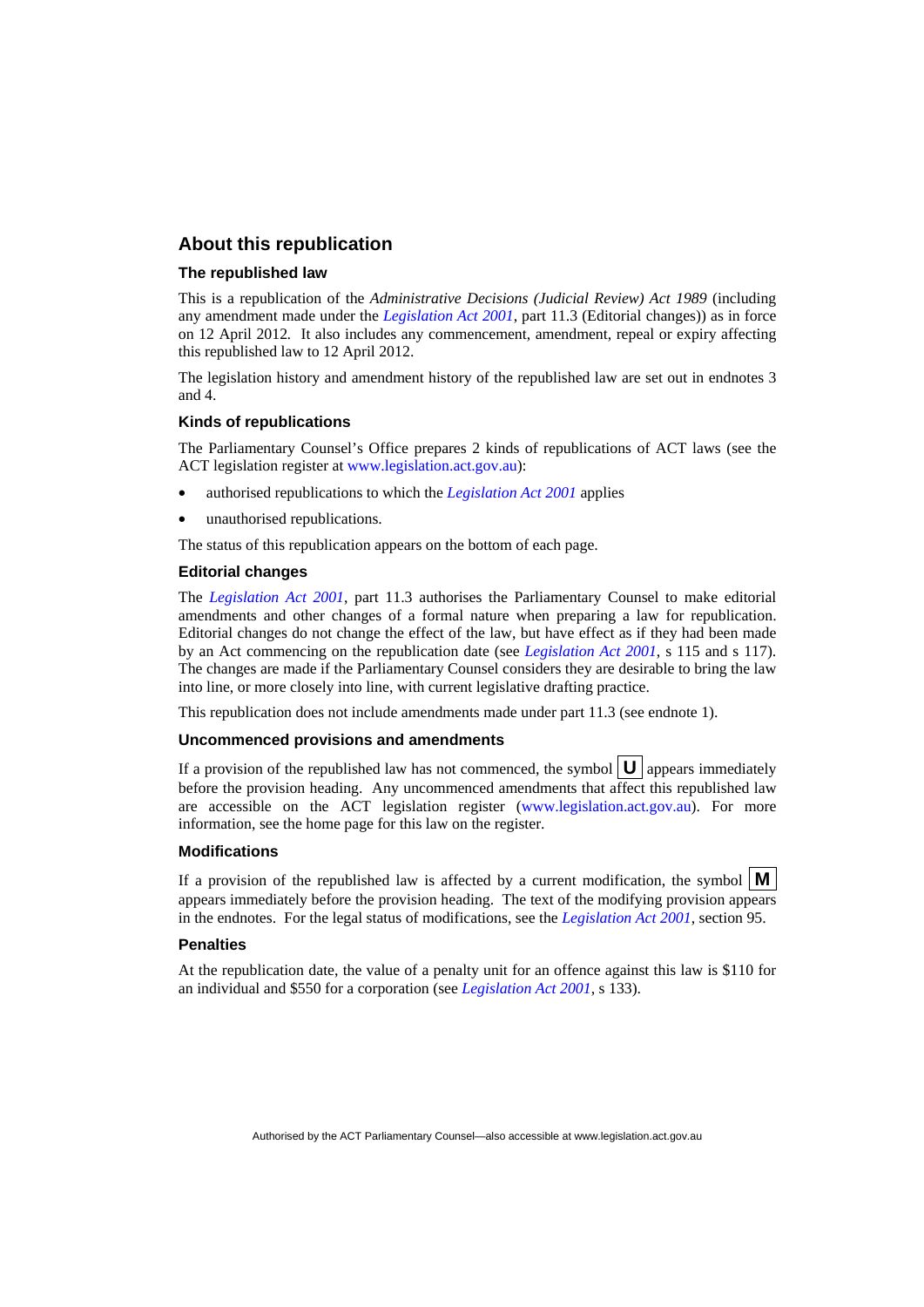

# **Administrative Decisions (Judicial Review) Act 1989**

# **Contents**

|                 |                                                                       | Page       |
|-----------------|-----------------------------------------------------------------------|------------|
| 1               | Name of Act                                                           | 2          |
| 2               | Dictionary                                                            | 2          |
| 3               | <b>Notes</b>                                                          | 2          |
| 3A              | Meaning of <i>making</i> and <i>failure to make</i> a decision        | 2          |
| 3B              | Meaning of person aggrieved                                           | 3          |
| ЗC              | Meaning of <i>conduct engaged in</i> for purpose of making decision   | 4          |
| 4               | Act to operate despite anything in existing laws                      | 4          |
| 5               | Applications for review of decisions                                  | 4          |
| 6               | Applications for review of conduct related to making of decisions     | 6          |
| 7               | Applications for failures to make decisions                           | 8          |
| 8               | Effect of Act on other rights                                         | 9          |
| 9               | Applications for order of review must set out grounds                 | 10         |
| 10              | Period in which application for order of review must be made          | 10         |
| 11              | Application for order of review not limited to grounds in application | 13         |
| R <sub>27</sub> | Administrative Decisions (Judicial Review) Act 1989                   | contents 1 |
| 12/04/12        | Effective: 12/04/12-13/06/13                                          |            |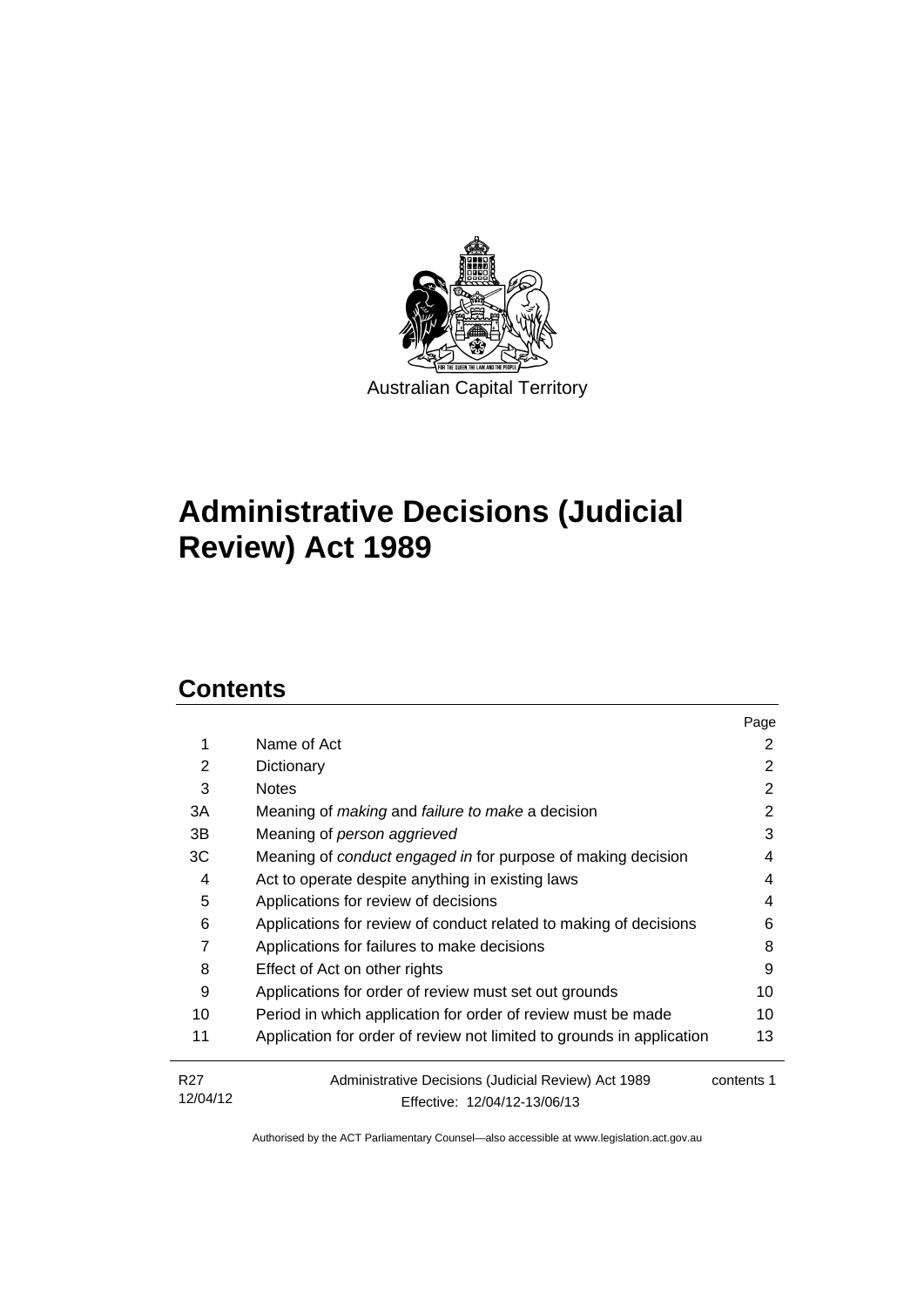| 12 <sup>2</sup>   | Application to be made a party to a proceeding                          | Page<br>13 |
|-------------------|-------------------------------------------------------------------------|------------|
| 13                | Reasons for decision may be obtained                                    | 13         |
| 14                | Certain information not required to be disclosed                        | 16         |
| 15                | Ministerial certificate about disclosure of information                 | 17         |
| 16                | Stay of proceedings                                                     | 18         |
| 17                | Powers of Supreme Court in relation to applications for order of review | 19         |
| 18                | Change in person holding, or performing the duties of, an office        | 20         |
| 19                | Intervention by Minister                                                | 20         |
| 20                | Act not to apply to certain decisions                                   | 21         |
| 21                | Regulation-making power                                                 | 21         |
| <b>Schedule 1</b> | Decisions to which this Act does not apply                              | 22         |
| <b>Schedule 2</b> | Decisions to which s 13 does not apply                                  | 26         |
| 2.1               | Administration of criminal justice                                      | 26         |
| 2.2               | Civil proceedings                                                       | 26         |
| 2.3               | Decisions relating to territory finance                                 | 27         |
| 2.4               | Decisions relating to administration of the public service              | 27         |
| 2.5               | Certain other appointment decisions                                     | 28         |
| 2.6               | Certain decisions under the Crimes (Sentence Administration) Act        | 28         |
| 2.7               | Decisions of the ACAT                                                   | 29         |
| <b>Dictionary</b> |                                                                         | 30         |
| <b>Endnotes</b>   |                                                                         |            |

|   | About the endnotes     | 32 |
|---|------------------------|----|
| 2 | Abbreviation key       | 32 |
| 3 | Legislation history    | 33 |
| 4 | Amendment history      | 39 |
| 5 | Earlier republications | 42 |
|   |                        |    |

| Administrative Decisions (Judicial Review) Act 1989<br>contents 2 |                              | R27      |
|-------------------------------------------------------------------|------------------------------|----------|
|                                                                   | Effective: 12/04/12-13/06/13 | 12/04/12 |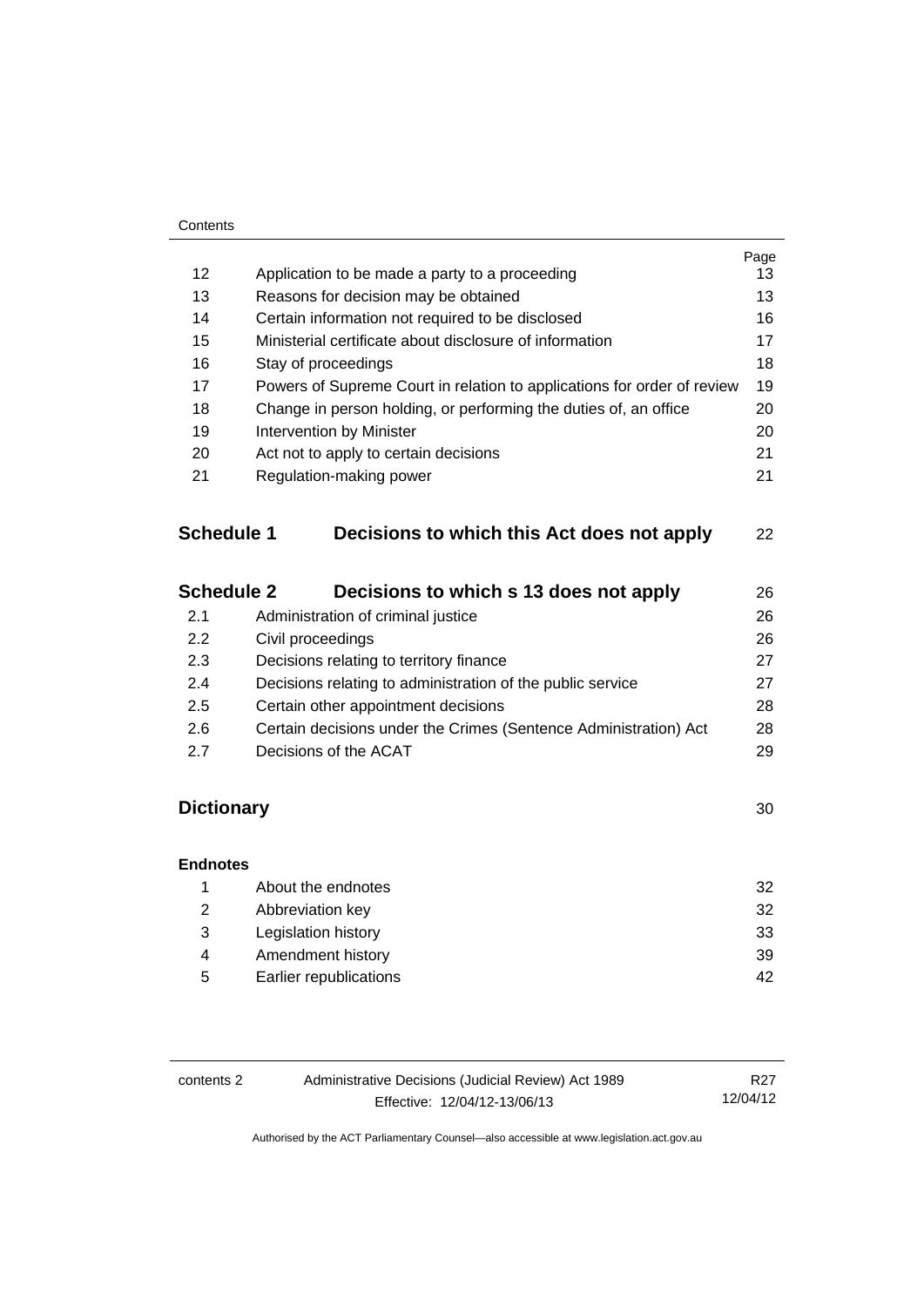

# **Administrative Decisions (Judicial Review) Act 1989**

An Act relating to the review on questions of law of certain administrative decisions

R27 12/04/12

l

Administrative Decisions (Judicial Review) Act 1989 Effective: 12/04/12-13/06/13

page 1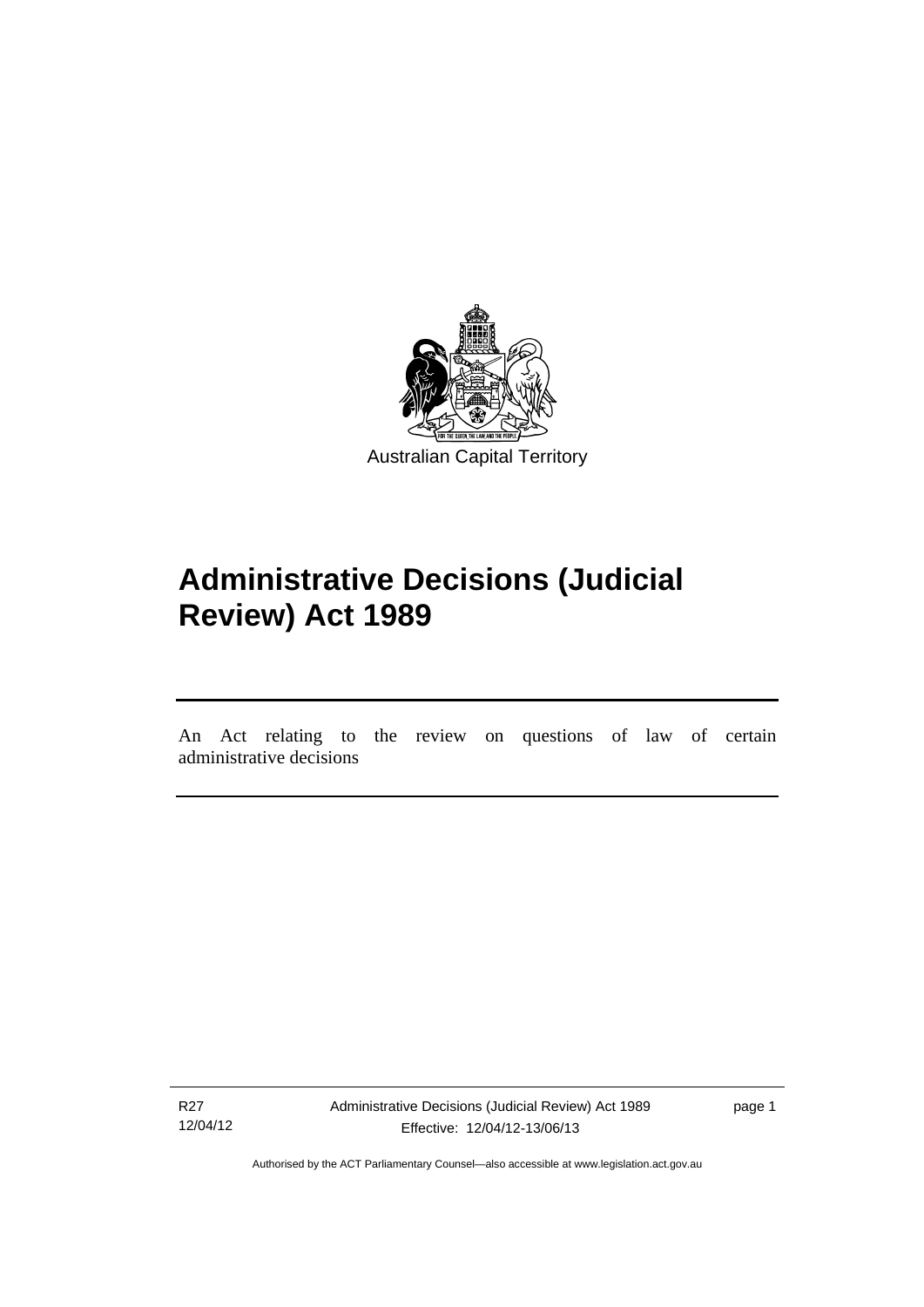## <span id="page-5-0"></span>**1 Name of Act**

This Act is the *Administrative Decisions (Judicial Review) Act 1989*.

## <span id="page-5-1"></span>**2 Dictionary**

The dictionary at the end of this Act is part of this Act.

*Note 1* The dictionary at the end of this Act defines certain terms used in this Act, and includes references (*signpost definitions*) to other terms defined elsewhere.

> For example, the signpost definition '*person aggrieved*—see section 3B.' means that the term 'person aggrieved' is defined that section.

*Note* 2 A definition in the dictionary (including a signpost definition) applies to the entire Act unless the definition, or another provision of the Act, provides otherwise or the contrary intention otherwise appears (see [Legislation Act,](http://www.legislation.act.gov.au/a/2001-14) s  $155$  and s  $156$  (1)).

## <span id="page-5-2"></span>**3 Notes**

A note included in this Act is explanatory and is not part of this Act.

*Note* See the [Legislation Act,](http://www.legislation.act.gov.au/a/2001-14) s 127 (1), (4) and (5) for the legal status of notes.

## <span id="page-5-3"></span>**3A Meaning of** *making* **and** *failure to make* **a decision**

- (1) For this Act, a reference to the *making* of a decision includes a reference to—
	- (a) making, suspending, revoking or refusing to make an order, award or determination; or
	- (b) giving, suspending, revoking or refusing to give a certificate, direction, approval, consent or permission; or
	- (c) issuing, suspending, revoking or refusing to issue a licence, authority or other instrument; or
	- (d) imposing a condition or restriction; or

| page 2 | Administrative Decisions (Judicial Review) Act 1989 | R <sub>27</sub> |
|--------|-----------------------------------------------------|-----------------|
|        | Effective: 12/04/12-13/06/13                        | 12/04/12        |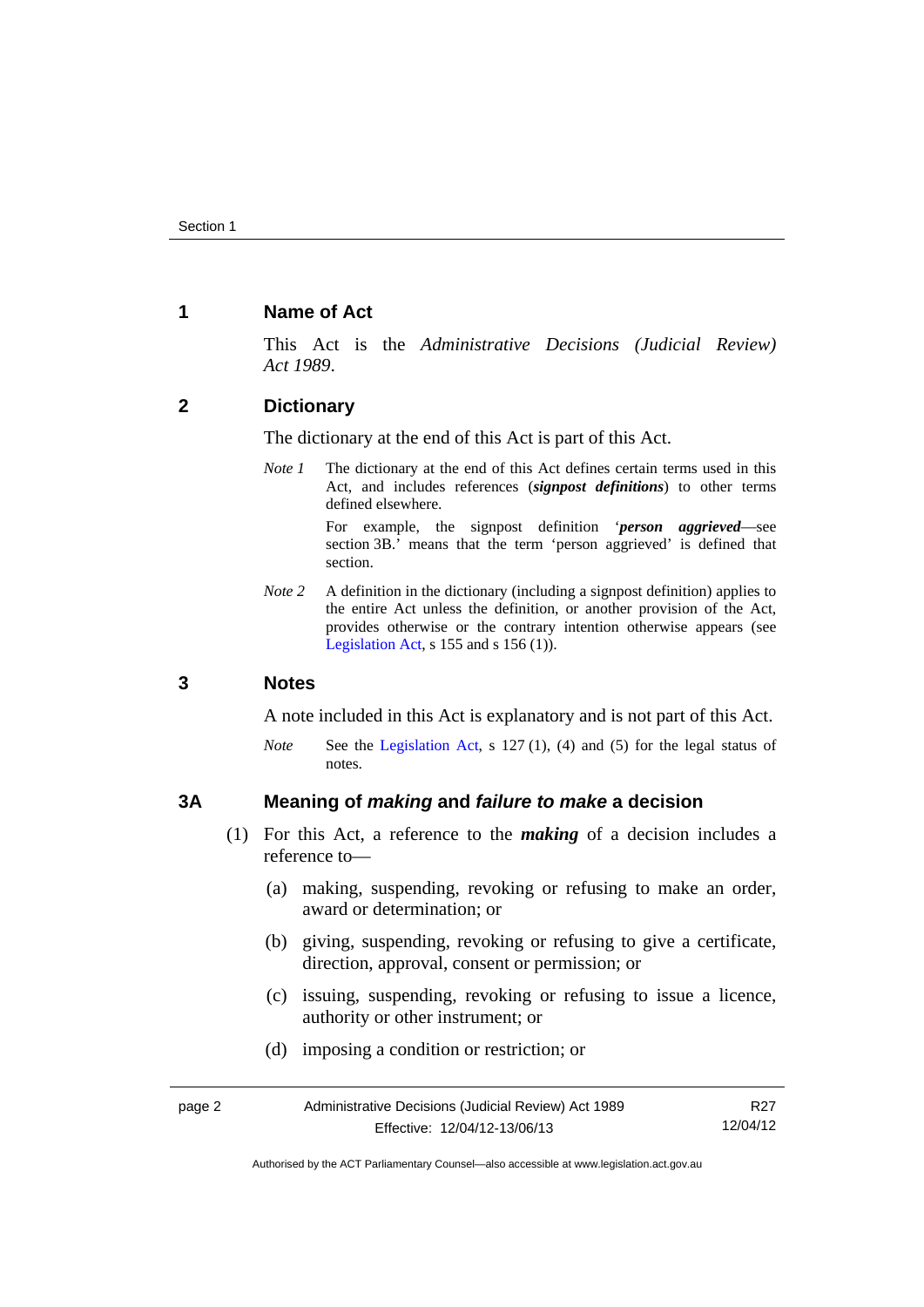- (e) making a declaration, demand or requirement; or
- (f) keeping, or refusing to give up, an article; or
- (g) doing or refusing to do anything else;
- (2) If provision is made by an enactment for the making of a report or recommendation before a decision is made, the making of the report or recommendation is itself taken, for this Act, to be the *making* of a decision.
- (3) A reference to a *failure to make* a decision includes a reference to a failure to make—
	- (a) a decision mentioned in subsection  $(1)$  (a) to  $(g)$ ; or
	- (b) a report or recommendation mentioned in subsection (2).
	- *Note Fail* is defined in the [Legislation Act](http://www.legislation.act.gov.au/a/2001-14), dict, pt 1, to include refuse.

# <span id="page-6-0"></span>**3B Meaning of** *person aggrieved*

- (1) For this Act, a reference to a *person aggrieved* by a decision includes a reference to—
	- (a) a person whose interests are adversely affected by the decision; and
	- (b) for a decision by way of the making of a report or recommendation—a person whose interests would be adversely affected if a decision were, or were not, made in accordance with the report or recommendation.
- (2) For this Act, a reference to a *person aggrieved* by conduct that has been, is being, or is proposed to be engaged in for the purpose of making a decision, includes a reference to a person whose interests are, or would be, adversely affected by the conduct.
- (3) For this Act, a reference to a *person aggrieved* by a failure to make a decision includes a reference to a person whose interests are, or would be, adversely affected by the failure.

page 3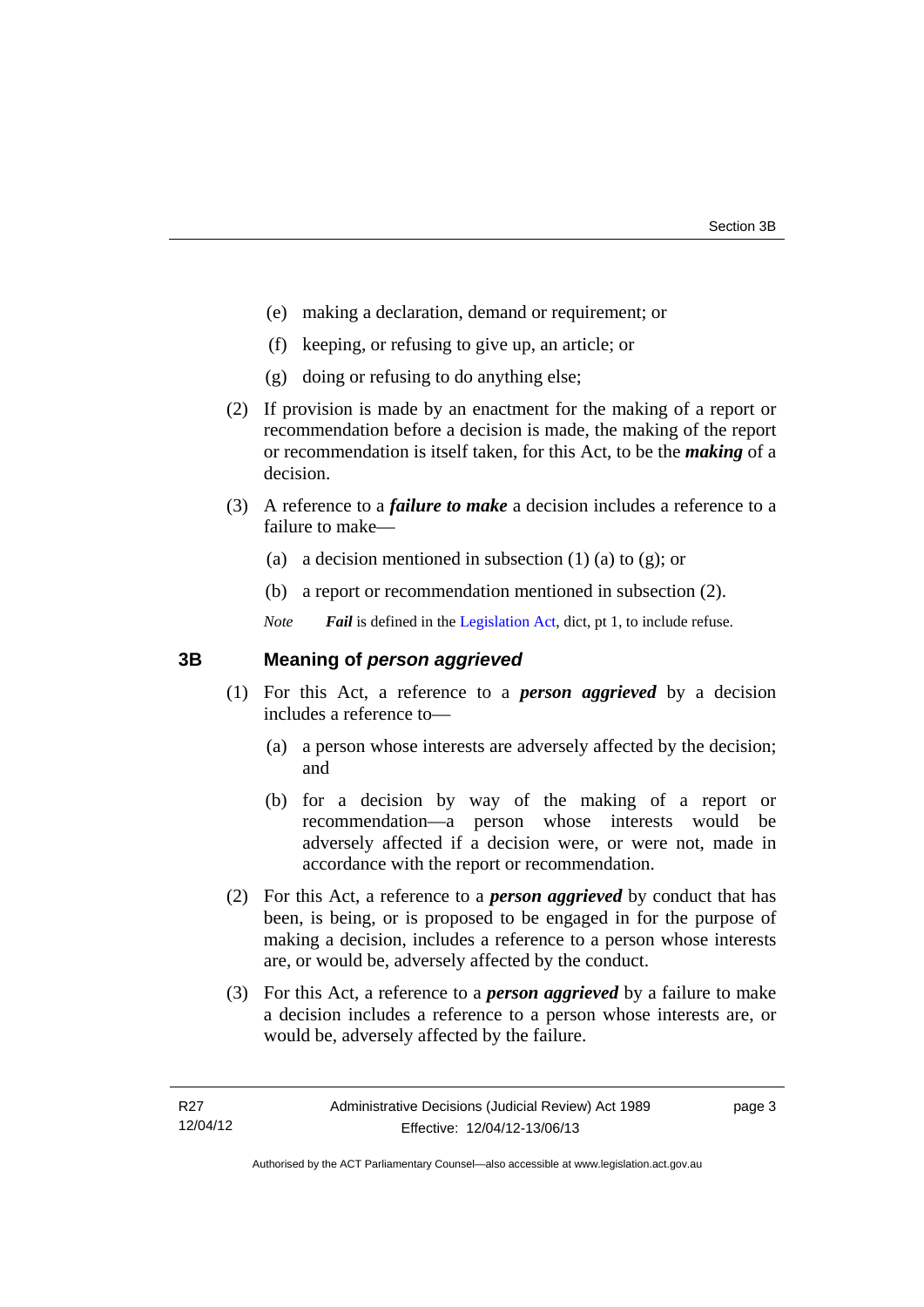# <span id="page-7-0"></span>**3C Meaning of** *conduct engaged in* **for purpose of making decision**

For this Act, a reference to *conduct engaged in* for the purpose of making a decision includes a reference to the doing of anything preparatory to the making of the decision, including—

- (a) the taking of evidence; or
- (b) the holding of an inquiry or investigation.

# <span id="page-7-1"></span>**4 Act to operate despite anything in existing laws**

This Act has effect despite anything contained in any enactment in force at the commencement of this Act.

# <span id="page-7-2"></span>**5 Applications for review of decisions**

- (1) A person aggrieved by a decision to which this Act applies may apply to the Supreme Court for an order of review in relation to the decision on any 1 or more of the following grounds:
	- (a) that a breach of the rules of natural justice happened in relation to the making of the decision;
	- (b) that procedures that were required by law to be observed in relation to the making of the decision were not observed;
	- (c) that the person who purported to make the decision did not have jurisdiction to make the decision;
	- (d) that the decision was not authorised by the enactment under which it was purported to be made;
	- (e) that the making of the decision was an improper exercise of the power given by the enactment under which it was purported to be made;
	- (f) that the decision involved an error of law, whether or not the error appears on the record of the decision;

Authorised by the ACT Parliamentary Counsel—also accessible at www.legislation.act.gov.au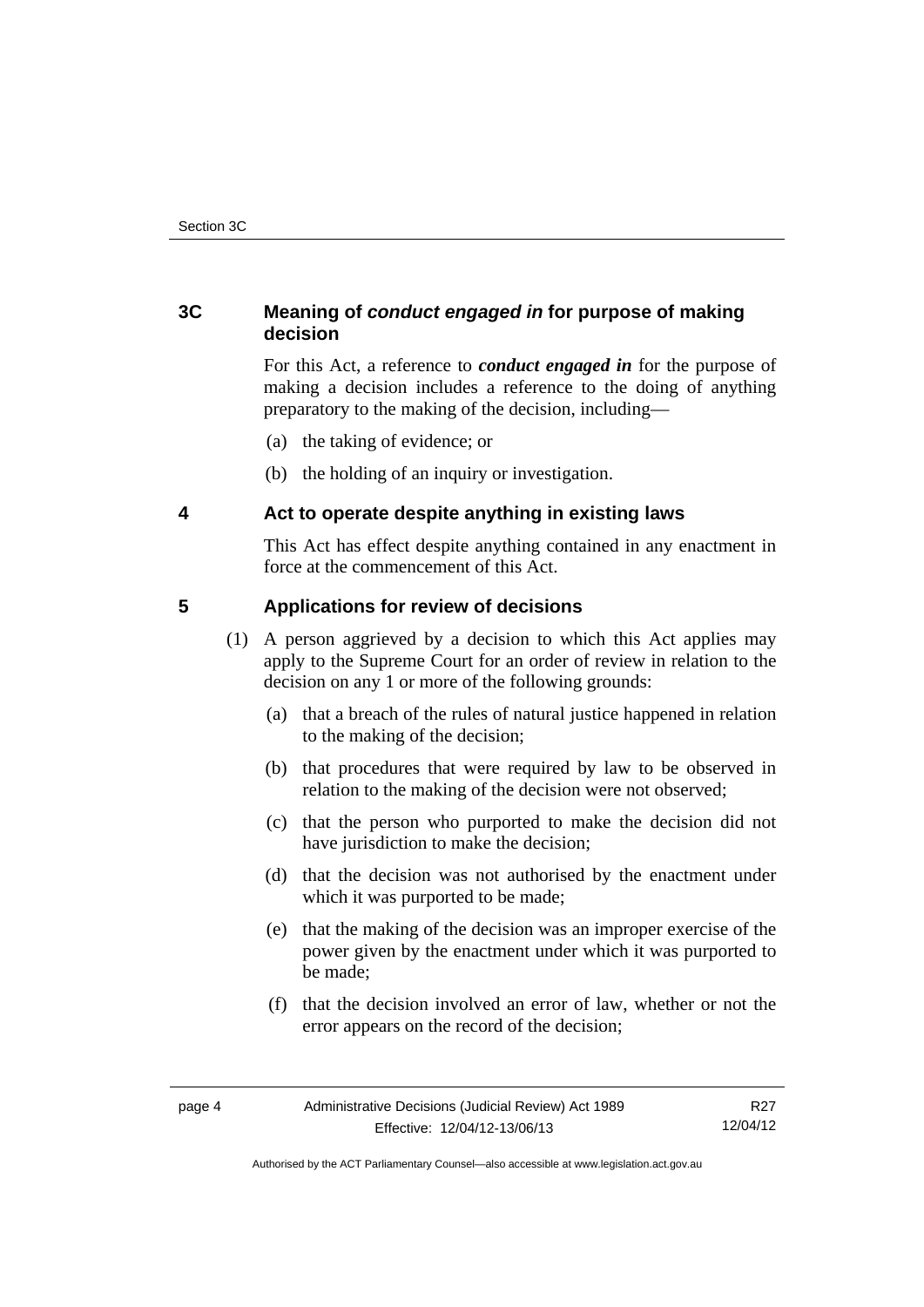- (g) that the decision was induced or affected by fraud;
- (h) that there was no evidence or other material to justify the making of the decision;
- (i) that the decision was otherwise contrary to law.
- *Note* The *[Human Rights Act 2004](http://www.legislation.act.gov.au/a/2004-5)*, s 40B (1) (b) makes it unlawful for a public authority to fail to give proper consideration to a relevant human right when making a decision.
- (2) The reference in subsection (1) (e) to an *improper exercise* of a power includes a reference to—
	- (a) taking an irrelevant consideration into account in the exercise of a power; and
	- (b) failing to take a relevant consideration into account in the exercise of a power; and
	- (c) an exercise of a power for a purpose other than a purpose for which the power is given; and
	- (d) an exercise of a discretionary power in bad faith; and
	- (e) an exercise of a personal discretionary power at the direction or behest of another person; and
	- (f) an exercise of a discretionary power in accordance with a rule or policy without regard to the merits of the particular case; and
	- (g) an exercise of a power that is so unreasonable that no reasonable person could have so exercised the power; and
	- (h) an exercise of a power in such a way that the result of the exercise of the power is uncertain; and
	- (i) any other exercise of a power in a way that is abuse of the power.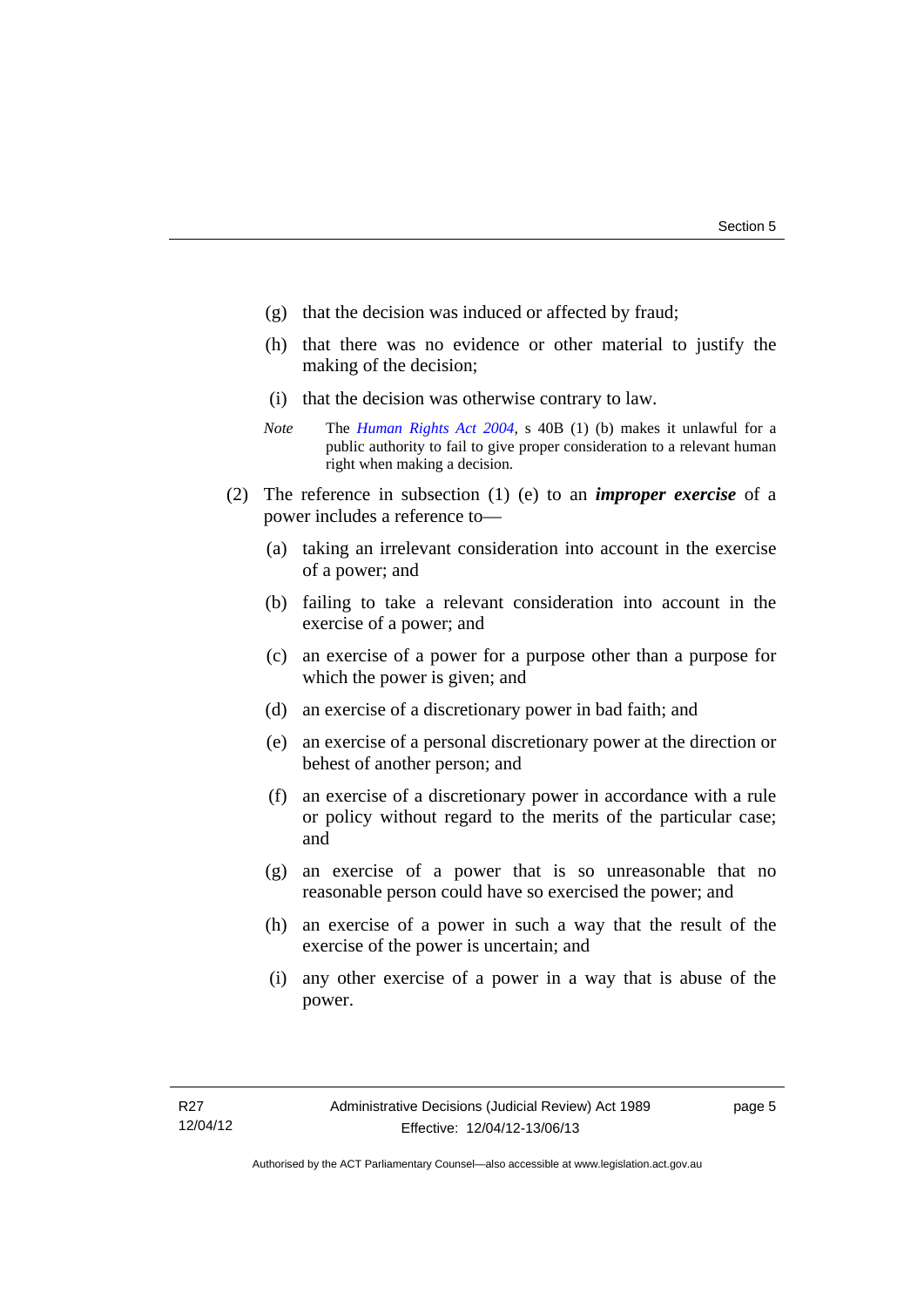- (3) The ground mentioned in subsection (1) (h) is not taken to be made out unless—
	- (a) the person who made the decision was required by law to reach that decision only if a particular matter was established, and there was no evidence or other material (including facts of which the person was entitled to take notice) from which the person could reasonably be satisfied that the matter was established; or
	- (b) the person who made the decision based the decision on the existence of a particular fact, and that fact did not exist.

# <span id="page-9-0"></span>**6 Applications for review of conduct related to making of decisions**

- (1) If a person has engaged, is engaging, or proposes to engage, in conduct for the purpose of making a decision to which this Act applies, a person aggrieved by the conduct may apply to the Supreme Court for an order of review in relation to the conduct on any 1 or more of the following grounds:
	- (a) that a breach of the rules of natural justice has happened, is happening, or is likely to happen, in relation to the conduct;
	- (b) that procedures that are required by law to be observed in relation to the conduct have not been, are not being, or are likely not to be, observed;
	- (c) that the person who has engaged, is engaging, or proposes to engage, in the conduct does not have jurisdiction to make the proposed decision;
	- (d) that the enactment under which the decision is proposed to be made does not authorise the making of the proposed decision;
	- (e) that the making of the proposed decision would be an improper exercise of the power given by the enactment under which the decision is proposed to be made;

Authorised by the ACT Parliamentary Counsel—also accessible at www.legislation.act.gov.au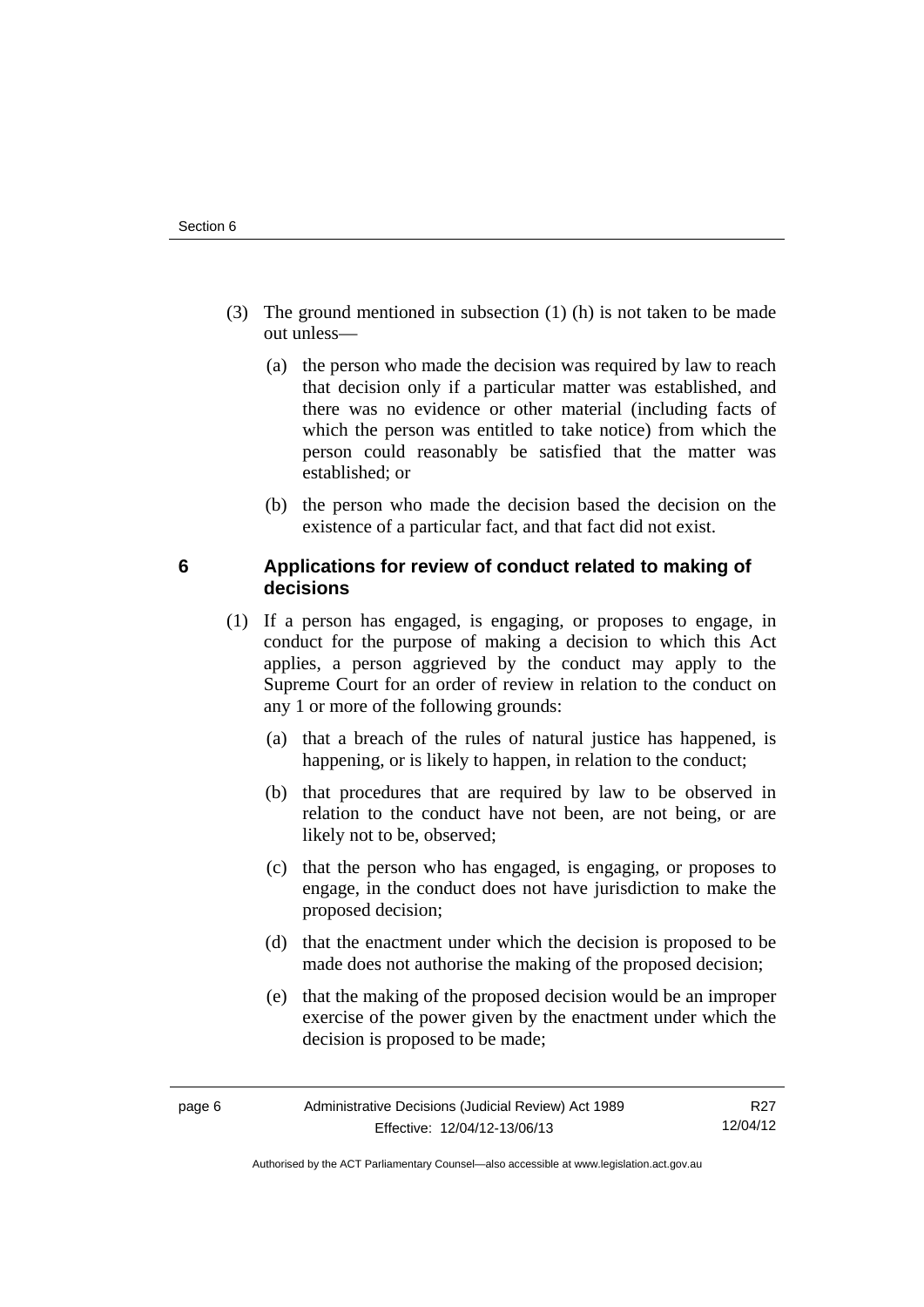- (f) that an error of law—
	- (i) has been, is being, or is likely to be, committed in the course of the conduct in the making of the proposed decision; or
	- (ii) is likely to be committed in the making of the proposed decision.
- (g) that fraud has taken place, is taking place, or is likely to take place, in the course of the conduct;
- (h) that there is no evidence or other material to justify the making of the proposed decision;
- (i) that the making of the proposed decision would be otherwise contrary to law.
- (2) The reference in subsection (1) (e) to an *improper exercise* of a power includes a reference to—
	- (a) taking an irrelevant consideration into account in the exercise of a power; and
	- (b) failing to take a relevant consideration into account in the exercise of a power; and
	- (c) an exercise of a power for a purpose other than a purpose for which the power is given; and
	- (d) an exercise of a discretionary power in bad faith; and
	- (e) an exercise of a personal discretionary power at the direction or behest of another person; and
	- (f) an exercise of a discretionary power in accordance with a rule or policy without regard to the merits of the particular case; and
	- (g) an exercise of a power that is so unreasonable that no reasonable person could have so exercised the power; and

page 7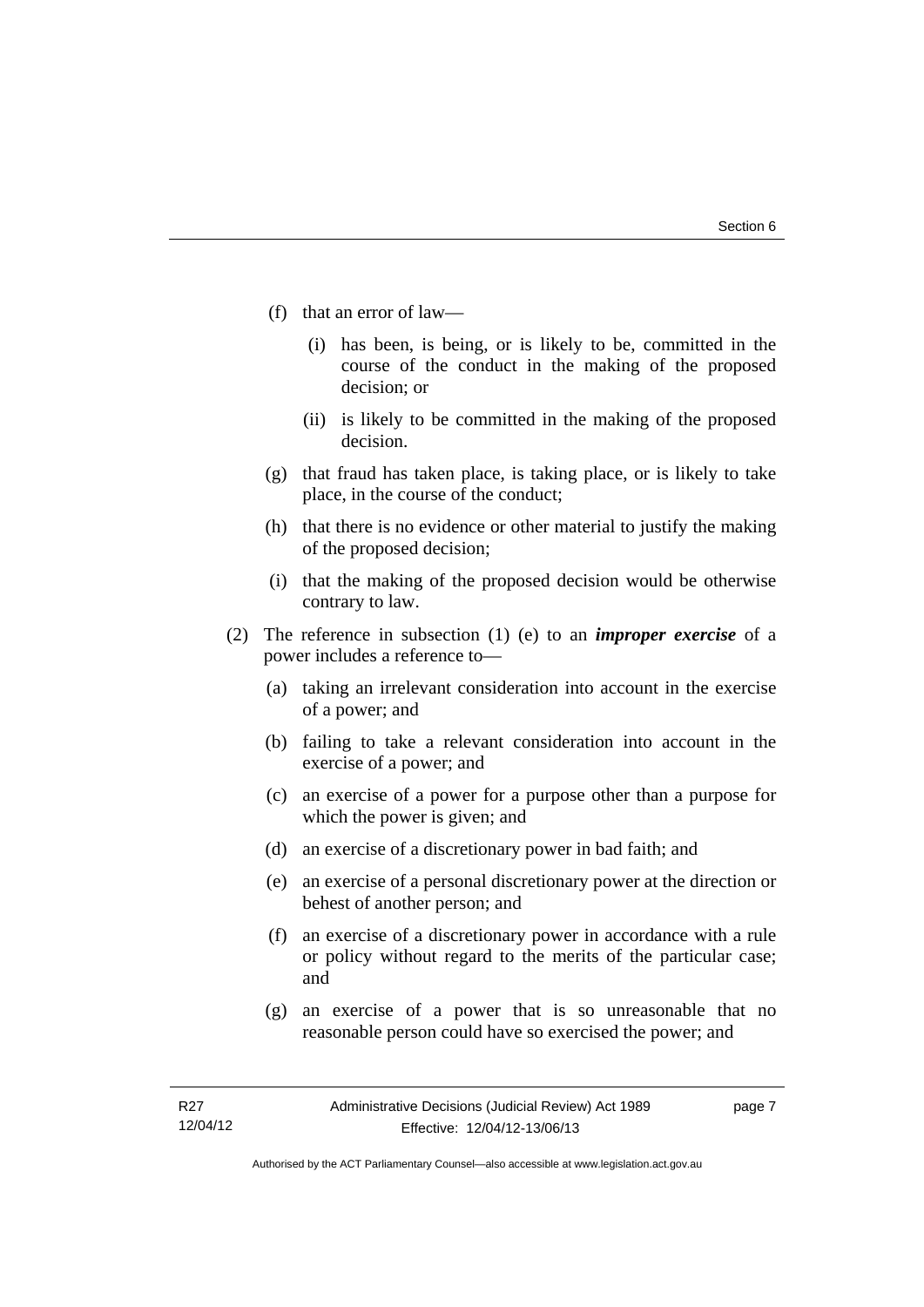- (h) an exercise of a power in such a way that the result of the exercise of the power is uncertain; and
- (i) any other exercise of a power in a way that is abuse of the power.
- (3) The ground mentioned in subsection (1) (h) is not taken to be made out unless—
	- (a) the person who proposes to make the decision is required by law to reach that decision only if a particular matter is established, and there is no evidence or other material (including facts of which the person was entitled to take notice) from which the person can reasonably be satisfied that the matter is established; or
	- (b) the person proposed to make the decision on the basis of the existence of a particular fact, and that fact does not exist.

# <span id="page-11-0"></span>**7 Applications for failures to make decisions**

- $(1)$  If—
	- (a) a person has a duty to make a decision to which this Act applies; and
	- (b) there is no law that prescribes a period within which the person is required to make that decision; and
	- (c) the person has failed to make that decision;

a person aggrieved by the failure to make the decision may apply to the Supreme Court for an order of review in relation to the failure to make the decision on the ground that there has been unreasonable delay in making the decision.

- $(2)$  If—
	- (a) a person has a duty to make a decision to which this Act applies; and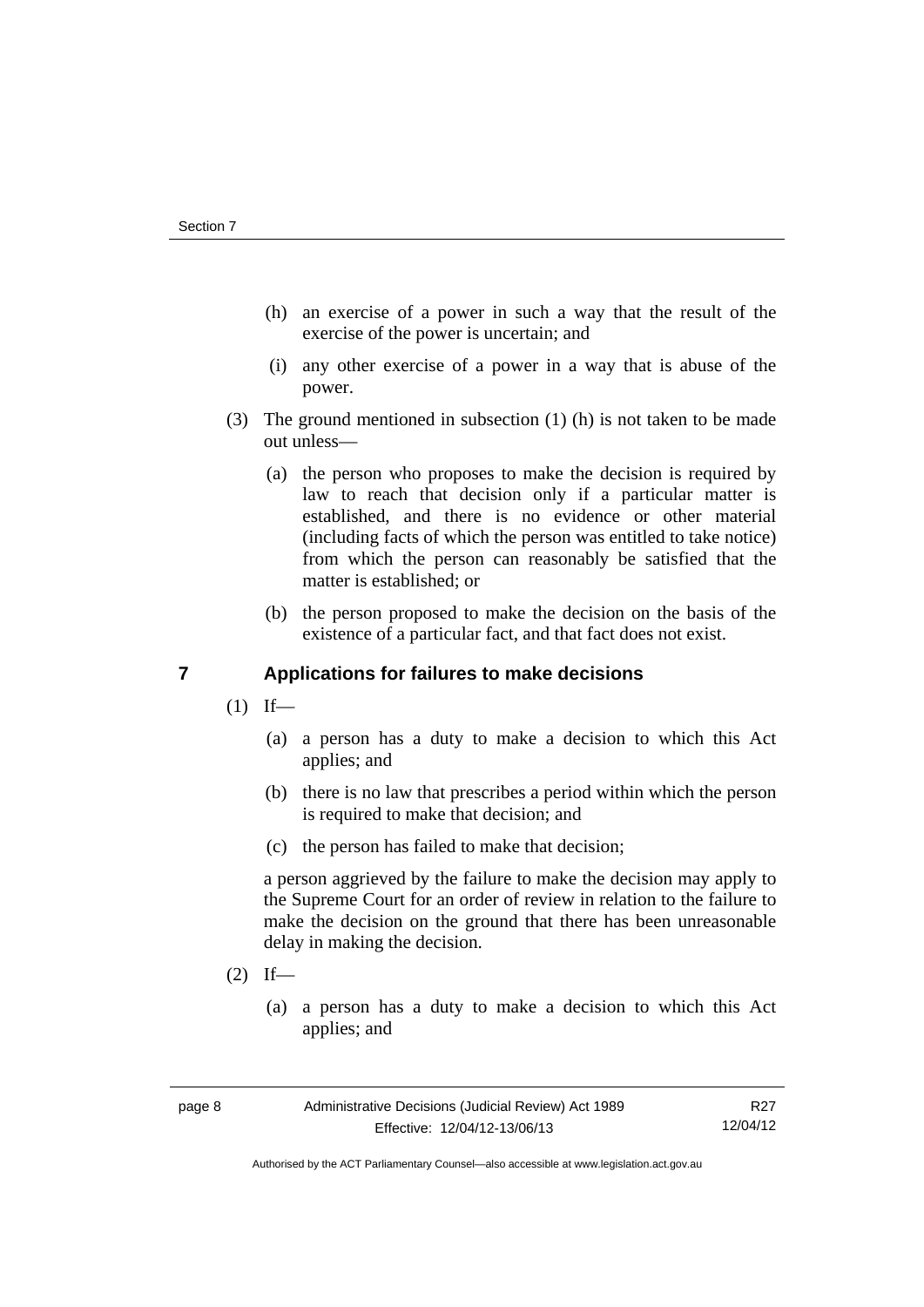- (b) a law prescribes a period within which the person is required to make that decision; and
- (c) the person has failed to make that decision before the end of that period;

a person aggrieved by the failure may apply to the Supreme Court for an order of review in relation to the failure to make the decision within that period on the ground that the person has a duty to make the decision even though the period has ended.

# <span id="page-12-0"></span>**8 Effect of Act on other rights**

- (1) The rights given by section 5, section 6 and section 7 to a person to seek an order for review—
	- (a) are additional to the rights of the person to seek a review in another way; and
	- (b) must be disregarded for the *[Ombudsman Act 1989](http://www.legislation.act.gov.au/a/alt_a1989-45co)*, section  $6(6)$ .

## (2) However—

- (a) the Supreme Court or any other court may, in a proceeding brought otherwise than under this Act, refuse to grant an application for review in relation to a matter if an application for review of that matter has been made to the Supreme Court under section 5, section 6 or section 7; and
- (b) the Supreme Court may, in its discretion, refuse to grant an application for review of a matter under section 5, section 6 or section 7 if—
	- (i) the applicant has sought a review by a court including the Supreme Court of the matter otherwise than under this Act; or

page 9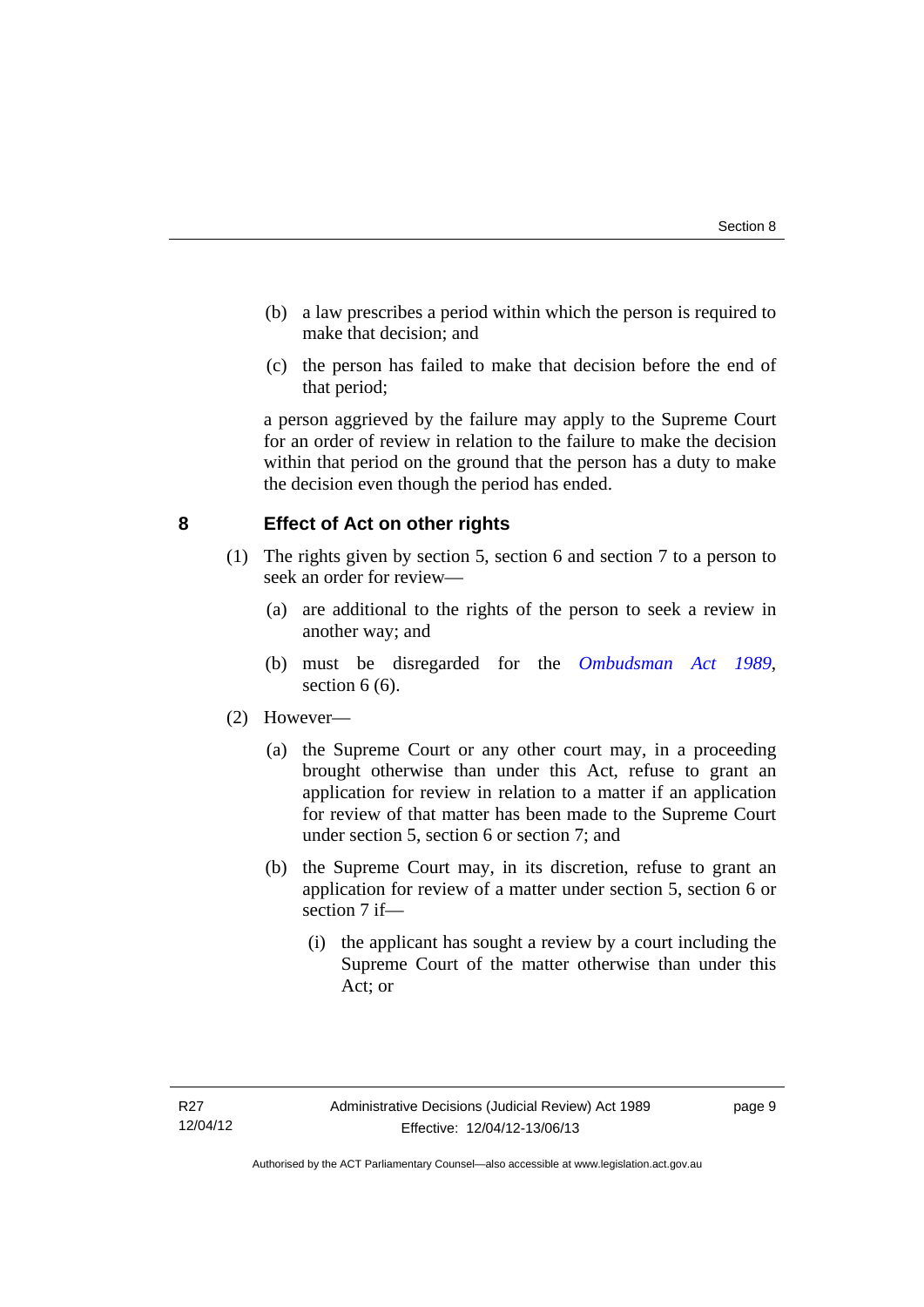- (ii) adequate provision is made by a law other than this Act under which the applicant is entitled to seek a review of that matter; or
- (iii) the matter to which the application relates arises under the *[Planning and Development Act 2007](http://www.legislation.act.gov.au/a/2007-24)* or the *[Heritage](http://www.legislation.act.gov.au/a/2004-57)  [Act 2004](http://www.legislation.act.gov.au/a/2004-57)* and is a matter being reviewed, or for which application has been made for review, under a law other than this Act, whether on the application of the person who has made application to the Supreme Court for review of the matter under this Act or anyone else.
- (3) In this section:

*review* includes—

- (a) a review by way of reconsideration, rehearing or appeal; and
- (b) the grant of an injunction; and
- (c) the making of a prerogative order, declaration or other order.

<span id="page-13-0"></span>

## **9 Applications for order of review must set out grounds**

An application to the Supreme Court for an order of review must set out the grounds of the application.

# <span id="page-13-1"></span>**10 Period in which application for order of review must be made**

- (1) An application to the Supreme Court for an order of review in relation to a decision that has been made (including a decision made after the end of the period within which it was required to be made) must be made within the period required by subsection (2) (or any further time allowed by the court) if the terms of the decision were—
	- (a) recorded in writing; and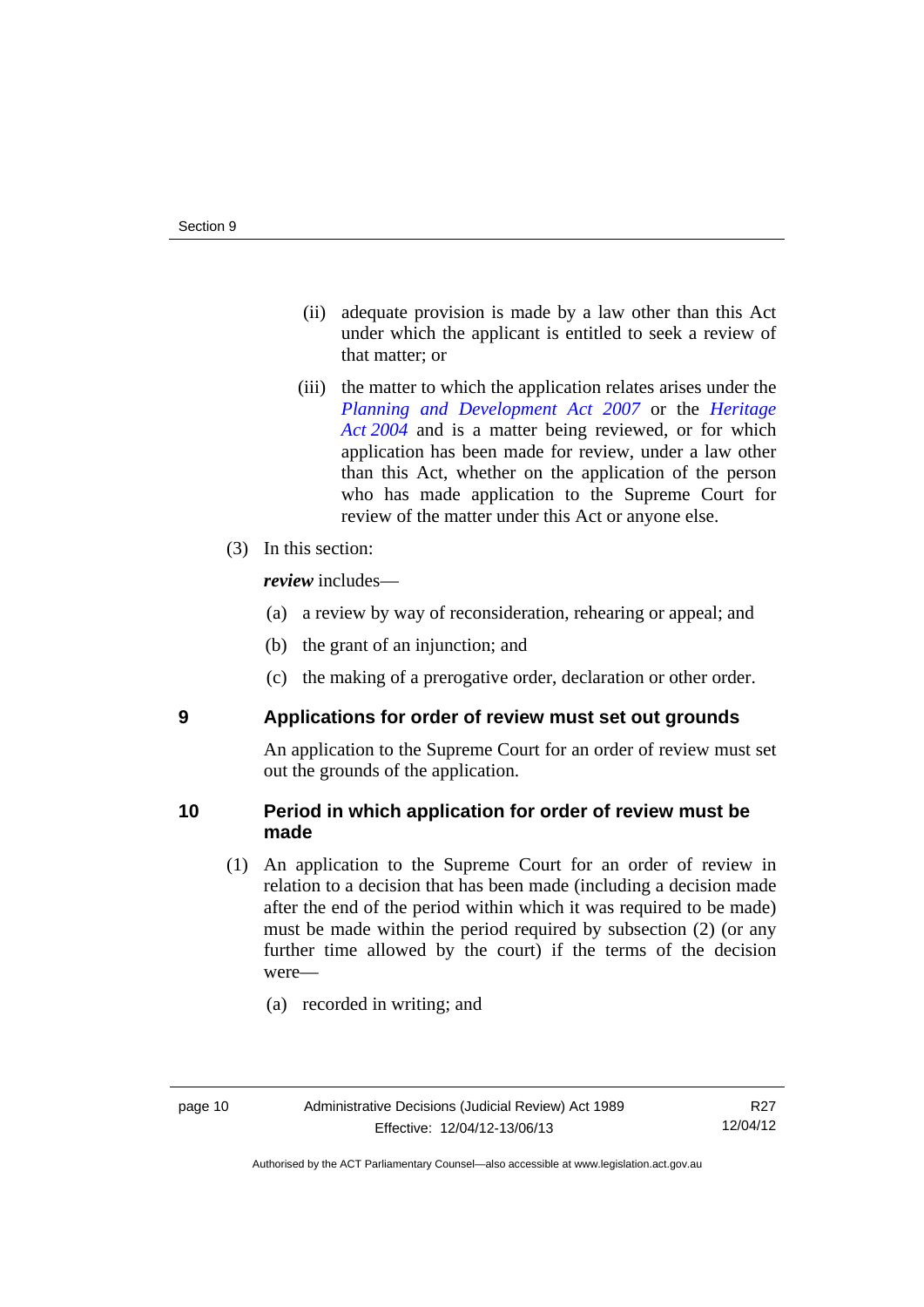- (b) set out in a document that was given to the applicant.
- *Note* The court may allow further time after the end of the period required by s (2) (see [Legislation Act](http://www.legislation.act.gov.au/a/2001-14), s 151C).
- (2) For subsection (1), the period within which an application for an order of review is required to be made is the period beginning on the day the decision is made and ending 28 days after the relevant day.
- (3) If there is no period prescribed for making an application for an order for review in relation to a particular decision, the Supreme Court may refuse to consider an application for an order for review in relation to the decision if it is of the opinion that the application was not made within a reasonable time after the decision was made.
- (4) If there is no period prescribed for making an application by a particular person for an order for review in relation to a particular decision, the Supreme Court may refuse to consider an application by the person for an order for review in relation to the decision if it is of the opinion that the application was not made within a reasonable time after the decision was made.
- (5) In forming an opinion for subsection (3) or (4), the Supreme Court—
	- (a) must have regard to—
		- (i) the time when the applicant became aware of the decision; and
		- (ii) if subsection (4) applies—the period prescribed for the making of an application by anyone else for an order of review in relation to the decision; and
	- (b) may have regard to anything else it considers relevant.

page 11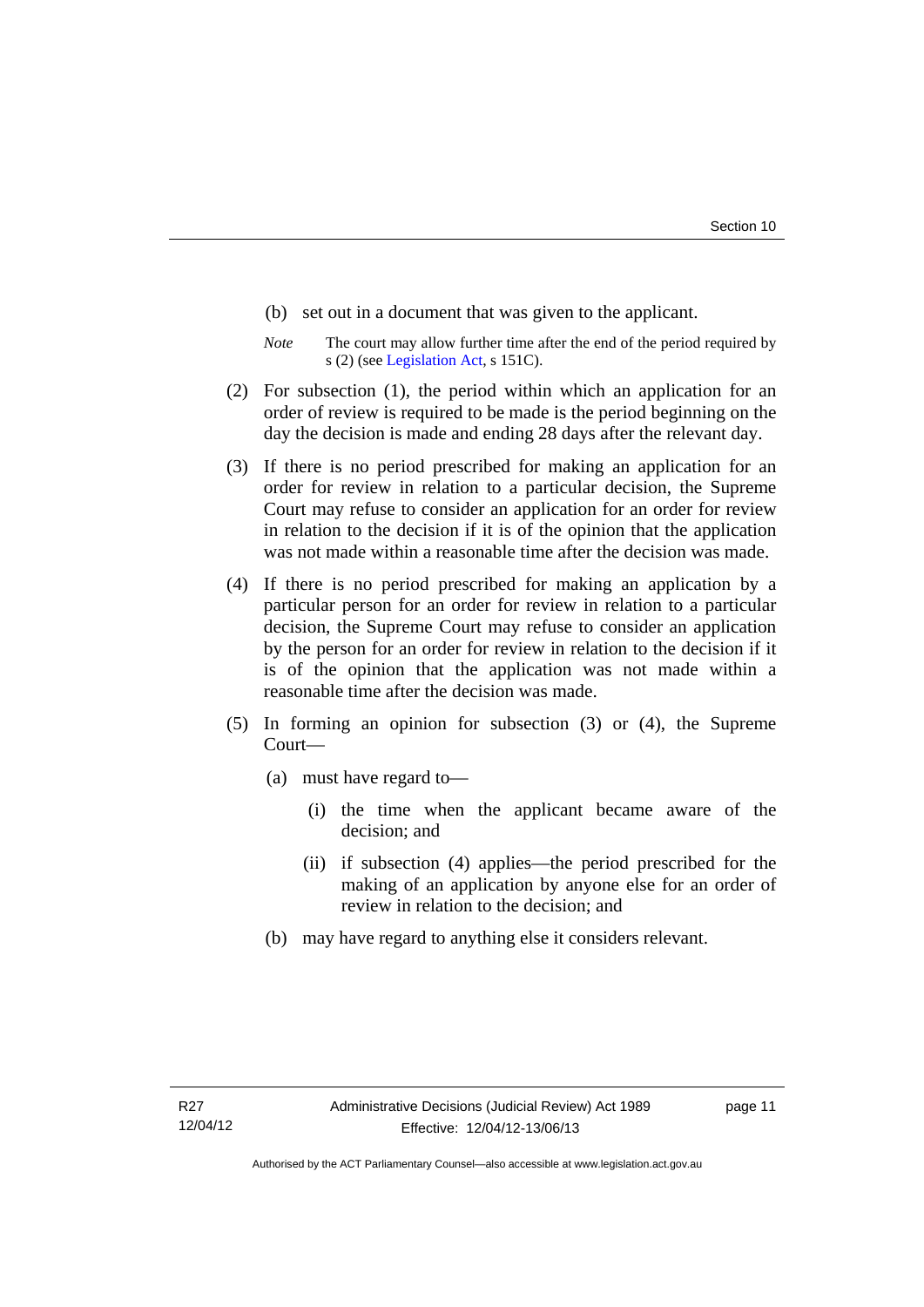(6) In subsection (2):

*relevant day* means—

 (a) if the decision includes, or is accompanied by, a written statement of reasons for the decision—the day a document setting out the terms of the decision is given to the applicant; or

*Note* For the meaning of *statement of reasons*, see the dict.

- (b) if paragraph (a) does not apply and a written statement of reasons for the decision is given to the applicant (otherwise than because of a request under section 13 (1)) not later than 28 days after the day a document setting out the terms of the decision is given to the applicant—the day the statement is given to the applicant; or
- (c) if paragraph (a) does not apply and the applicant requests the person who made the decision to give a statement under section 13 $(1)$ —
	- (i) the day the statement is given to the applicant; or
	- (ii) the day the applicant is told under section 13 (3) that the applicant was not entitled to make the request; or
	- (iii) the day the Supreme Court makes an order under section 13 (6) declaring that the applicant was not entitled to make the request; or
	- (iv) the day the applicant is told under section 14 (3) or section 15 (3) that the statement will not be given to the applicant.
- (d) in any other case—the day a document setting out the terms of the decision.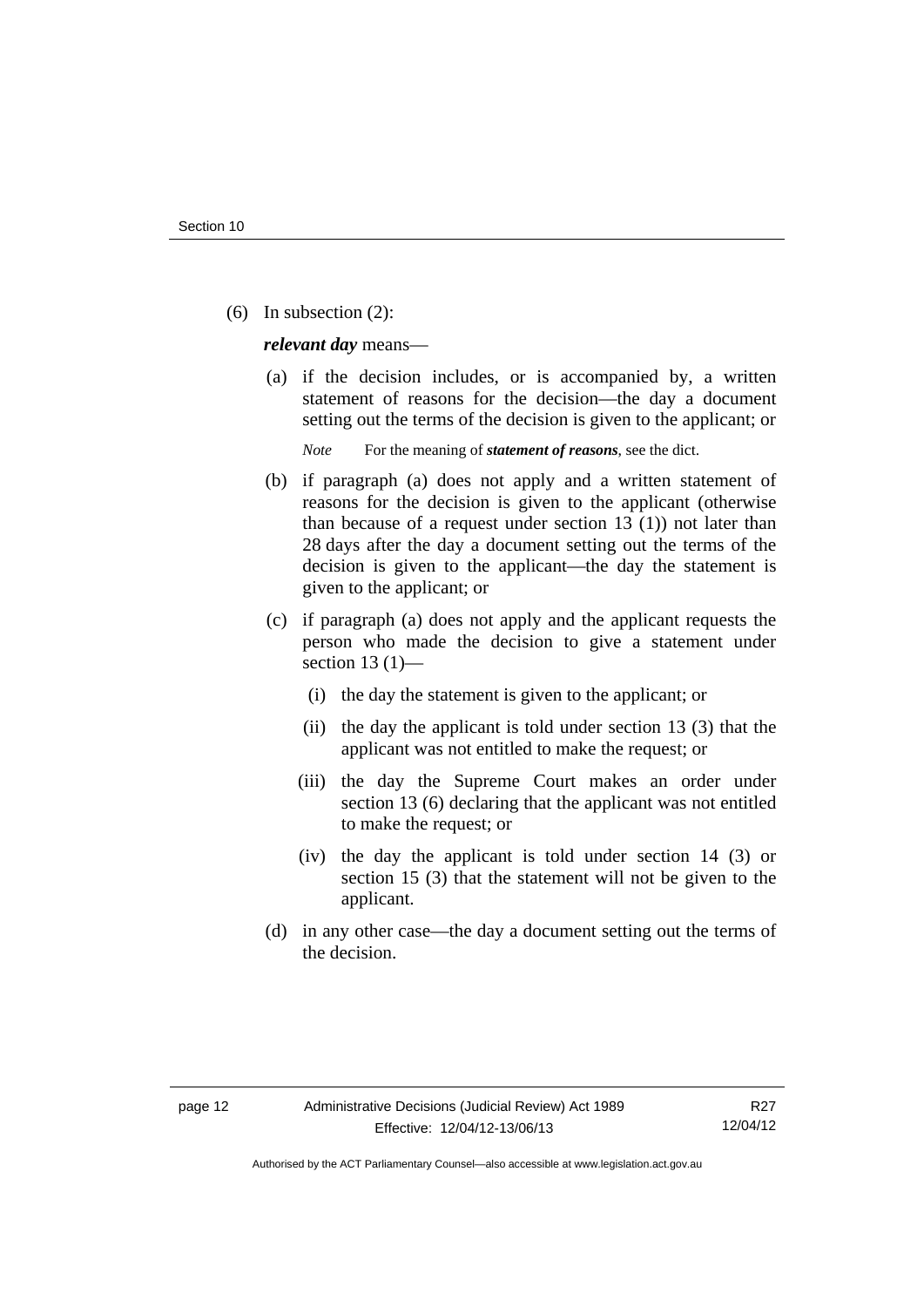# <span id="page-16-0"></span>**11 Application for order of review not limited to grounds in application**

The applicant for an order of review is not limited to the grounds set out in the application but, if the applicant wishes to rely on a ground not set out in the application, the Supreme Court may direct the application be amended to state the ground.

# <span id="page-16-1"></span>**12 Application to be made a party to a proceeding**

- (1) A person interested in a decision, conduct or failure in relation to which an application has been made to the Supreme Court under this Act may apply to the Supreme Court to be made a party to the application.
- (2) The Supreme Court may, in its discretion—
	- (a) grant the application either unconditionally or subject to the conditions that it considers appropriate; or
	- (b) refuse the application.

# <span id="page-16-2"></span>**13 Reasons for decision may be obtained**

(1) If a person (the *decision-maker*) makes a decision to which this section applies, a person (the *requester*) who is entitled to make an application to the Supreme Court under section 5 in relation to the decision may, in writing, request the decision-maker to provide a written statement of reasons in relation to the decision.

*Note* For the meaning of *statement of reasons*, see the dict.

 (2) The decision-maker must, as soon as practicable and in any event not later than 28 days after the day the decision-maker receives the request (the *request day*), prepare the statement and give it to the requester.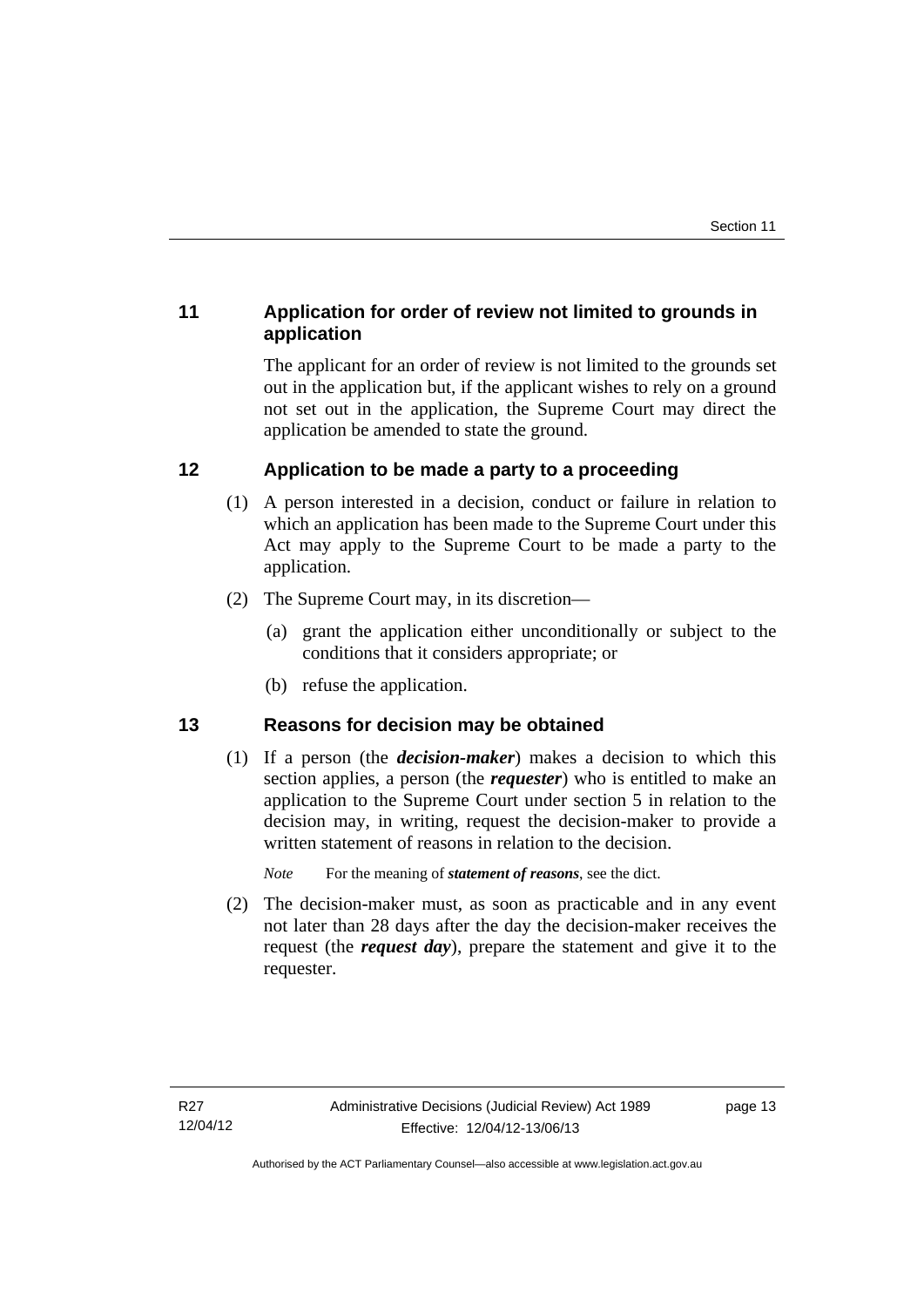- (3) If the decision-maker is of the opinion that the requester was not entitled to make the request, the decision-maker may, not later than 28 days after the request day—
	- (a) give to the requester written notice of the decision-maker's opinion; or
	- (b) apply to the Supreme Court under subsection (6) for an order declaring that the requester was not entitled to make the request.
- (4) Despite subsection (2), if the decision-maker gives notice under subsection (3) or applies to the Supreme Court under subsection (6), the decision-maker is not required to comply with the request unless—
	- (a) the court, on an application under subsection (6), orders the decision-maker to give the statement; or
	- (b) the decision-maker has applied to the court under subsection (6) for an order declaring that the requester was not entitled to make the request and the court refuses the application.
- (5) If subsection (4) (a) or (b) applies, the decision-maker must prepare the statement and give it to the requester not later than 28 days after the day of the Supreme Court's decision.
- (6) On the application of either the decision-maker or requester under this subsection, the Supreme Court may make an order declaring that the requester was, or was not, entitled to make the request.
- (7) Despite subsection (2), the decision-maker may refuse to prepare and give the statement to the requester if—
	- (a) for a decision the terms of which were recorded in writing and set out in a document that was given to the requester—the request was made later than 28 days after the day the document was given to the requester; or

Authorised by the ACT Parliamentary Counsel—also accessible at www.legislation.act.gov.au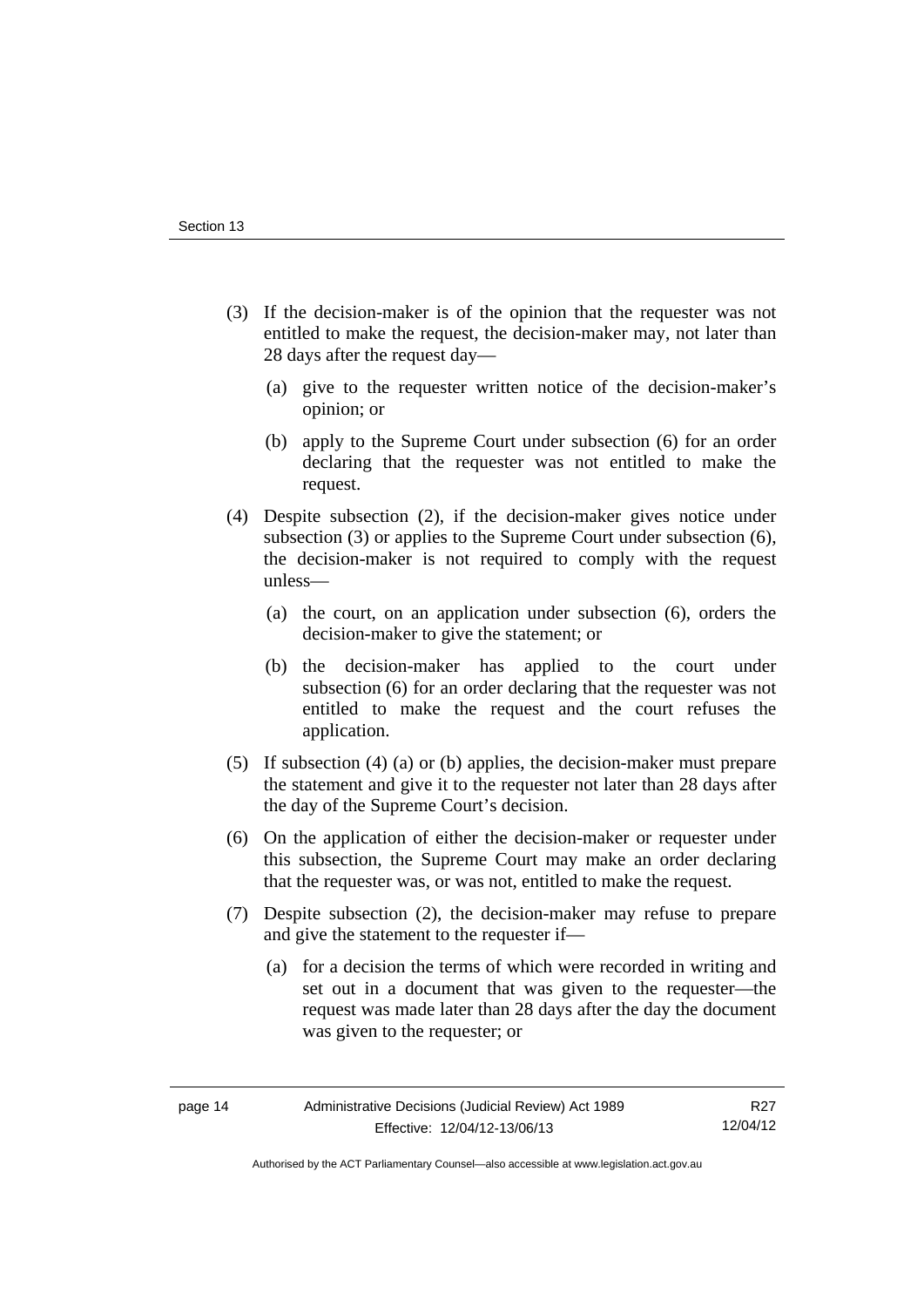- (b) in any other case—the relevant request was not made within a reasonable time after the decision was made.
- (8) If subsection (7) (a) or (b) applies, the decision maker must give to the requester, not later than 14 days after the request day, written notice stating—
	- (a) that the statement will not be given to the requestor; and
	- (b) the reasons why it will not be given.
- (9) For subsection (7) (b), a request for a statement in relation to a decision is taken to have been made within a reasonable time after the decision was made if the Supreme Court, on application by the requester, declares that the request was made within a reasonable time after the decision was made.
- (10) On application by the requester under this subsection, the Supreme Court may order the decision-maker to give the requester, within a stated period, an additional statement containing better particulars in relation to stated matters if the court considers that the statement given to the requester does not contain adequate particulars, in relation to the decision.
- (11) A regulation may declare decisions not to be decisions to which this section applies.
- (12) A regulation made under subsection (11) applies only in relation to decisions made after the regulation takes effect.
- (13) In this section:

*decision to which this section applies* means a decision to which this Act applies, other than—

- (a) a decision to which the *[ACT Civil and Administrative Tribunal](http://www.legislation.act.gov.au/a/2008-35)  [Act 2008](http://www.legislation.act.gov.au/a/2008-35)*, section 22B (Requirement to give reasons statement) applies; or
- (b) a decision that includes, or is accompanied by, a statement of reasons; or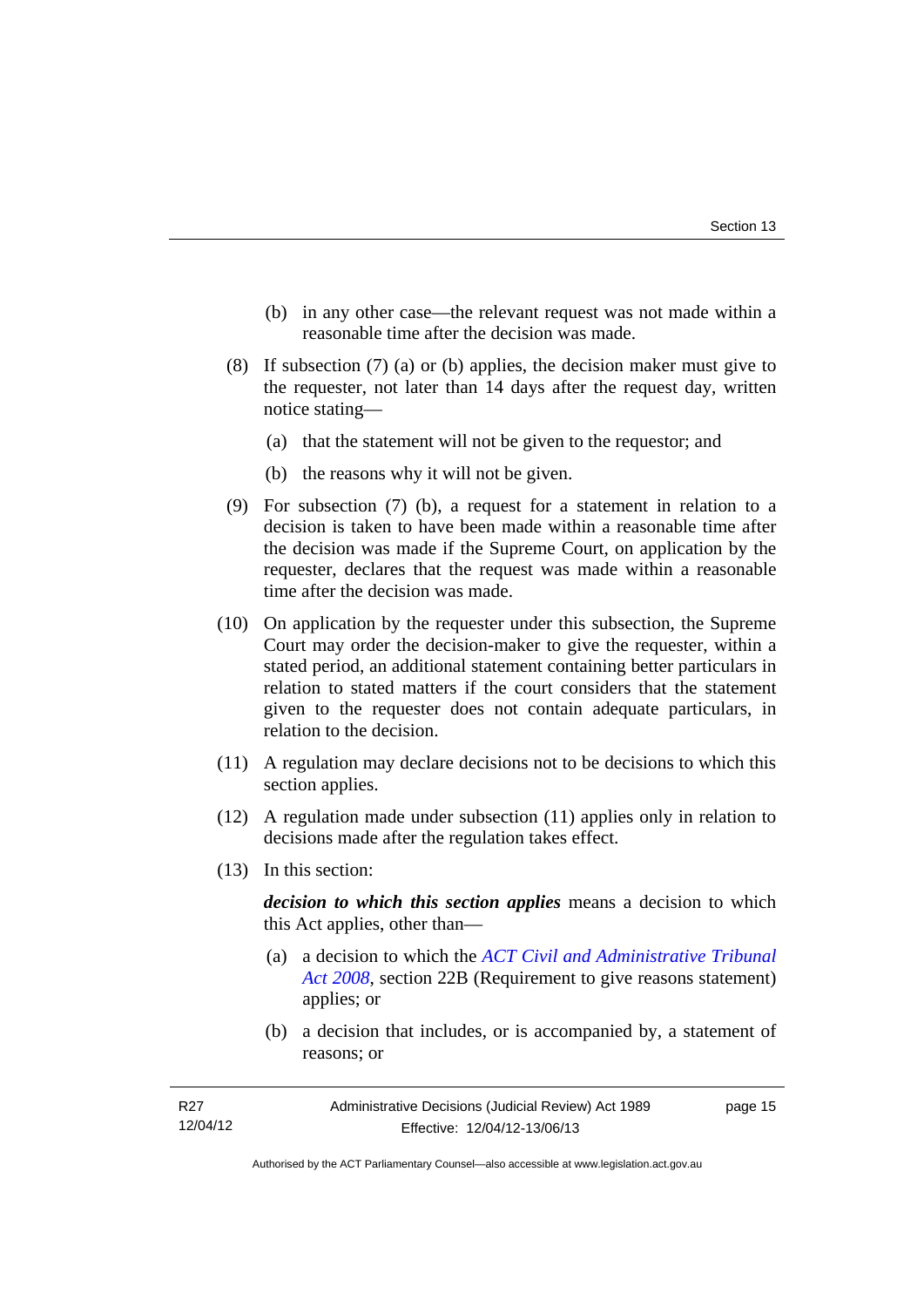(c) a decision mentioned in schedule 2.

## <span id="page-19-0"></span>**14 Certain information not required to be disclosed**

- (1) This section applies in relation to any information to which a request made to a person under section 13 (1) relates if the information—
	- (a) relates to the personal affairs or business affairs of a person other than the person making the request; and
	- (b) is information—
		- (i) that was supplied in confidence; or
		- (ii) the publication of which would reveal a trade secret; or
		- (iii) that was provided in compliance with a duty imposed by an enactment; or
		- (iv) the giving of which in accordance with the request would be in contravention of an enactment that expressly imposes on the person to whom the request is made a duty not to divulge or communicate information of that kind—
			- (A) to anyone; or
			- (B) to anyone, other than a particular person; or
			- (C) except in particular circumstances.
- (2) If a person has been requested under section 13 (1) to give a statement to a person—
	- (a) the person to whom the request is made is not required to include in the statement any information in relation to which this section applies; and
	- (b) if the statement would be false or misleading if it did not include the information—the person is not required to give the statement.

Authorised by the ACT Parliamentary Counsel—also accessible at www.legislation.act.gov.au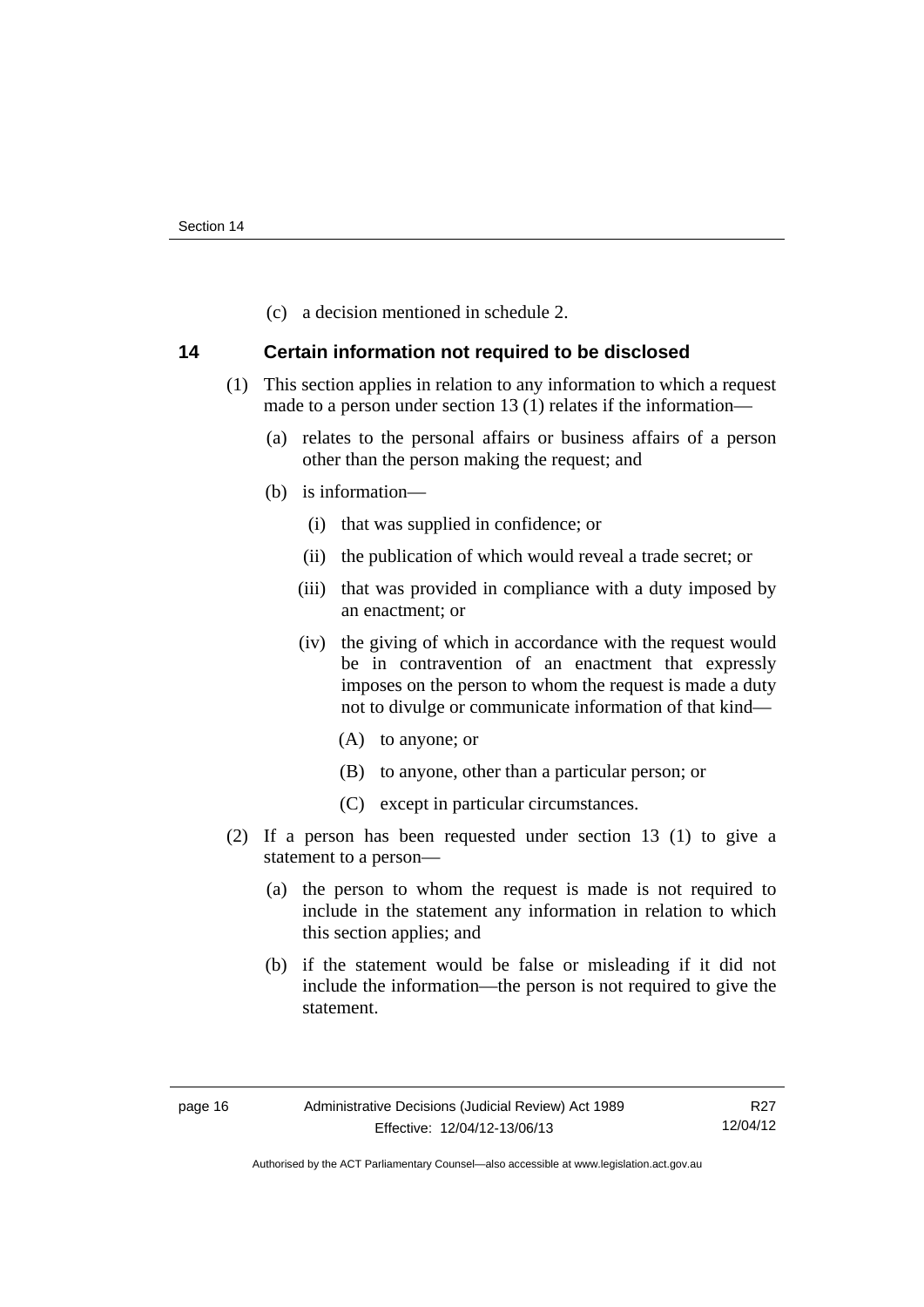- (3) If, under subsection (2), information is not included in a statement provided by a person or a statement is not provided by a person, the person must provide written notice to the person who requested the statement—
	- (a) if information is not included in a statement—stating that the information is not so included and giving the reason for not including the information; or
	- (b) if a statement is not provided—stating that the statement will not be provided and giving the reason for not providing the statement.
- (4) This section does not affect the power of the Supreme Court to make an order for the discovery of documents or to require the giving of evidence or the production of documents to the court.

# <span id="page-20-0"></span>**15 Ministerial certificate about disclosure of information**

- (1) This section applies to information relating to a matter if the Minister certifies, in writing, that the disclosure of information relating to the matter would be contrary to the public interest—
	- (a) because it would involve the disclosure of deliberations or a decision of the Executive or of a committee of the Executive; or
	- (b) for any other stated reason that could form the basis for a claim in a judicial proceeding that the information should not be disclosed.
- (2) If a person has been requested under section 13 to give a statement to a person—
	- (a) the person to whom the request is made is not required to include in the statement any information in relation to which this section applies; and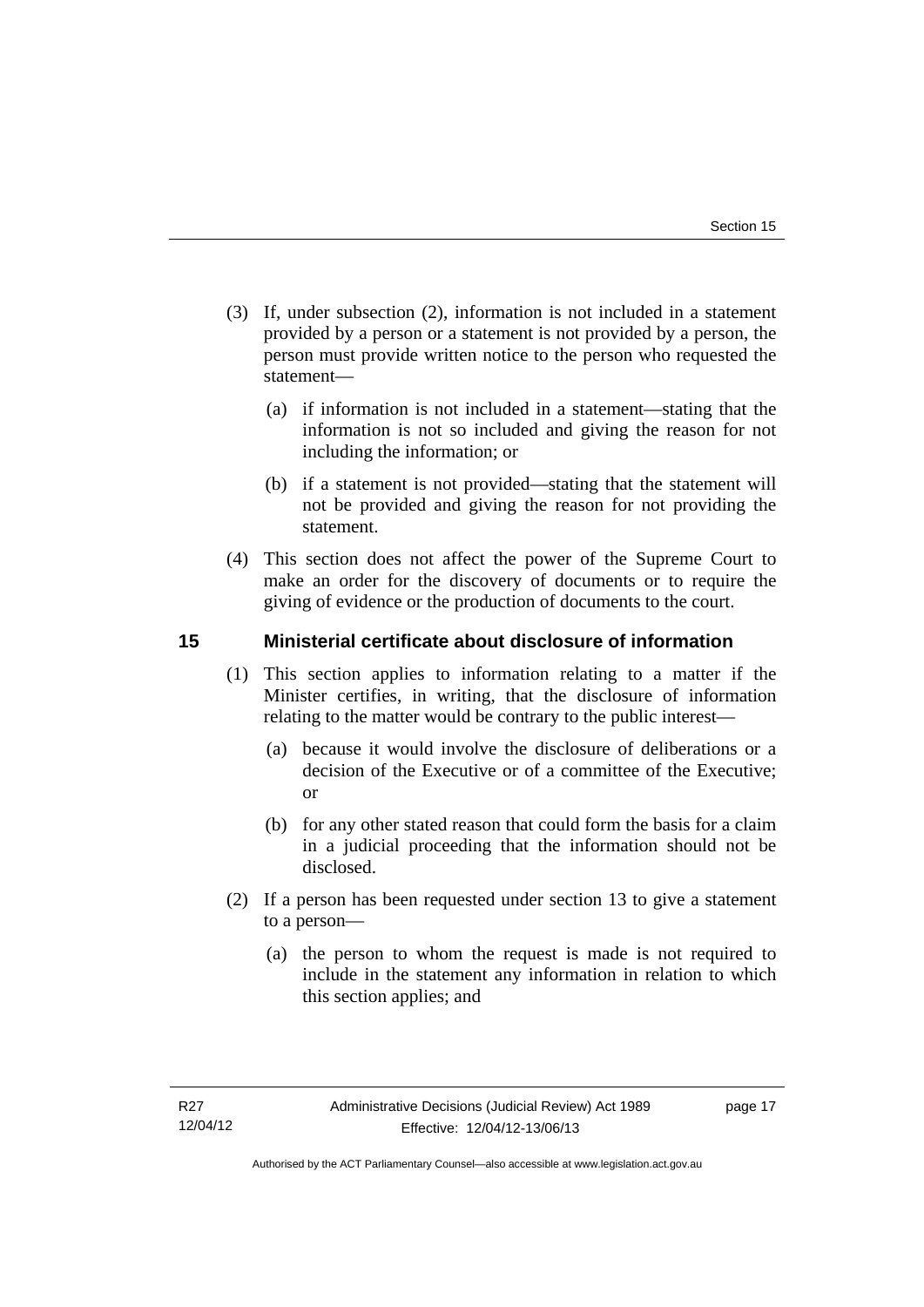- (b) if the statement would be false or misleading if it did not include the information—the person is not required to give the statement.
- (3) If, under subsection (2), information is not included in a statement provided by a person or a statement is not provided by a person, the person must give a written notice to the person who requested the statement—
	- (a) if information is not included in a statement—stating that the information is not so included and giving the reason for not including the information; or
	- (b) if a statement is not provided—stating that the statement will not be provided and giving the reason for not providing the statement.
- (4) This section does not affect the power of the Supreme Court to make an order for the discovery of documents or to require the giving of evidence or the production of documents to the court.

# <span id="page-21-0"></span>**16 Stay of proceedings**

- (1) The making of an application to the Supreme Court under section 5 in relation to a decision does not affect the operation of the decision or prevent the implementation of the decision, but—
	- (a) the Supreme Court may, by order, on the conditions (if any) that the court decides, suspend the operation of the decision; and
	- (b) the Supreme Court may order, on the conditions (if any) that the court decides, a stay of all or any proceedings under the decision.
- (2) The Supreme Court may make an order under subsection (1) on its own initiative or on the application of the person who made the application under section 5.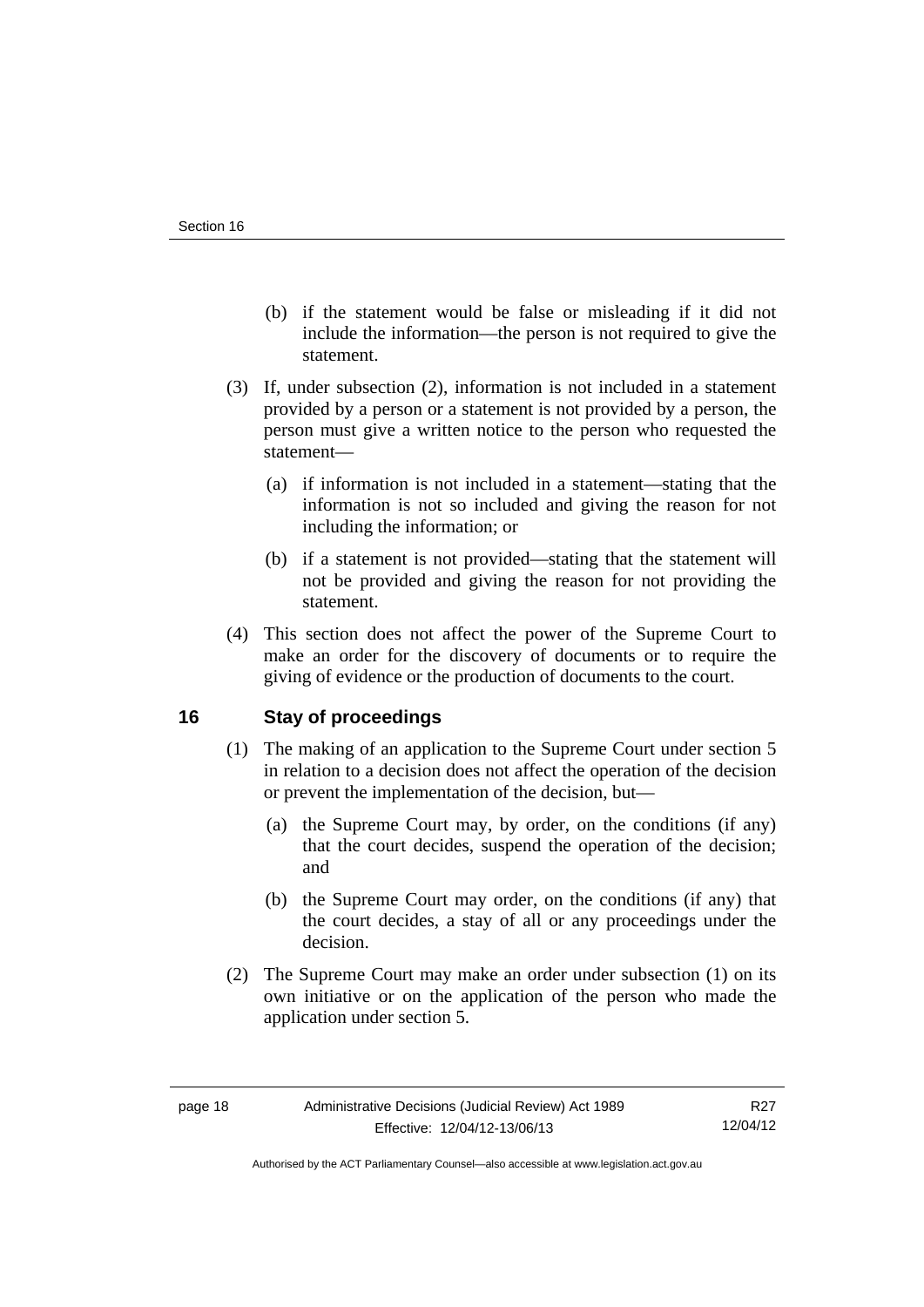# <span id="page-22-0"></span>**17 Powers of Supreme Court in relation to applications for order of review**

- (1) On an application for an order of review in relation to a decision, the Supreme Court may, in its discretion, make all or any of the following orders:
	- (a) an order quashing or setting aside the decision, or a part of the decision, with effect from the date of the order or from the earlier or later date that the court specifies;
	- (b) an order referring the matter to which the decision relates to the person who made the decision for further consideration, subject to the directions that the court considers appropriate;
	- (c) an order declaring the rights of the parties in relation to any matter to which the decision relates;
	- (d) an order directing any of the parties to do, or to refrain from doing, anything to do justice between the parties.
- (2) On an application for an order of review in relation to conduct that has been, is being, or is proposed to be, engaged in for the purpose of the making of a decision, the Supreme Court may, in its discretion, make either or both of the following orders:
	- (a) an order declaring the rights of the parties in relation to any matter to which the conduct relates;
	- (b) an order directing any of the parties to do, or to refrain from doing, anything to do justice between the parties.
- (3) On an application for an order of review in relation to a failure to make a decision, or in relation to a failure to make a decision within the period within which the decision was required to be made, the Supreme Court may, in its discretion, make all or any of the following orders:
	- (a) an order directing the making of the decision;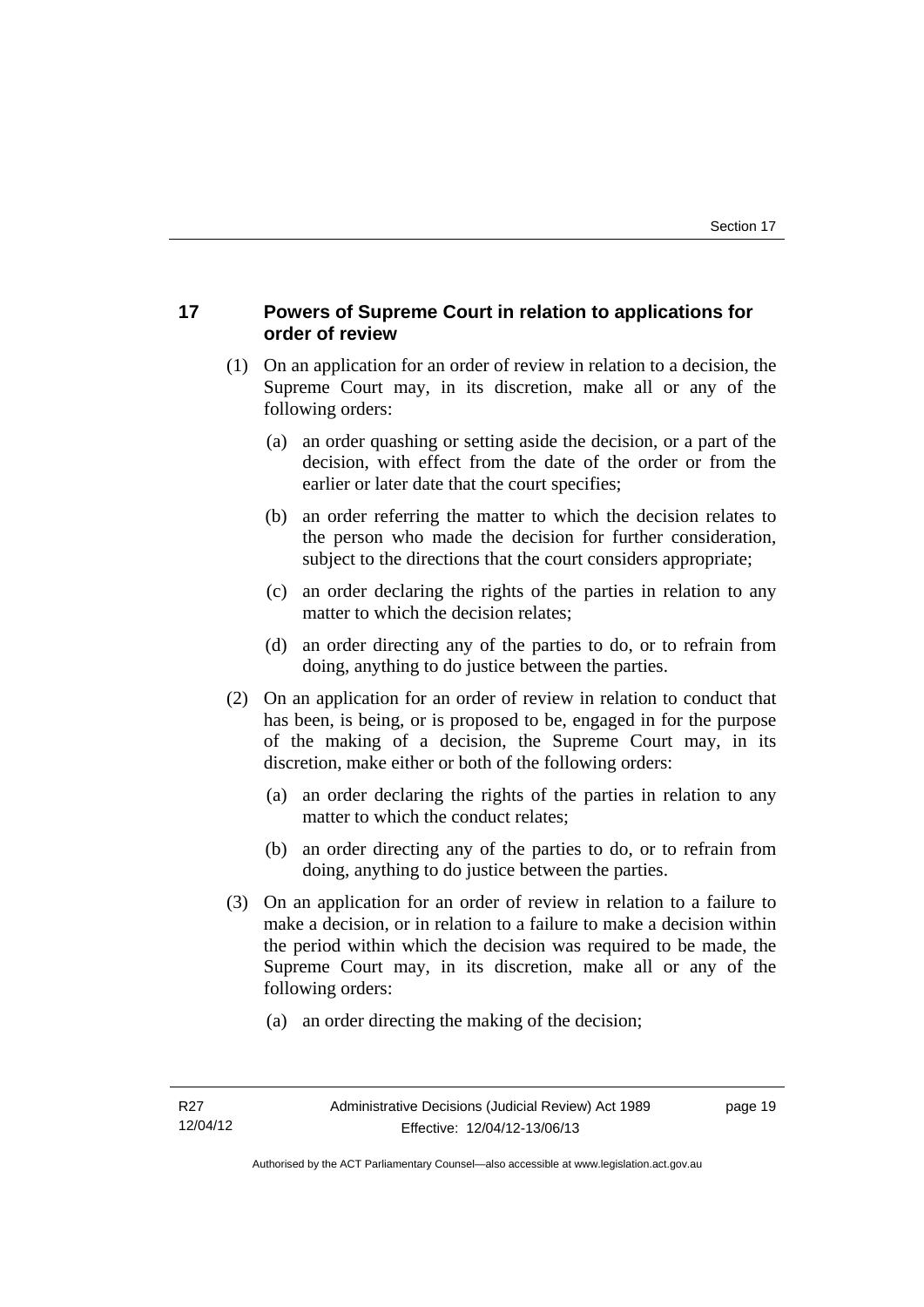- (b) an order declaring the rights of the parties in relation to the making of the decision;
- (c) an order directing any of the parties to do, or to refrain from doing, anything to do justice between the parties.
- (4) The Supreme Court may at any time, on its own initiative or on the application of any party, revoke, vary, or suspend the operation of any order made by it under this section.

# <span id="page-23-0"></span>**18 Change in person holding, or performing the duties of, an office**

- (1) This section applies if—
	- (a) a person has, in the performance of the duties of an office, made a decision in relation to which an application may be made to the Supreme Court under this Act; and
	- (b) the person no longer holds, or, for whatever reason, is not performing the duties of, that office.
- (2) This Act has effect as if the decision had been made by—
	- (a) the person for the time being holding or performing the duties of that office; or
	- (b) if there is no person for the time being holding or performing the duties of that office or that office no longer exists—the person that the Minister administering the enactment under which the decision was made, or a person authorised by that Minister, specifies.

## <span id="page-23-1"></span>**19 Intervention by Minister**

- (1) The Minister may, on behalf of the Territory, intervene in a proceeding before the Supreme Court under this Act.
- (2) If the Minister intervenes in a proceeding—
	- (a) the Minister is taken to be a party to the proceeding; and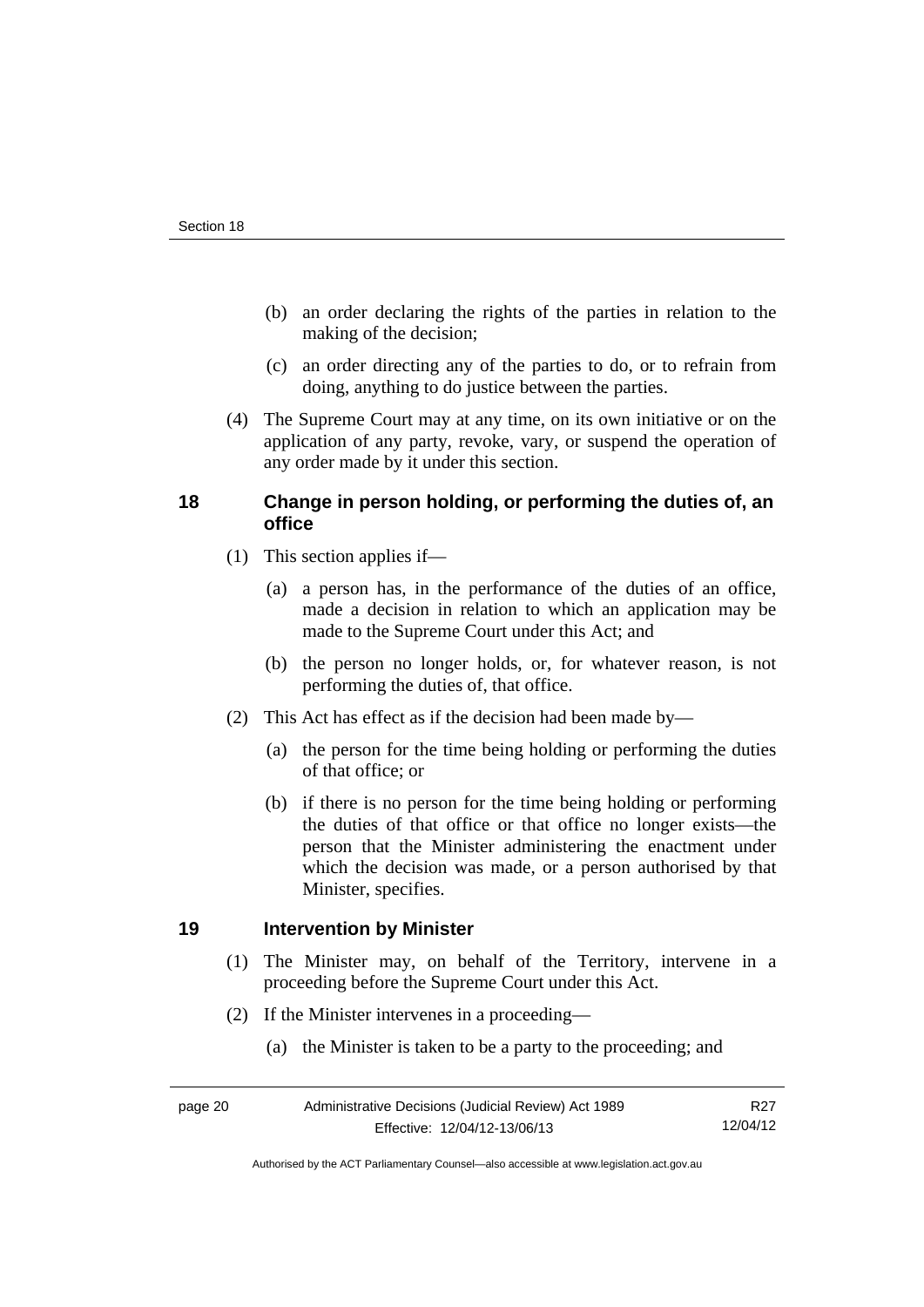(b) the Supreme Court may, in the proceeding, make orders about costs against the Territory that the court considers appropriate.

## <span id="page-24-0"></span>**20 Act not to apply to certain decisions**

- (1) A regulation may declare decisions to be decisions that are not subject to judicial review by the Supreme Court under this Act.
- (2) If a regulation is so made in relation to a decision—
	- (a) section 5 does not apply in relation to that decision; and
	- (b) section 6 does not apply in relation to conduct that has been, is being, or is proposed to be, engaged in for the purpose of making that decision; and
	- (c) section 7 does not apply in relation to a failure to make that decision.
- (3) A regulation made for subsection (1) applies only in relation to decisions made after the regulation take effect.

## <span id="page-24-1"></span>**21 Regulation-making power**

The Executive may make regulations for this Act.

*Note* A regulation must be notified, and presented to the Legislative Assembly, under the [Legislation Act](http://www.legislation.act.gov.au/a/2001-14).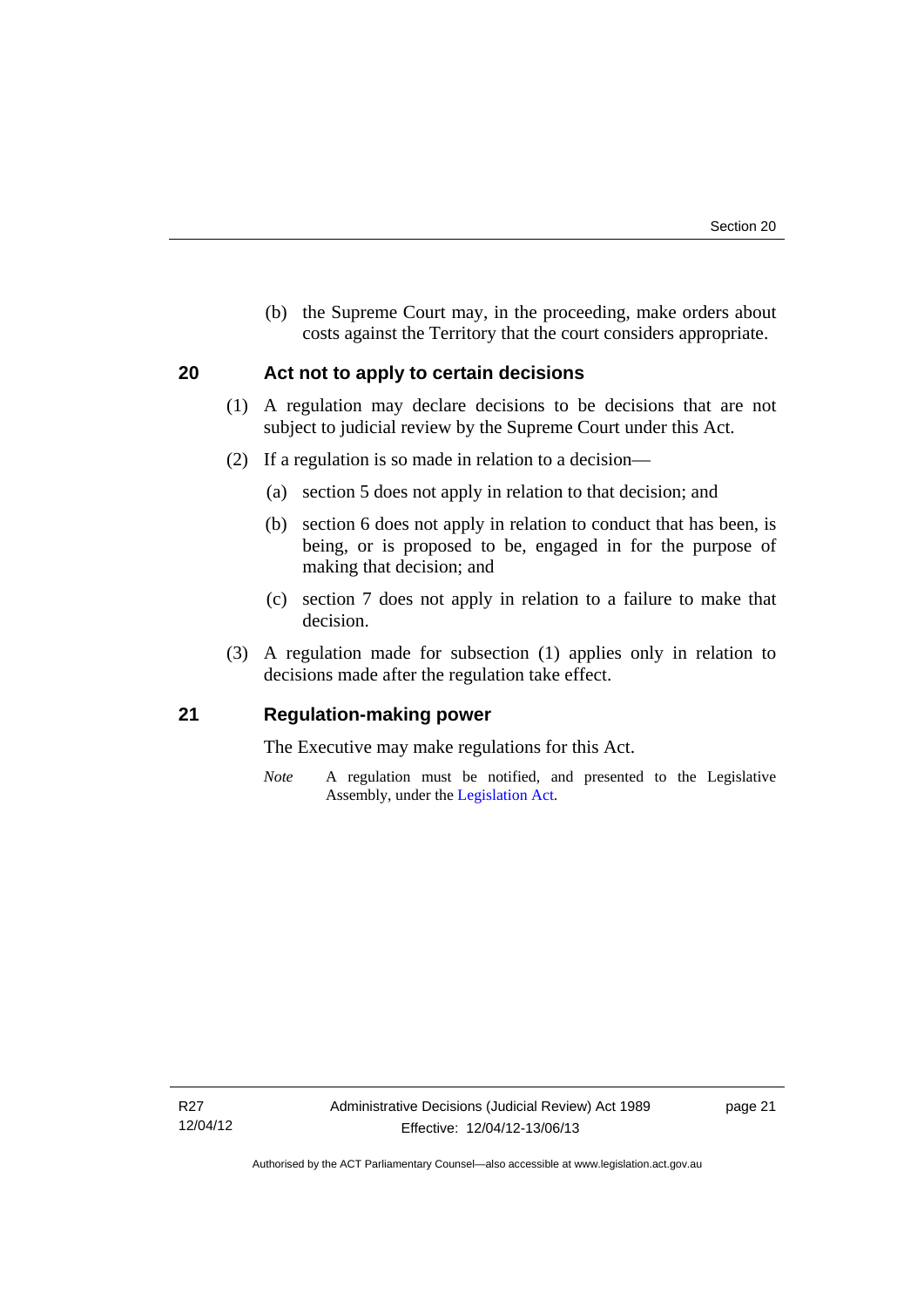# <span id="page-25-0"></span>**Schedule 1 Decisions to which this Act does not apply**

(see dict, def *decision to which this Act applies*)

| column 1<br>item | column <sub>2</sub><br>enactment                               | column 3<br>decision under enactment                                                                                                                                                                                                                                                                                                                                                                                                                                          |
|------------------|----------------------------------------------------------------|-------------------------------------------------------------------------------------------------------------------------------------------------------------------------------------------------------------------------------------------------------------------------------------------------------------------------------------------------------------------------------------------------------------------------------------------------------------------------------|
| 1                | <b>Building Act 2004</b>                                       | a decision under section 96 (Approval of fidelity<br>$\bullet$<br>fund schemes)<br>a decision under section 107 (Suspension or<br>cancellation of approval of approved scheme)                                                                                                                                                                                                                                                                                                |
| $\overline{2}$   | Confiscation of<br><b>Criminal Assets Act</b><br>2003          | any decision                                                                                                                                                                                                                                                                                                                                                                                                                                                                  |
| 3                | <b>Crimes</b> (Restorative<br>Justice) Act 2004                | any decision                                                                                                                                                                                                                                                                                                                                                                                                                                                                  |
| $\overline{4}$   | <b>Crimes</b> (Sentence<br><b>Administration</b> ) Act<br>2005 | A decision of the director-general under any of the<br>following provisions:<br>section 20 (Directions to escort officers)<br>section 31 (Early release of offender)<br>section 37 (Full-time detention—return<br>from NSW)<br>section 45 (Periodic detention—alcohol<br>and drug tests)<br>section 46 (Periodic detention—personal<br>searches)<br>section 95 (Community service work-<br>alcohol and drug tests)<br>section 96 (Community service work—<br>frisk searches). |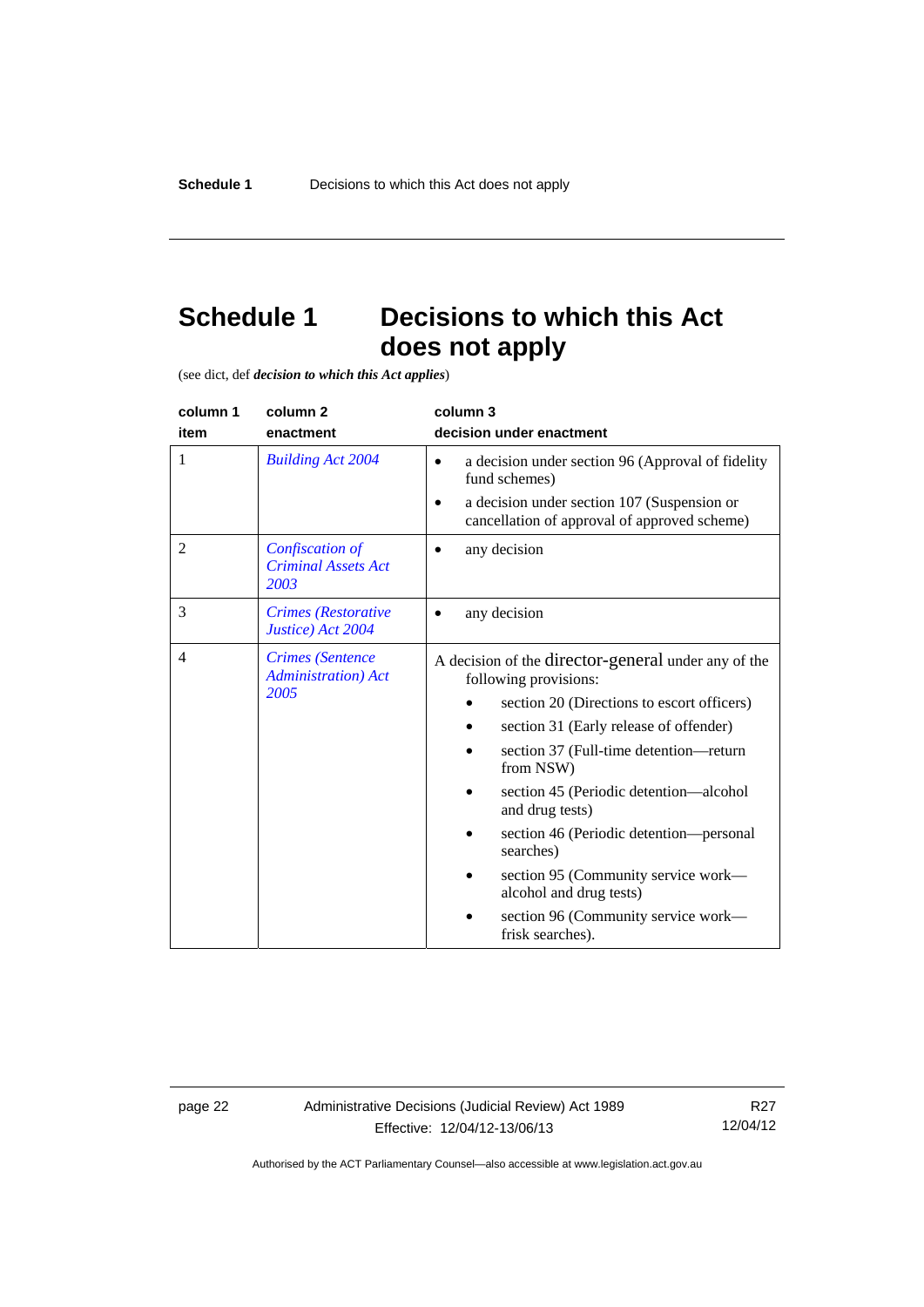| column 1<br>item | column <sub>2</sub><br>enactment                                            | column 3<br>decision under enactment                                                                                                                                                                                                                                                   |
|------------------|-----------------------------------------------------------------------------|----------------------------------------------------------------------------------------------------------------------------------------------------------------------------------------------------------------------------------------------------------------------------------------|
| 5                | Duties Act 1999                                                             | a decision making or forming part of the process<br>$\bullet$<br>of making, or leading up to the making of, an<br>assessment<br>a decision disallowing, completely or partly, an<br>objection to an assessment<br>a decision refusing to amend, completely or<br>partly, an assessment |
| 6                | Electoral Act 1992                                                          | a decision under part 4 (Electorates)<br>$\bullet$                                                                                                                                                                                                                                     |
| 7                | <b>Financial Institutions</b><br>Duty Act 1987 (which<br>has been repealed) | a decision making or forming part of the process<br>$\bullet$<br>of making, or leading up to the making, of an<br>assessment<br>a decision disallowing, completely or partly, an<br>objection to an assessment<br>a decision refusing to amend, completely or<br>partly, an assessment |
| 8                | <b>Gene Technology (GM</b><br>Crop Moratorium)<br><b>Act 2004</b>           | a decision of the Minister under section 7<br>$\bullet$<br>(Moratorium orders)<br>a decision of the Minister under section 8<br>$\bullet$<br>(Exemptions)                                                                                                                              |
| 9                | <b>Gungahlin Drive</b><br><b>Extension Authorisation</b><br>Act 2004        | any decision                                                                                                                                                                                                                                                                           |
| 10               | <b>Health Practitioner</b><br><b>Regulation National</b><br>Law (ACT)       | any decision                                                                                                                                                                                                                                                                           |
| 11               | <b>Inquiries Act 1991</b>                                                   | any decision                                                                                                                                                                                                                                                                           |

R27 12/04/12 page 23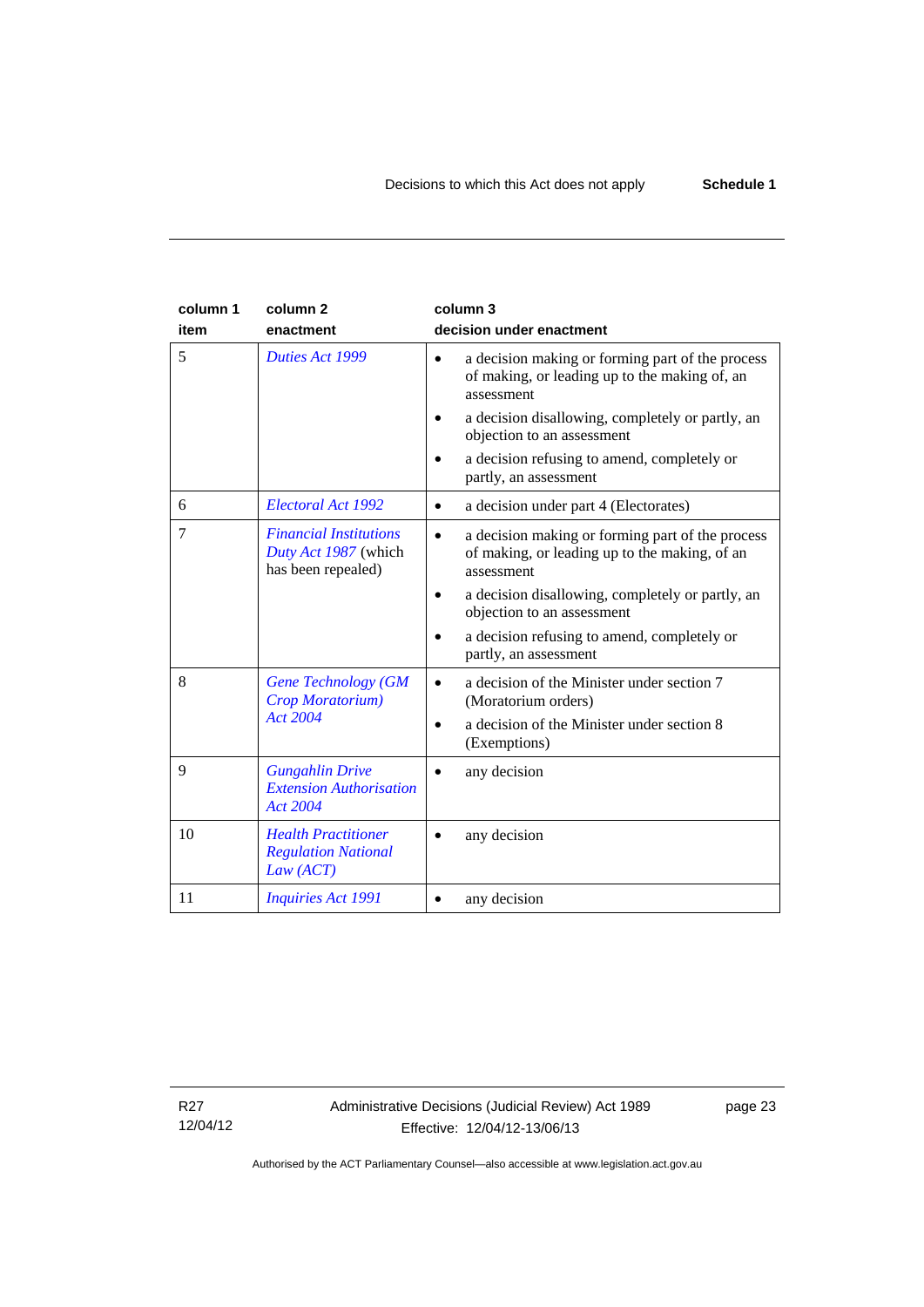| column 1<br>item | column <sub>2</sub><br>enactment                   | column 3<br>decision under enactment                                                                                                                                                                                                  |
|------------------|----------------------------------------------------|---------------------------------------------------------------------------------------------------------------------------------------------------------------------------------------------------------------------------------------|
| 12               | <b>Judicial Commissions</b><br><b>Act 1994</b>     | a decision of the Executive under<br>$\bullet$<br>section 5 (1), section 16 (3) or section 18                                                                                                                                         |
|                  |                                                    | a decision of a member of the Legislative<br>$\bullet$<br>Assembly to propose a motion in accordance<br>with section 14 $(3)$ (a) or to give notice of the<br>motion to the Attorney-General in accordance<br>with section $14(3)(b)$ |
|                  |                                                    | a decision of the Attorney-General under<br>section 16 (1), section 17 (1) or section 23 (3)                                                                                                                                          |
|                  |                                                    | a resolution passed by the Legislative Assembly<br>for the examination by a judicial commission of<br>a complaint in relation to a judicial officer                                                                                   |
|                  |                                                    | a decision of a judicial commission<br>$\bullet$                                                                                                                                                                                      |
| 13               | <b>Legislation Act 2001</b>                        | a decision under chapter 5 (Regulatory impact<br>$\bullet$<br>statements for subordinate laws and disallowable<br>instruments)                                                                                                        |
| 14               | Payroll Tax Act 2011                               | a decision making or forming part of the process<br>$\bullet$<br>of making, or leading up to the making, of an<br>assessment                                                                                                          |
|                  |                                                    | a decision disallowing, completely or partly, an<br>objection to an assessment                                                                                                                                                        |
|                  |                                                    | a decision refusing to amend, completely or<br>partly, an assessment                                                                                                                                                                  |
| 15               | <b>Planning</b> and<br><b>Development Act 2007</b> | a decision in relation to a new development<br>application within the meaning of the<br><b>Development Application (Block 20 Section 23</b><br>Hume) Assessment Facilitation Act 2008                                                 |
|                  |                                                    | a decision in relation to an approval of a new<br>development application within the meaning of<br>the Development Application (Block 20<br><b>Section 23 Hume) Assessment Facilitation</b><br><b>Act 2008</b>                        |
| 16               | <b>Plant Diseases Act</b><br>2002                  | a decision of the Minister under part 3 (Measures<br>$\bullet$<br>for the control of diseases and pests)                                                                                                                              |

page 24 Administrative Decisions (Judicial Review) Act 1989 Effective: 12/04/12-13/06/13

R27 12/04/12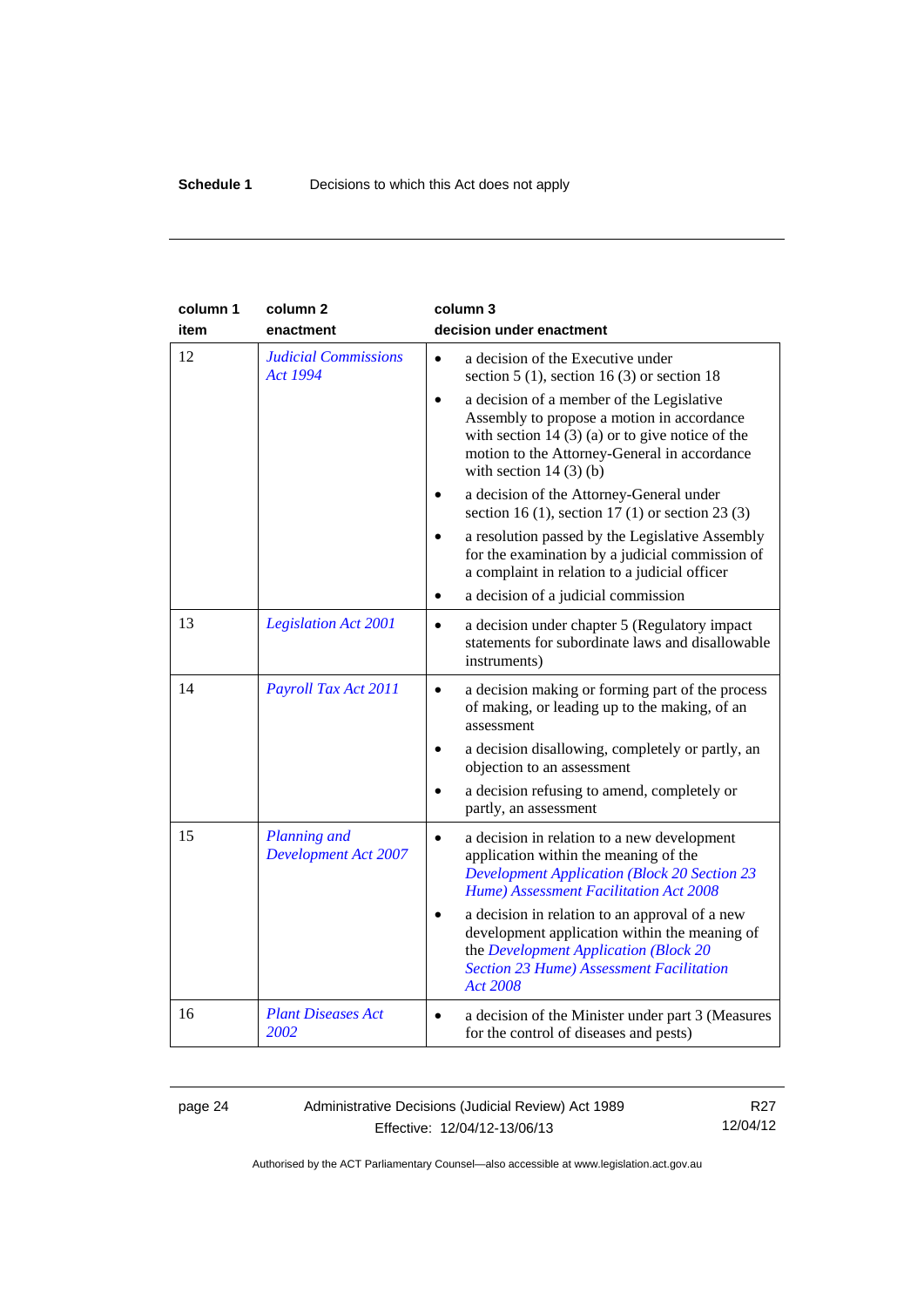#### **column 1 item column 2 enactment column 3 decision under enactment**  17 *[Royal Commissions Act](http://www.legislation.act.gov.au/a/1991-1)  [1991](http://www.legislation.act.gov.au/a/1991-1)* • any decision 18 *[Stamp Duties and Taxes](http://www.legislation.act.gov.au/a/1987-39)  [Act 1987](http://www.legislation.act.gov.au/a/1987-39)* (which has been repealed) • a decision making or forming part of the process of making, or leading up to the making, of an assessment • a decision disallowing, completely or partly, an objection to an assessment • a decision refusing to amend, completely or partly, an assessment 19 *[Taxation](http://www.legislation.act.gov.au/a/1999-4)  [Administration Act](http://www.legislation.act.gov.au/a/1999-4)  [1999](http://www.legislation.act.gov.au/a/1999-4)* • a decision making or forming part of the process of making, or leading up to the making, of an assessment • a decision disallowing, completely or partly, an objection to an assessment • a decision refusing to amend, completely or partly, an assessment

R27 12/04/12 Administrative Decisions (Judicial Review) Act 1989 Effective: 12/04/12-13/06/13

page 25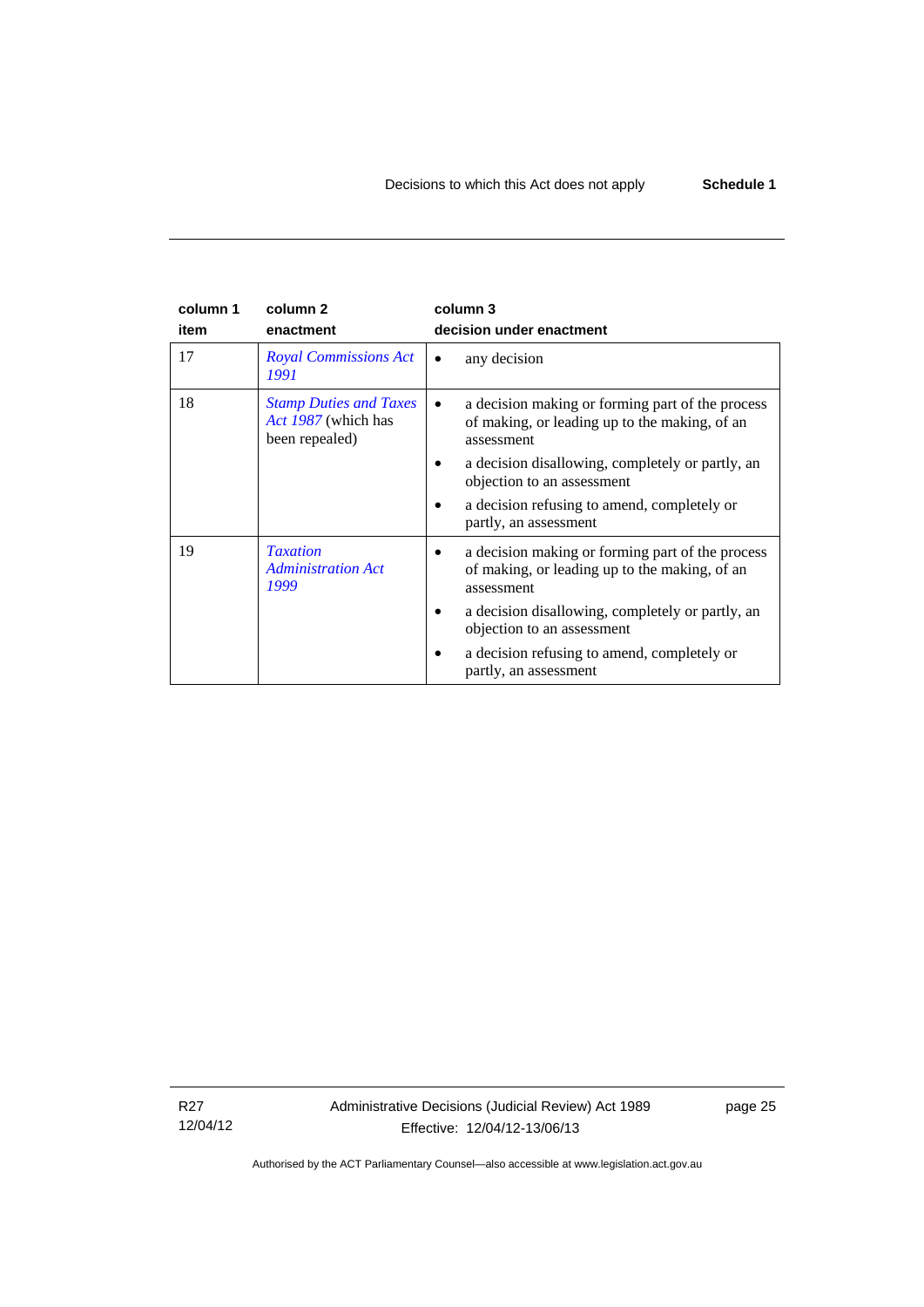Section 2.1

# <span id="page-29-0"></span>**Schedule 2 Decisions to which s 13 does not apply**

(see s 13 (13))

## <span id="page-29-1"></span>**2.1 Administration of criminal justice**

A decision relating to the administration of criminal justice and, in particular—

- (a) a decision in relation to the investigation or prosecution of a person for an offence against a law in force in the ACT; and
- (b) a decision in relation to the appointment of an investigator or inspector for the purposes of such an investigation; and
- (c) a decision in relation to the issue of a search warrant under a law in force in the ACT; and
- (d) a decision under a law in force in the ACT requiring the production of a document, the giving of information or the issue of a subpoena or summons to a person as a witness.

## <span id="page-29-2"></span>**2.2 Civil proceedings**

A decision relating to the bringing or conduct of a civil proceeding, including a decision relating to, or that may result, in the bringing of a civil proceeding for the recovery of a financial penalty arising from a contravention of an enactment and, in particular—

- (a) a decision in relation to the investigation of a person for such a contravention; and
- (b) a decision in relation to the appointment of an investigator or inspector for the purposes of such an investigation; and
- (c) a decision in relation to the issue of a search warrant under an enactment; and

Authorised by the ACT Parliamentary Counsel—also accessible at www.legislation.act.gov.au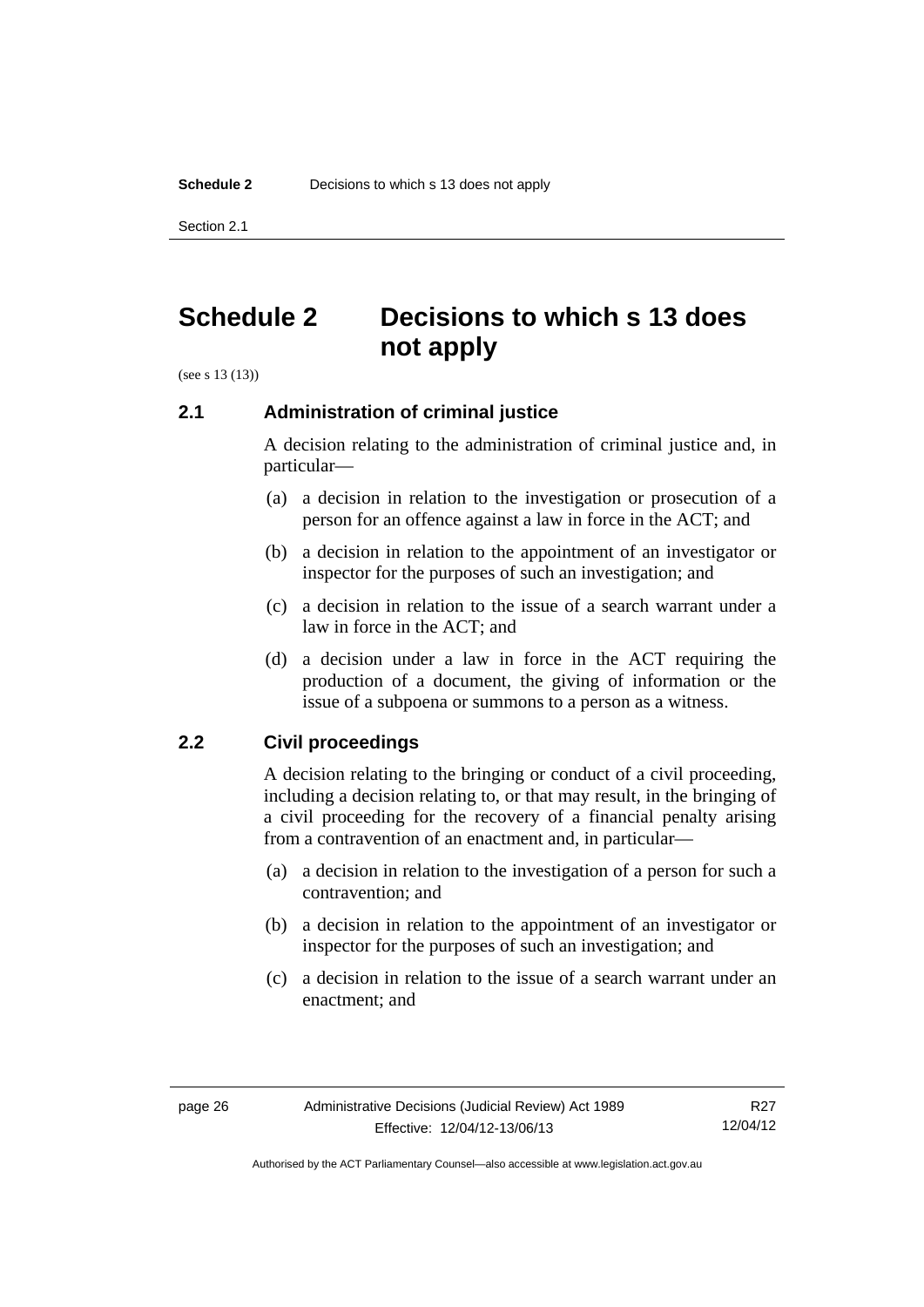(d) a decision under an enactment requiring the production of a document, the giving of information or the issue of a subpoena or summons to a person as a witness.

## <span id="page-30-0"></span>**2.3 Decisions relating to territory finance**

The following decisions:

- (a) a decision authorised by an Act to issue an amount out of the public money of the Territory;
- (b) a decision of the Treasurer under the *[Financial Management](http://www.legislation.act.gov.au/a/1996-22)*  [Act 1996](http://www.legislation.act.gov.au/a/1996-22), section 18 (Treasurer's advance);
- (c) a decision in relation to the enforcement of a judgment or order for the recovery of an amount by—
	- (i) the Territory; or
	- (ii) a public servant in an official capacity;

# <span id="page-30-1"></span>**2.4 Decisions relating to administration of the public service**

A decision relating to—

- (a) personnel management (including recruitment, training, promotion and organisation) in relation to the public service, other than a decision relating to, and having regard to the particular characteristics of, or other circumstances relating to, a particular person; or
- (b) the promotion, transfer, temporary performance of duties, of or by an individual officer of the public service; or
- (c) the making of an appointment to the public service; or
- (d) the engagement of a person as an employee under the *[Public](http://www.legislation.act.gov.au/a/1994-37)  [Sector Management Act 1994](http://www.legislation.act.gov.au/a/1994-37)*; or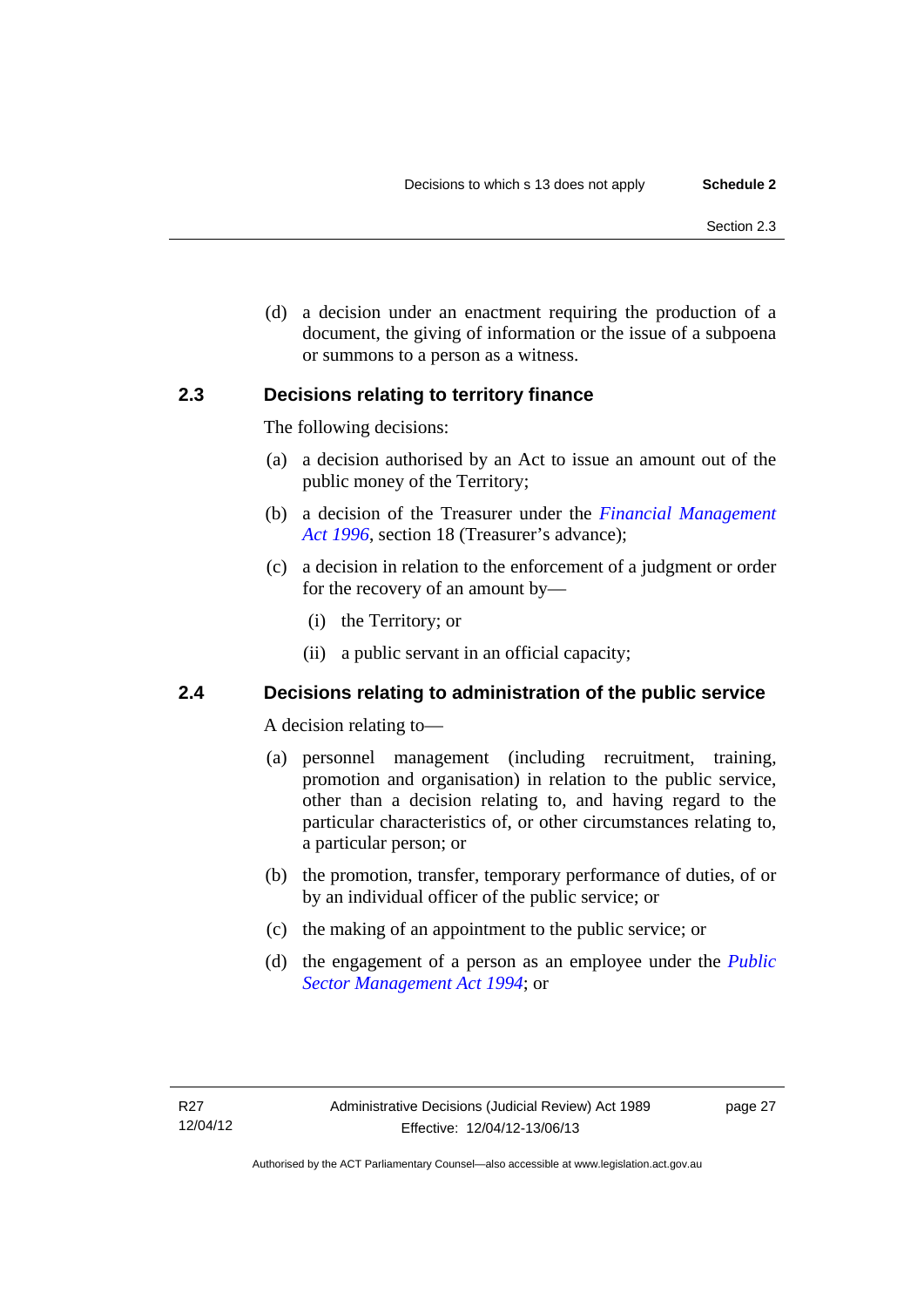Section 2.5

- (e) the prevention or settlement of an industrial dispute, or otherwise relating to industrial matters, in relation to the public service; or
- (f) the appointment, or ending of the appointment, of a director-general under the *[Public Sector Management](http://www.legislation.act.gov.au/a/1994-37)  [Act 1994](http://www.legislation.act.gov.au/a/1994-37)*.

# <span id="page-31-0"></span>**2.5 Certain other appointment decisions**

A decision relating to—

- (a) the making of an appointment under an enactment or to an office established under an enactment; or
- (b) the appointment, or the ending of the appointment, of the commissioner for public administration; or
- (c) the employment, or the ending of employment, of staff under the *[Legislative Assembly \(Members' Staff\) Act 1989](http://www.legislation.act.gov.au/a/1989-19)*.

# <span id="page-31-1"></span>**2.6 Certain decisions under the Crimes (Sentence Administration) Act**

- (1) A decision by the director-general under any of the following provisions of the *[Crimes \(Sentence Administration\) Act 2005](http://www.legislation.act.gov.au/a/2005-59)*:
	- section 25 (Full-time detention—director-general directions)
	- section 28 (Work and activities by full-time detainee)
	- section 44 (Periodic detention—director-general directions)
	- section 53 (Periodic detention—activities and work)
	- section 55 (Periodic detention—approval not to perform etc)
	- section 58 (Failing to perform periodic detention—extension of periodic detention period)
	- section 59 (Failing to perform periodic detention—referral to board)
	- section 60 (Offender not fit for periodic detention—extension of periodic detention period)

R27 12/04/12

Authorised by the ACT Parliamentary Counsel—also accessible at www.legislation.act.gov.au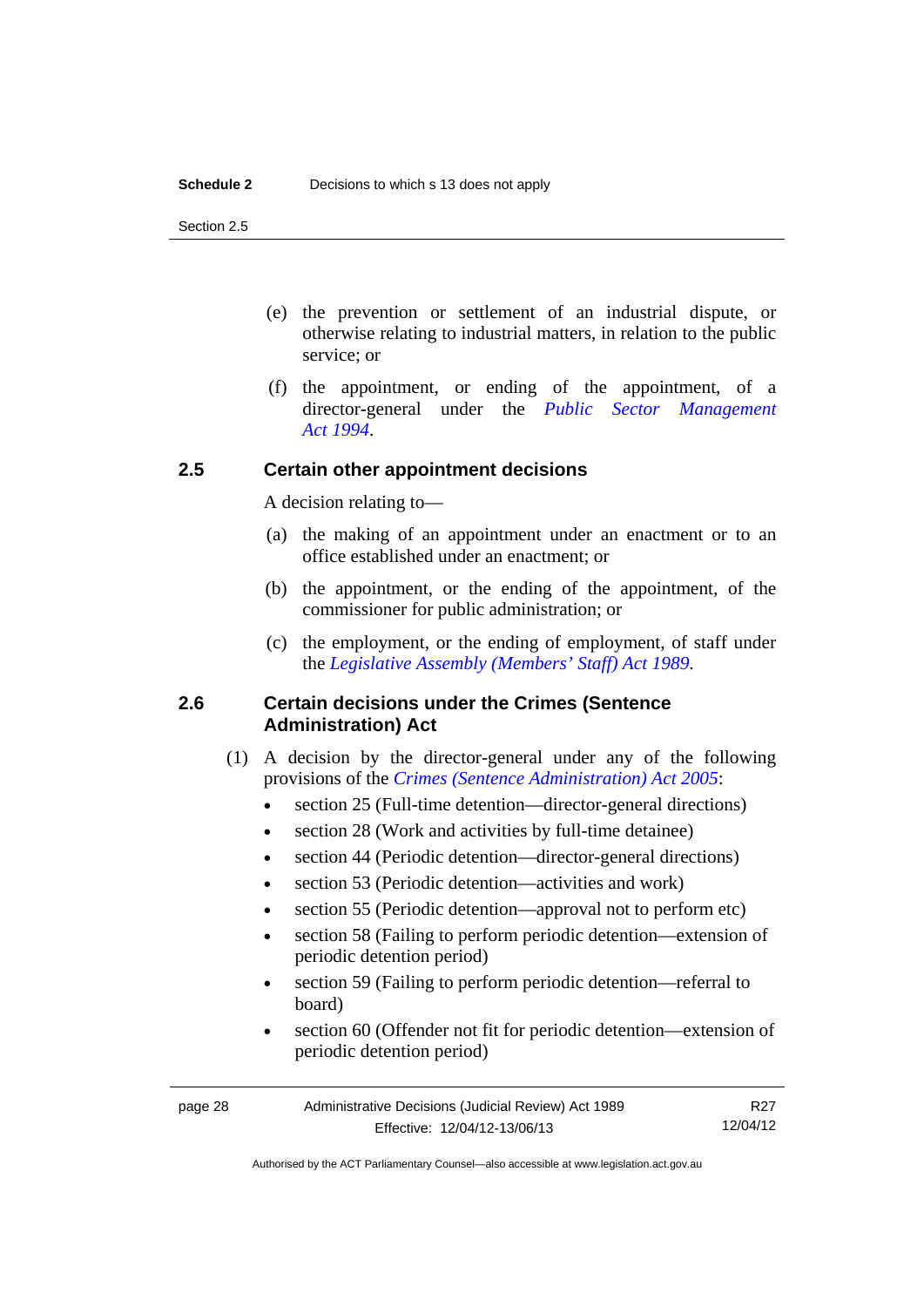- section 87 (Good behaviour—director-general directions)
- section 91 (Community service work—director-general directions)
- section 92 (Community service work—failure to report etc)
- section 100 (Rehabilitation programs—director-general directions)
- section 138 (Parole—director-general directions)
- section 302 (Release on licence—director-general directions)
- section 321 (Director-general directions—general).
- (2) A decision by a work supervisor under the *[Crimes \(Sentence](http://www.legislation.act.gov.au/a/2005-59)  [Administration\) Act 2005](http://www.legislation.act.gov.au/a/2005-59)*, section 54 (3) or (4) (Periodic detention—activities or work outside correctional centres).

# <span id="page-32-0"></span>**2.7 Decisions of the ACAT**

A decision of the ACAT.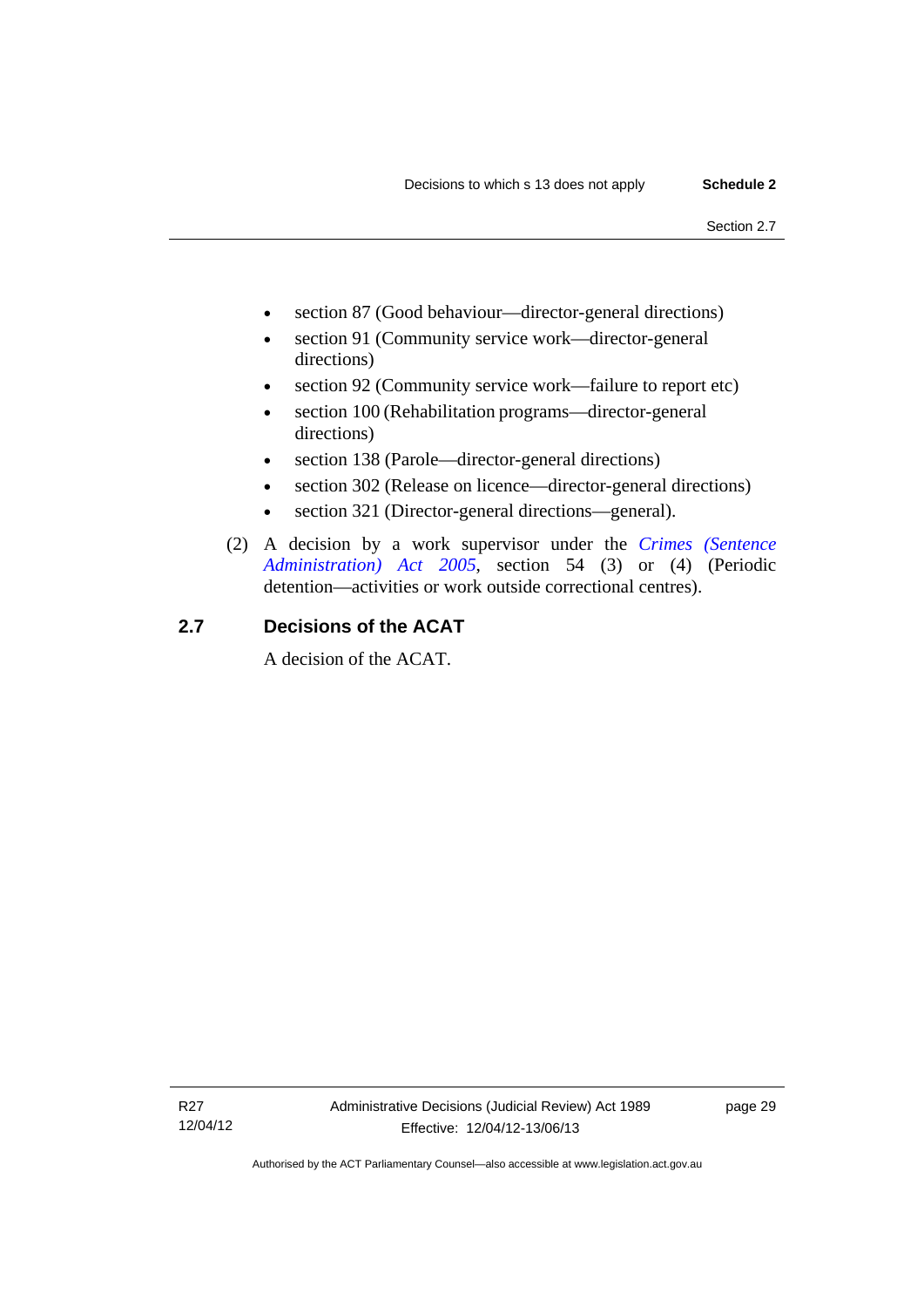**Dictionary** 

# <span id="page-33-0"></span>**Dictionary**

(see s 2)

- *Note 1* The [Legislation Act](http://www.legislation.act.gov.au/a/2001-14) contains definitions and other provisions relevant to this Act.
- *Note 2* For example, the [Legislation Act,](http://www.legislation.act.gov.au/a/2001-14) dict, pt 1 defines the following terms:
	- ACAT
	- fail
	- judge
	- Minister (see s 162)
	- regulation
	- Supreme Court
	- the Territory.

*conduct engaged in* for the purpose of making a decision—see section 3C.

*decision*, of the ACAT—see the *[ACT Civil and Administrative](http://www.legislation.act.gov.au/a/2008-35)  [Tribunal Act 2008](http://www.legislation.act.gov.au/a/2008-35)*, dictionary.

*decision to which this Act applies* means a decision of an administrative character made, proposed to be made or required to be made (whether in the exercise of a discretion or not) under an enactment, other than a decision mentioned in schedule 1.

*duty* includes a duty imposed on a person in his or her capacity as a public employee.

*enactment* means—

- (a) an Act or subordinate law; or
- (b) the *[Canberra Water Supply \(Googong Dam\) Act 1974](http://www.comlaw.gov.au/Details/C2008C00317)* (Cwlth).
- *Note* A reference to an Act or subordinate law includes a reference to a provision of an Act or subordinate law (see [Legislation Act](http://www.legislation.act.gov.au/a/2001-14), s 7 and s 8).

*failure to make* a decision—see section 3A.

*making* a decision—see section 3A.

| page 30 | Administrative Decisions (Judicial Review) Act 1989 |          |
|---------|-----------------------------------------------------|----------|
|         | Effective: 12/04/12-13/06/13                        | 12/04/12 |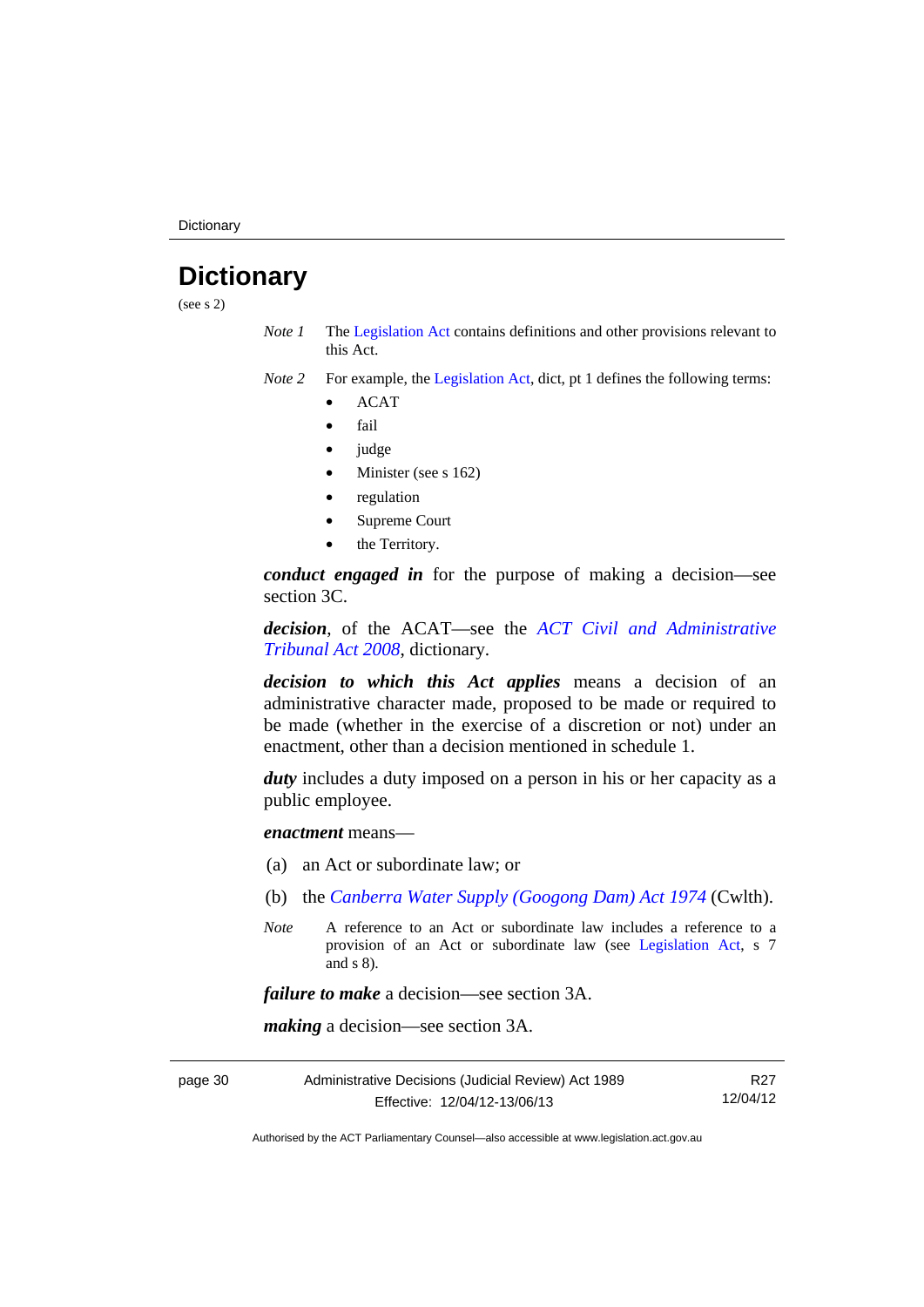*order of review*, in relation to a decision, in relation to conduct engaged in for the purpose of making a decision or in relation to a failure to make a decision, means an order on an application made under section 5, section 6 or section 7 in relation to the decision, conduct or failure.

*person aggrieved*—see section 3B.

*statement of reasons*, for a decision, means a statement—

- (a) of the findings on material questions of fact; and
- (b) referring to the evidence or other material on which the findings were based; and
- (c) giving the reasons for the decision.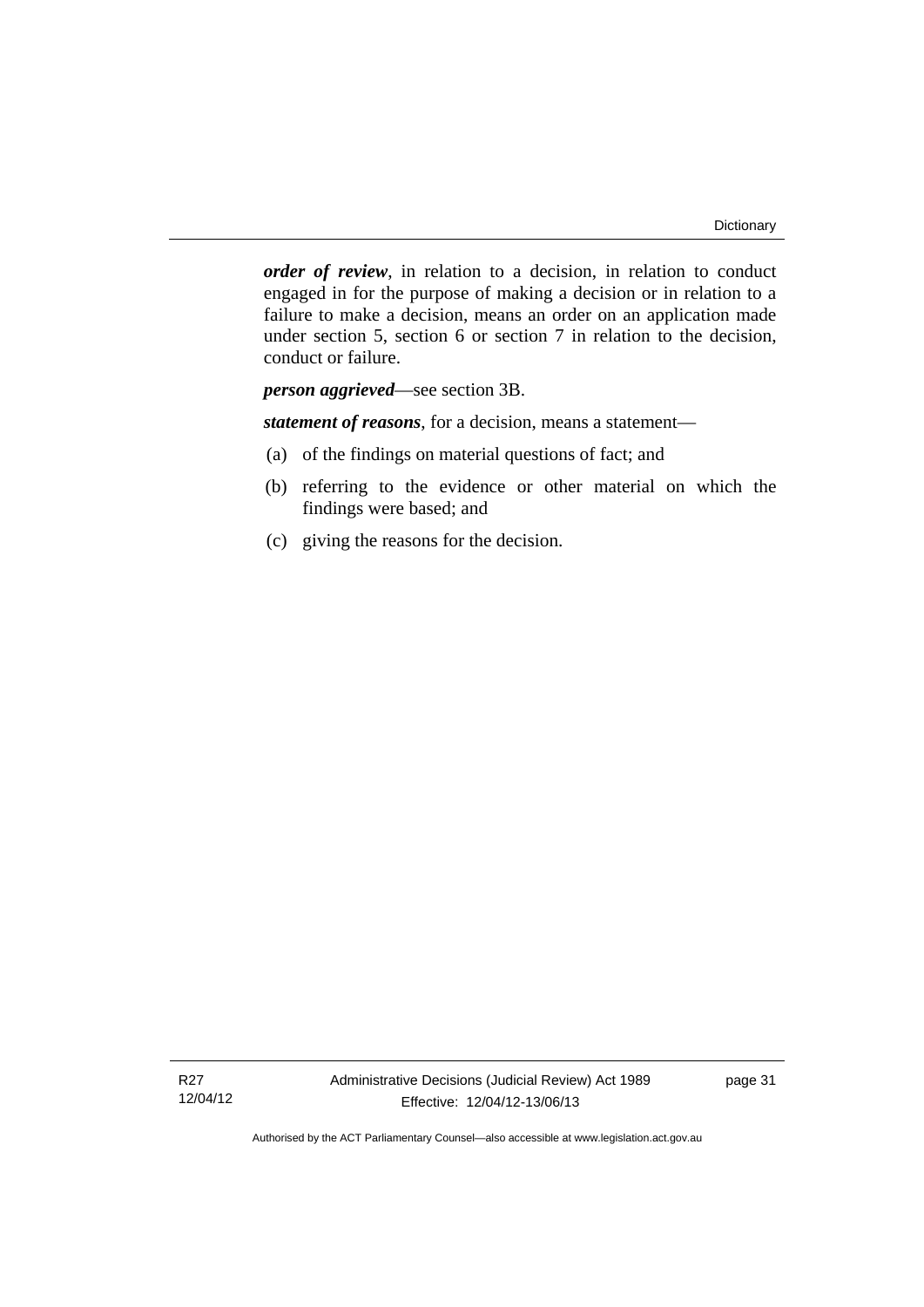1 About the endnotes

# <span id="page-35-1"></span><span id="page-35-0"></span>**Endnotes**

## **1 About the endnotes**

Amending and modifying laws are annotated in the legislation history and the amendment history. Current modifications are not included in the republished law but are set out in the endnotes.

Not all editorial amendments made under the *[Legislation Act 2001](http://www.legislation.act.gov.au/a/2001-14)*, part 11.3 are annotated in the amendment history. Full details of any amendments can be obtained from the Parliamentary Counsel's Office.

Uncommenced amending laws are not included in the republished law. The details of these laws are underlined in the legislation history. Uncommenced expiries are underlined in the legislation history and amendment history.

If all the provisions of the law have been renumbered, a table of renumbered provisions gives details of previous and current numbering.

The endnotes also include a table of earlier republications.

| $A = Act$                                    | $NI = Notifiable$ instrument                |
|----------------------------------------------|---------------------------------------------|
| $AF =$ Approved form                         | $o = order$                                 |
| $am = amended$                               | $om = omitted/repealed$                     |
| $amdt = amendment$                           | $ord = ordinance$                           |
| $AR = Assembly resolution$                   | $orig = original$                           |
| $ch = chapter$                               | par = paragraph/subparagraph                |
| $CN =$ Commencement notice                   | $pres = present$                            |
| $def = definition$                           | $prev = previous$                           |
| $DI = Disallowable instrument$               | $(\text{prev}) = \text{previously}$         |
| $dict = dictionary$                          | $pt = part$                                 |
| disallowed = disallowed by the Legislative   | $r = rule/subrule$                          |
| Assembly                                     | $reloc = relocated$                         |
| $div = division$                             | $renum = renumbered$                        |
| $exp = expires/expired$                      | $R[X]$ = Republication No                   |
| $Gaz = gazette$                              | $RI = reissue$                              |
| $hdg =$ heading                              | $s = section/subsection$                    |
| $IA = Interpretation Act 1967$               | $sch = schedule$                            |
| $ins = inserted/added$                       | $sdiv = subdivision$                        |
| $LA =$ Legislation Act 2001                  | $SL = Subordinate$ law                      |
| $LR =$ legislation register                  | $sub =$ substituted                         |
| $LRA =$ Legislation (Republication) Act 1996 | $underlining = whole or part not commenced$ |
| $mod = modified/modification$                | or to be expired                            |
|                                              |                                             |

## <span id="page-35-2"></span>**2 Abbreviation key**

page 32 Administrative Decisions (Judicial Review) Act 1989 Effective: 12/04/12-13/06/13

R27 12/04/12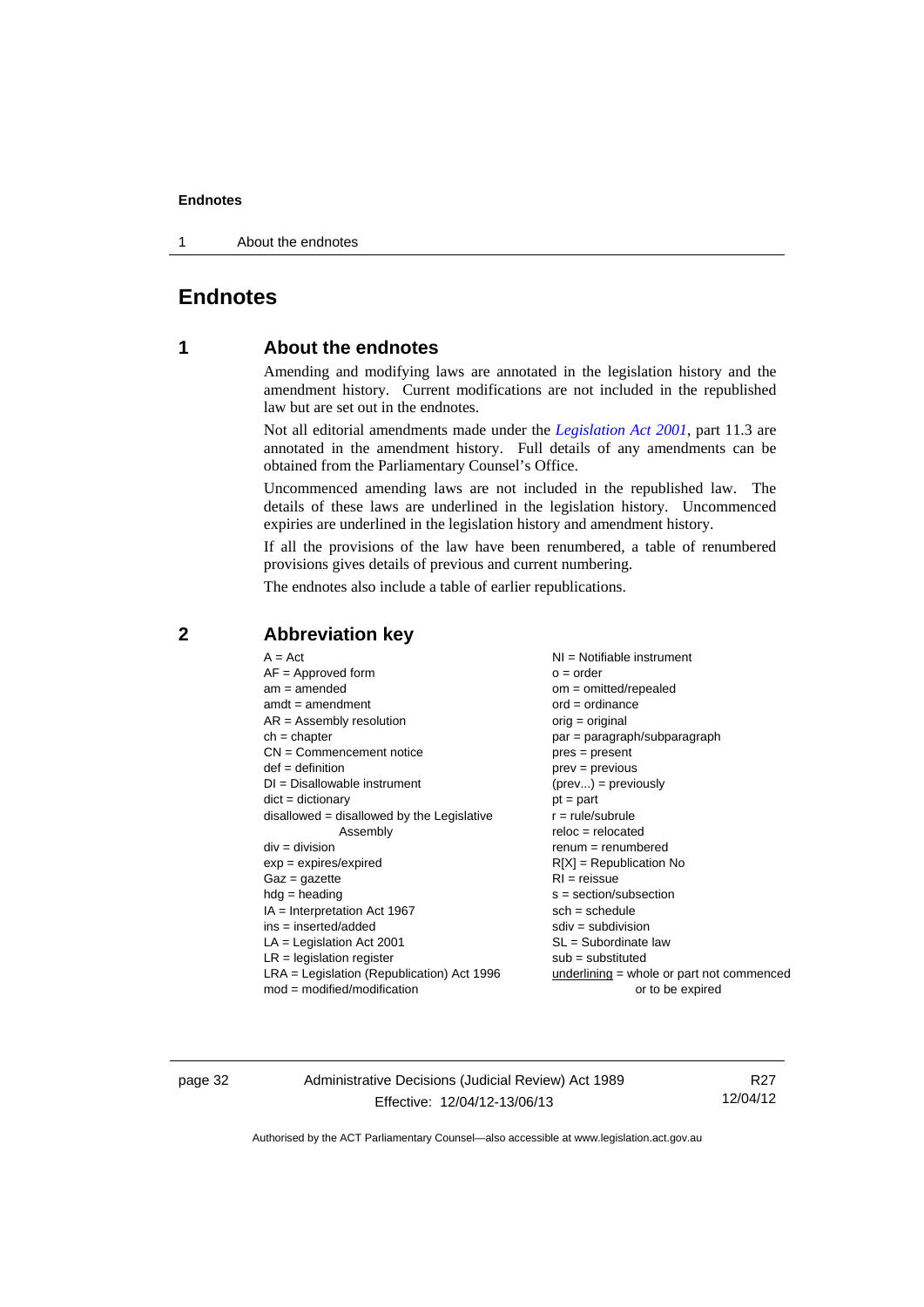## <span id="page-36-0"></span>**3 Legislation history**

This Act was originally a Commonwealth ordinance—the *[Administrative](http://www.legislation.act.gov.au/a/alt_a1989-33co)  [Decisions \(Judicial Review\) Ordinance 1989](http://www.legislation.act.gov.au/a/alt_a1989-33co)* No 33 (Cwlth).

The *[Australian Capital Territory \(Self-Government\) Act 1988](http://www.comlaw.gov.au/Current/C2004A03699)* (Cwlth), s 34 (4) converted most former Commonwealth ordinances in force in the ACT into ACT enactments. This allowed the ACT Legislative Assembly to amend and repeal the laws. This Act was converted into an ACT enactment on 11 May 1989 (selfgovernment day).

As with most ordinances in force in the ACT, the name was changed from *Ordinance* to *Act* by the *[Self-Government \(Citation of Laws\) Act 1989](http://www.legislation.act.gov.au/a/alt_ord1989-21/default.asp)* A1989-21, s 5 on 11 May 1989 (self-government day).

#### **Legislation before becoming Territory enactment**

#### **Administrative Decisions (Judicial Review) Act 1989 A1989-33**

notified 10 May 1989 commenced 11 May 1989 (s 2)

as amended by

## **Legislation after becoming Territory enactment**

**[Royal Commissions and Inquiries \(Consequential Provisions\) Act](http://www.legislation.act.gov.au/a/1991-3)  [1991](http://www.legislation.act.gov.au/a/1991-3) A1991-3 sch**  notified 1 March 1991 [\(Gaz 1991 No S7](http://www.legislation.act.gov.au/gaz/1991-S7/default.asp)) s 1, s 2 commenced 1 March 1991 (s 2 (1))

sch commenced 1 May 1991 (s 2 (2) and [Gaz 1991 No 16](http://www.legislation.act.gov.au/gaz/1991-16/default.asp))

#### **[Administrative Decisions \(Judicial Review\) \(Amendment\) Act 1991](http://www.legislation.act.gov.au/a/1991-102) A1991-102**

notified 15 January 1992 ([Gaz 1991 No S3\)](http://www.legislation.act.gov.au/gaz/1991-S3/default.asp) s 1, s 2 commenced 15 January 1992 (s 2 (1)) remainder (ss 3-5) commenced 15 July 1992 (s 2 (3))

#### **[Electoral Act 1992](http://www.legislation.act.gov.au/a/1992-71) A1992-71 s 53**

notified 8 December 1992 ([Gaz 1992 No S218\)](http://www.legislation.act.gov.au/gaz/1992-S218/default.asp) s 1, s 2 commenced 8 December 1992 (s 2 (1)) s 53 commenced 21 December 1992 (s 2 (2) and [Gaz 1992 No S243\)](http://www.legislation.act.gov.au/gaz/1992-S243/default.asp)

R27 12/04/12 page 33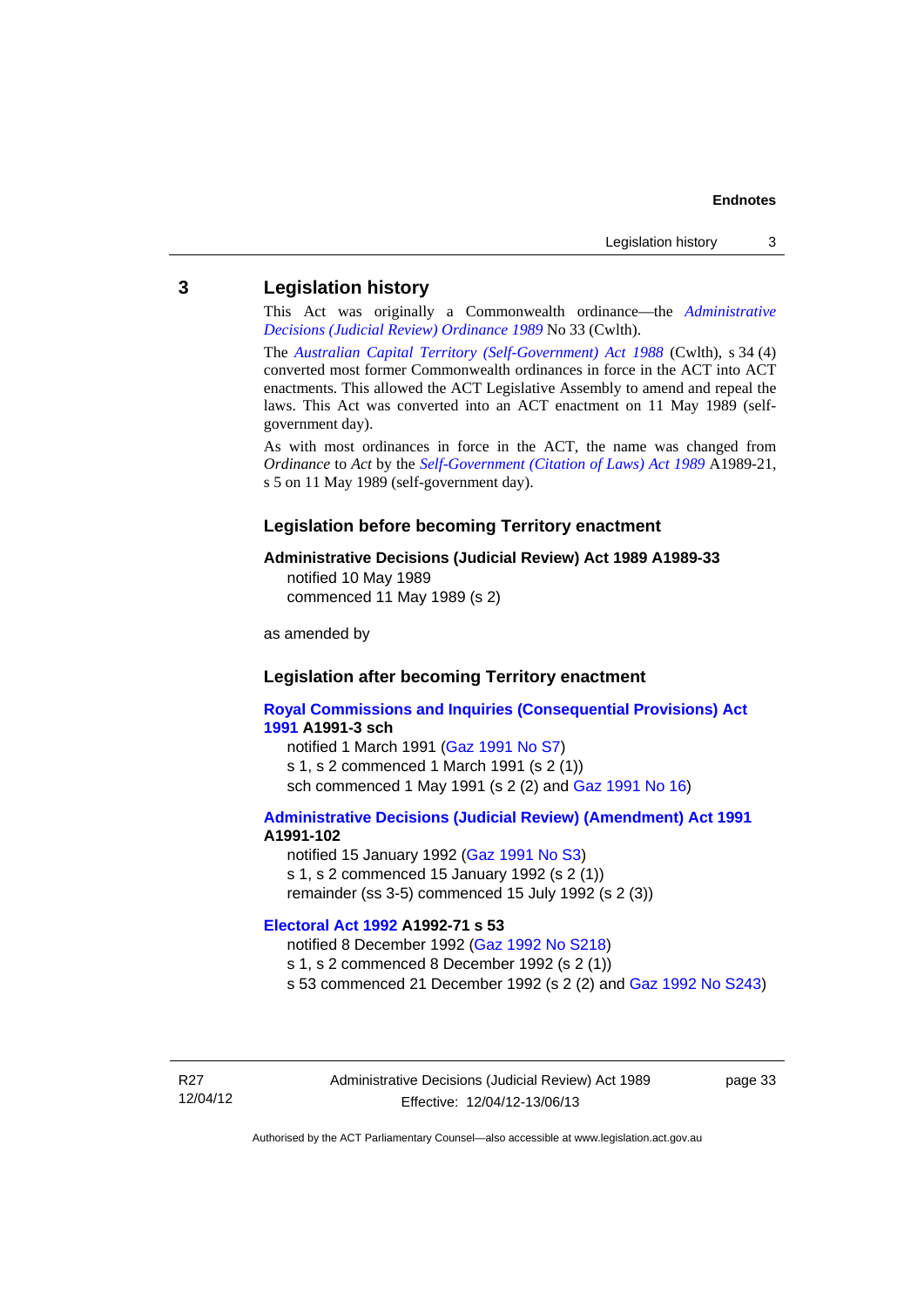| Legislation history<br>-3 |  |
|---------------------------|--|
|---------------------------|--|

## **[Administrative Decisions \(Judicial Review\) \(Amendment\) Act 1993](http://www.legislation.act.gov.au/a/1993-65) A1993-65**

notified 6 September 1993 [\(Gaz 1993 No S172\)](http://www.legislation.act.gov.au/gaz/1993-S172/default.asp) commenced 6 September 1993 (s 2)

#### **[Supreme Court \(Amendment\) Act \(No 2\) 1993](http://www.legislation.act.gov.au/a/1993-91) A1993-91 sch 3**

notified 17 December 1993 [\(Gaz 1993 No S258](http://www.legislation.act.gov.au/gaz/1993-S258/default.asp)) sch 3 commenced 17 December 1993 (s 2)

## **[Judicial Commissions \(Consequential Amendments\) Act 1994](http://www.legislation.act.gov.au/a/1994-10) A1994-10 s 4**

notified 14 March 1994 ([Gaz 1994 No S44](http://www.legislation.act.gov.au/gaz/1994-S44/default.asp)) s 4 commenced 14 March 1994 (s 2)

#### **[Public Sector Management \(Consequential and Transitional](http://www.legislation.act.gov.au/a/1994-38)  [Provisions\) Act 1994](http://www.legislation.act.gov.au/a/1994-38) A1994-38 sch 1 pt 3**

notified 30 June 1994 ([Gaz 1994 No S121\)](http://www.legislation.act.gov.au/gaz/1994-S121/default.asp)

s 1, s 2 commenced 30 June 1994 (s 2 (1))

sch 1 pt 3 commenced 1 July 1994 (s 2 (2) and [Gaz 1994 No S142](http://www.legislation.act.gov.au/gaz/1994-S142/default.asp))

## **[Financial Management and Audit \(Consequential and Transitional](http://www.legislation.act.gov.au/a/1996-26)  [Provisions\) Act 1996](http://www.legislation.act.gov.au/a/1996-26) A1996-26 sch pt 1**

notified 1 July 1996 [\(Gaz 1996 No S130](http://www.legislation.act.gov.au/gaz/1996-S130/default.asp)) sch pt 1 commenced 1 July 1996 (s 2)

### **[Land \(Planning and Environment\) \(Amendment\) Act \(No 3\) 1996](http://www.legislation.act.gov.au/a/1996-85) A1996-85 s 88**

notified 24 December 1996 [\(Gaz 1996 No S345](http://www.legislation.act.gov.au/gaz/1996-S345/default.asp)) s 1, s 2 commenced 24 December 1996 (s 2 (1)) s 88 commenced 24 June 1997 (s 2 (3))

#### **[Tobacco Licensing \(Amendment\) Act 1998](http://www.legislation.act.gov.au/a/1998-18) A1998-18 sch 1**

notified 10 July 1998 ([Gaz 1998 No S190\)](http://www.legislation.act.gov.au/gaz/1998-S190/default.asp) commenced 10 July 1998 (s 2)

## **[Taxation Administration \(Consequential and Transitional Provisions\)](http://www.legislation.act.gov.au/a/1999-5)  [Act 1999](http://www.legislation.act.gov.au/a/1999-5) A1999-5 sch 2**

notified 1 March 1999 [\(Gaz 1999 No S8](http://www.legislation.act.gov.au/gaz/1999-S8/default.asp)) s 1, s 2 commenced 1 March 1999 (s 2 (1)) sch 2 commenced 1 March 1999 (s 2 (2))

page 34 Administrative Decisions (Judicial Review) Act 1989 Effective: 12/04/12-13/06/13

R27 12/04/12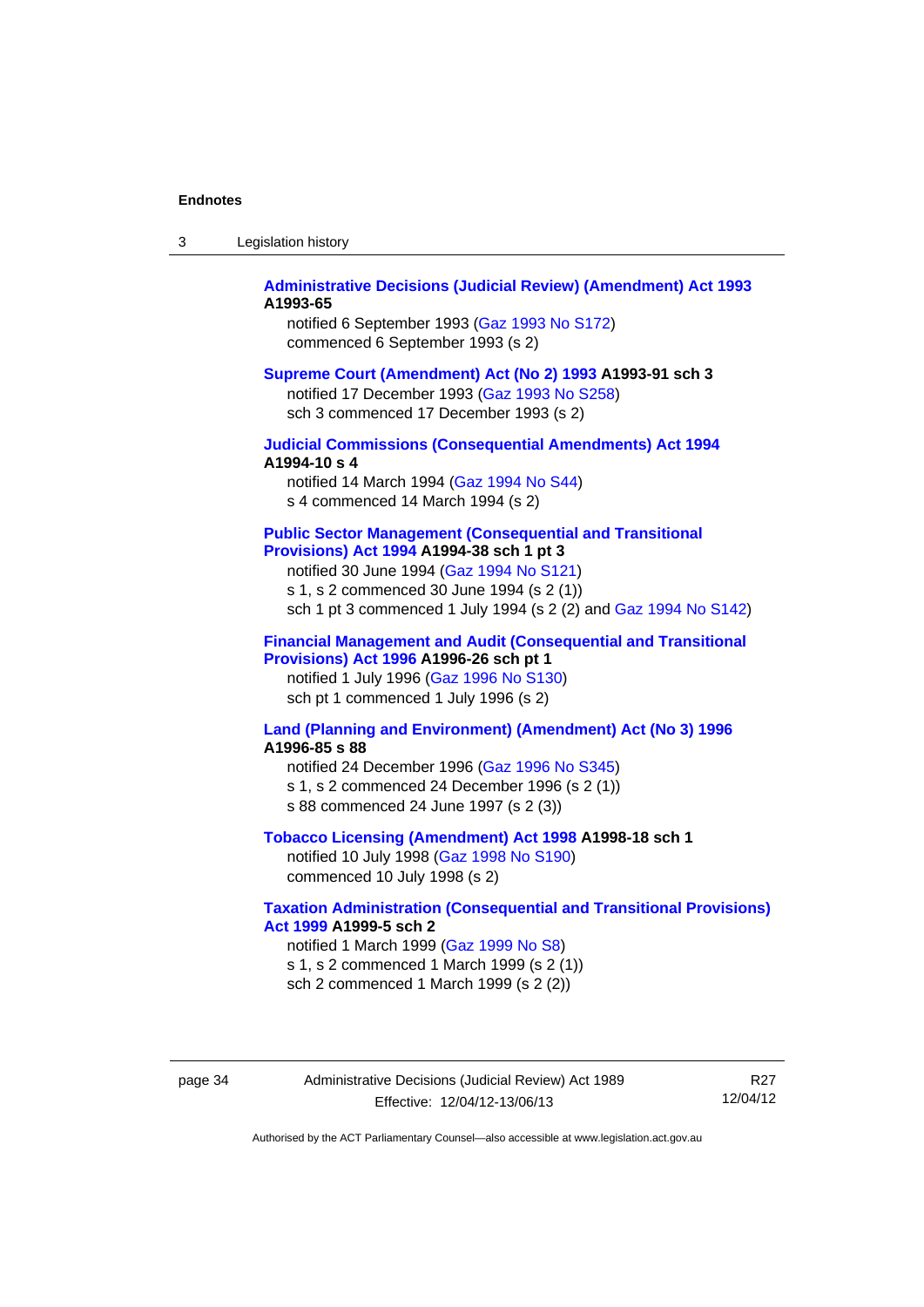# **[Duties \(Consequential and Transitional Provisions\) Act 1999](http://www.legislation.act.gov.au/a/1999-8) A1999-8 s 33**  notified 1 March 1999 [\(Gaz 1999 No S8](http://www.legislation.act.gov.au/gaz/1999-S8/default.asp)) ss 1-3 commenced 1 March 1999 (s 2 (1)) s 33 commenced 1 March 1999 (s 2 (2) and see [Duties Act 1999](http://www.legislation.act.gov.au/a/1999-7) A1999-7, s 2 (2) and [Gaz 1999 No S8\)](http://www.legislation.act.gov.au/gaz/1999-S8/default.asp) **[Law Reform \(Miscellaneous Provisions\) Act 1999](http://www.legislation.act.gov.au/a/1999-66) A1999-66 sch 3**  notified 10 November 1999 [\(Gaz 1999 No 45](http://www.legislation.act.gov.au/gaz/1999-45/default.asp)) commenced 10 November 1999 (s 2) **[Tobacco Amendment Act 2000](http://www.legislation.act.gov.au/a/2000-16) A2000-16 sch 3 pt 1**  notified 20 April 2000 [\(Gaz 2000 No 16\)](http://www.legislation.act.gov.au/gaz/2000-16/default.asp) s 1, s 2 commenced 20 April 2000 (s 2 (1)) sch 3 pt 1 commenced 1 July 2000 (s 2 (3)) **[Subordinate Laws Amendment Act 2000](http://www.legislation.act.gov.au/a/2000-71) A2000-71 sch 2**  notified 21 December 2000 [\(Gaz 2000 No S69\)](http://www.legislation.act.gov.au/gaz/2000-S69/default.asp) s 1, s 2 commenced 21 December 2000 (IA s 10B) sch 2 commenced 21 June 2001 (IA s 10E) **[Legislation \(Consequential Amendments\) Act 2001](http://www.legislation.act.gov.au/a/2001-44) A2001-44 pt 6**  notified 26 July 2001 ([Gaz 2001 No 30\)](http://www.legislation.act.gov.au/gaz/2001-30/default.asp) s 1, s 2 commenced 26 July 2001 (IA s 10B) pt 6 commenced 12 September 2001 (s 2 and see [Gaz 2001 No S65\)](http://www.legislation.act.gov.au/gaz/2001-S65/default.asp) **[Building Amendment Act 2002](http://www.legislation.act.gov.au/a/2002-15) A2002-15 s 14**  notified LR 17 May 2002 s 1, s 2 commenced 17 May 2002 (LA s 75) s 14 commenced 18 May 2002 (s 2) **[Plant Diseases Act 2002](http://www.legislation.act.gov.au/a/2002-42) A2002-42 s 44**  notified LR 2 December 2002 s 1, s 2 commenced 2 December 2002 (LA s 75 (1)) s 44 commenced 2 June 2003 (s 2 and LA s 79) **[Confiscation of Criminal Assets Act 2003](http://www.legislation.act.gov.au/a/2003-8) A2003-8 sch 1 pt 1.1**  notified LR 27 March 2003 s 1, s 2 commenced 27 March 2003 (LA s 75 (1)) sch 1 pt 1.1 commenced 15 August 2003 (s 2 and [CN2003-7](http://www.legislation.act.gov.au/cn/2003-7/default.asp))

R27 12/04/12 Administrative Decisions (Judicial Review) Act 1989 Effective: 12/04/12-13/06/13

page 35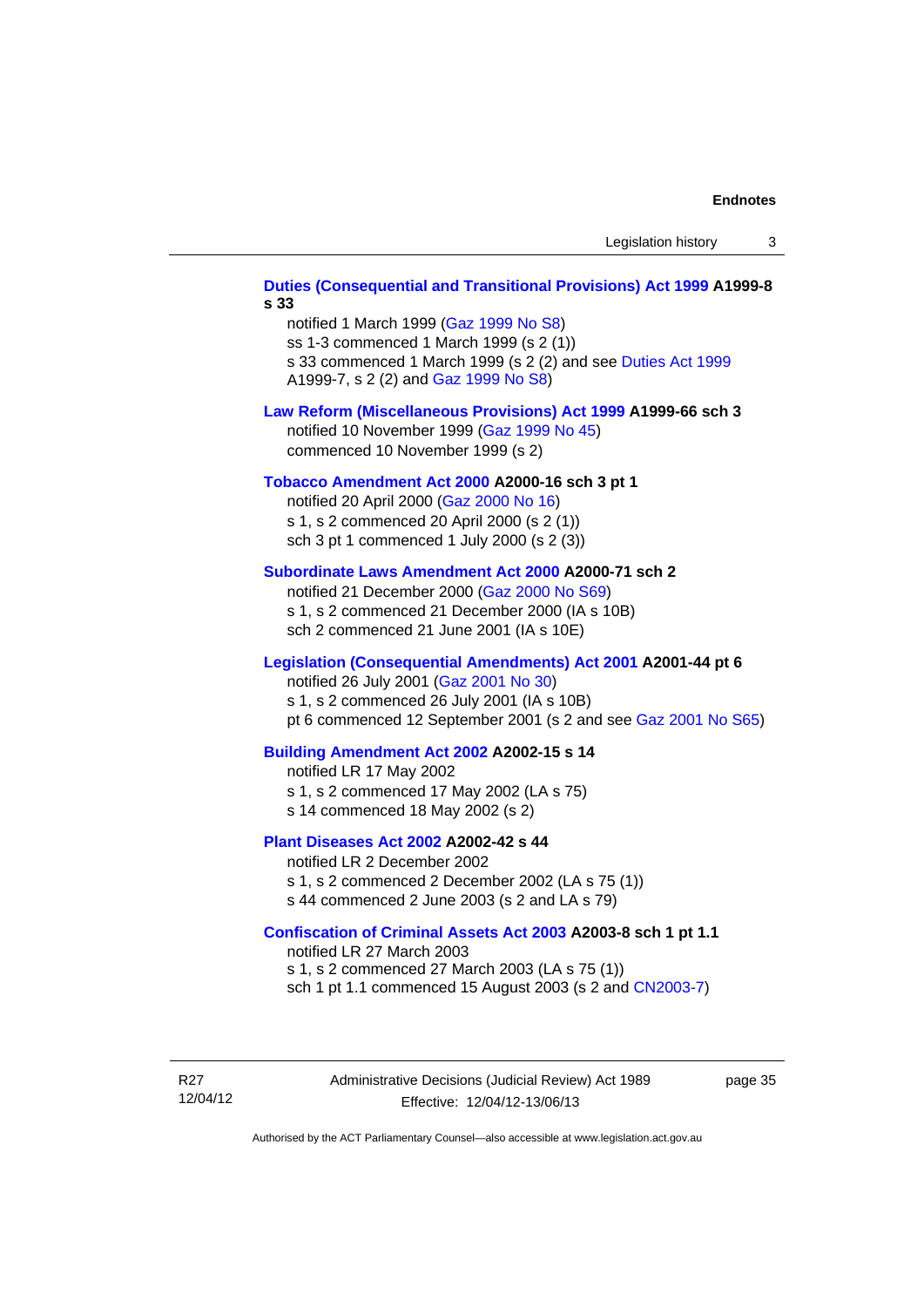3 Legislation history

## **[Construction Occupations Legislation Amendment Act 2004](http://www.legislation.act.gov.au/a/2004-13)  [A2004-13](http://www.legislation.act.gov.au/a/2004-13) sch 2 pt 2.1**

notified LR 26 March 2004

s 1, s 2 commenced 26 March 2004 (LA s 75 (1)) sch 2 pt 2.1 commenced 1 September 2004 (s 2 and see [Construction](http://www.legislation.act.gov.au/a/2004-12)  [Occupations \(Licensing\) Act 2004](http://www.legislation.act.gov.au/a/2004-12) A2004-12, s 2 and [CN2004-8\)](http://www.legislation.act.gov.au/cn/2004-8/default.asp)

## **[Gungahlin Drive Extension Authorisation Act 2004](http://www.legislation.act.gov.au/a/2004-27) A2004-27 s 15**

notified LR 26 May 2004

- s 1, s 2 commenced 26 May 2004 (LA s 75 (1))
- s 15 commenced 27 May 2004 (s 2)

## **[Gene Technology \(GM Crop Moratorium\) Act 2004](http://www.legislation.act.gov.au/a/2004-40) A2004-40 s 40**

notified LR 9 July 2004

- s 1, s 2 commenced 9 July 2004 (LA s 75 (1))
- s 40 commenced 10 July 2004 (s 2)

## **[Heritage Act 2004](http://www.legislation.act.gov.au/a/2004-57) A2004-57 sch 1 pt 1.2**

notified LR 9 September 2004 s 1, s 2 commenced 9 September 2004 (LA s 75 (1)) sch 1 pt 1.2 commenced 9 March 2005 (s 2 and LA s 79)

### **[Court Procedures \(Consequential Amendments\) Act 2004](http://www.legislation.act.gov.au/a/2004-60) A2004-60 sch 1 pt 1.3**

notified LR 2 September 2004 s 1, s 2 commenced 2 September 2004 (LA s 75 (1)) sch 1 pt 1.3 commenced 10 January 2005 (s 2 and see [Court](http://www.legislation.act.gov.au/a/2004-59)  [Procedures Act 2004](http://www.legislation.act.gov.au/a/2004-59) A2004-59, s 2 and [CN2004-29\)](http://www.legislation.act.gov.au/cn/2004-29/default.asp)

#### **[Crimes \(Restorative Justice\) Act 2004](http://www.legislation.act.gov.au/a/2004-65) A2004-65 s 76**

notified LR 6 September 2004 s 1, s 2 commenced 6 September 2004 (LA s 75 (1)) s 76 commenced 31 January 2005 (s 2 and [CN2004-28](http://www.legislation.act.gov.au/cn/2004-28/default.asp))

### **[Statute Law Amendment Act 2005 \(No 2\)](http://www.legislation.act.gov.au/a/2005-62) A2005-62 sch 3 pt 3.1**

notified LR 21 December 2005 s 1, s 2 commenced 21 December 2005 (LA s 75 (1)) sch 3 pt 3.1 commenced 11 January 2006 (s 2 (1))

page 36 Administrative Decisions (Judicial Review) Act 1989 Effective: 12/04/12-13/06/13

R27 12/04/12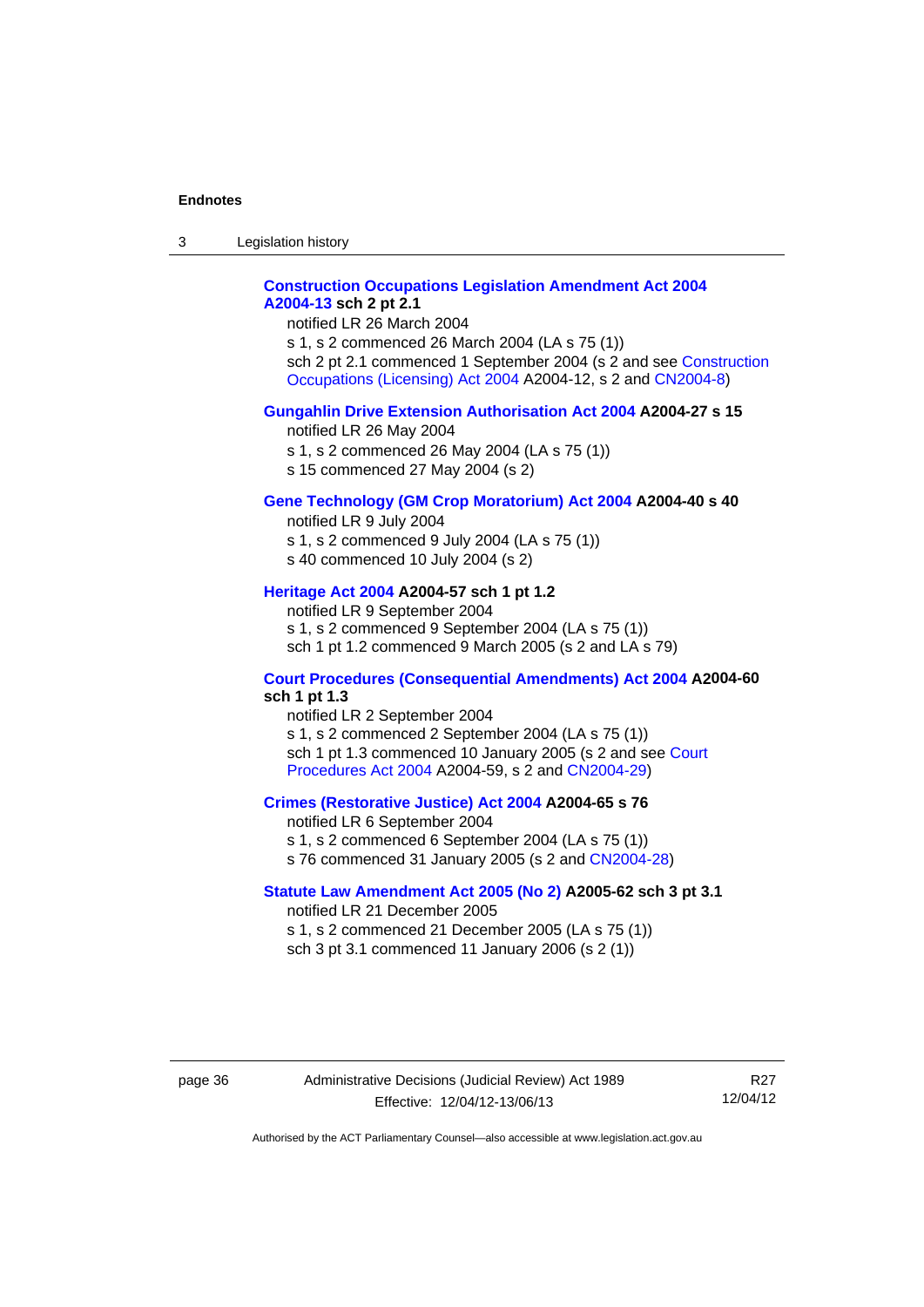## **[Sentencing Legislation Amendment Act 2006](http://www.legislation.act.gov.au/a/2006-23) A2006-23 sch 1 pt 1.1**

notified LR 18 May 2006

s 1, s 2 commenced 18 May 2006 (LA s 75 (1)) sch 1 pt 1.1 commenced 2 June 2006 (s 2 (1) and see [Crimes](http://www.legislation.act.gov.au/a/2005-59)  [\(Sentence Administration\) Act 2005](http://www.legislation.act.gov.au/a/2005-59) A2005-59 s 2, [Crimes](http://www.legislation.act.gov.au/a/2005-58)  [\(Sentencing\) Act 2005](http://www.legislation.act.gov.au/a/2005-58) A2005-58, s 2 and LA s 79)

#### **[Justice and Community Safety Legislation Amendment Act 2006](http://www.legislation.act.gov.au/a/2006-40) A2006-40 sch 2 pt 2.3**

notified LR 28 September 2006 s 1, s 2 commenced 28 September 2006 (LA s 75 (1)) sch 2 pt 2.3 commenced 29 September 2006 (s 2 (1))

## **[Water Resources Act 2007](http://www.legislation.act.gov.au/a/2007-19) A2007-19 s 208**

notified LR 20 June 2007 s 1, s 2 commenced 20 June 2007 (LA s 75 (1)) s 208 commenced 1 August 2007 (s 2 and [CN2007-8](http://www.legislation.act.gov.au/cn/2007-8/default.asp))

### **[Planning and Development \(Consequential Amendments\) Act 2007](http://www.legislation.act.gov.au/a/2007-25) A2007-25 sch 1 pt 1.2**

notified LR 13 September 2007

s 1, s 2 commenced 13 September 2007 (LA s 75 (1)) sch 1 pt 1.2 commenced 31 March 2008 (s 2 and see Planning and [Development Act 2007](http://www.legislation.act.gov.au/a/2007-24) A2007-24, s 2 and [CN2008-1](http://www.legislation.act.gov.au/cn/2008-1/default.asp))

### **[ACT Civil and Administrative Tribunal Legislation Amendment](http://www.legislation.act.gov.au/a/2008-36)  [Act 2008](http://www.legislation.act.gov.au/a/2008-36) A2008-36 sch 1 pt 1.2**

notified LR 4 September 2008

s 1, s 2 commenced 4 September 2008 (LA s 75 (1))

sch 1 pt 1.2 commenced 2 February 2009 (s 2 and see [ACT Civil and](http://www.legislation.act.gov.au/a/2008-35)  [Administrative Tribunal Act 2008](http://www.legislation.act.gov.au/a/2008-35) A2008-35, s 2 and [CN2009-2\)](http://www.legislation.act.gov.au/cn/2009-2/default.asp)

## **[Development Application \(Block 20 Section 23 Hume\) Assessment](http://www.legislation.act.gov.au/a/2008-52)  [Facilitation Act 2008](http://www.legislation.act.gov.au/a/2008-52) A2008-52 s 12**

notified LR 16 December 2008

s 1, s 2 commenced 16 December 2008 (LA s 75 (1))

s 12 commenced 17 December 2008 (s 2)

page 37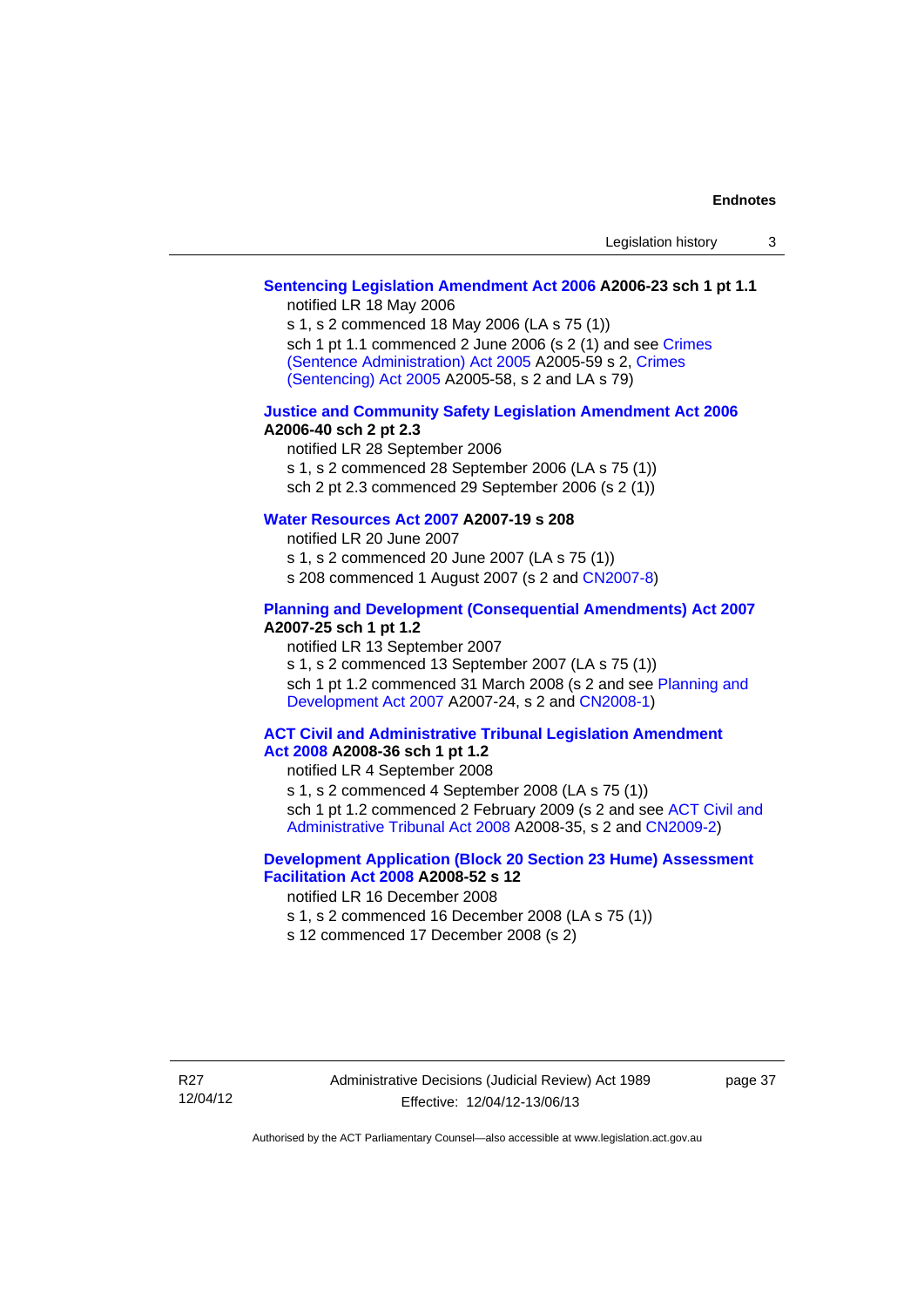3 Legislation history

## **[Health Practitioner Regulation National Law \(ACT\) Act 2010](http://www.legislation.act.gov.au/a/2010-10) A2010-10 sch 2 pt 2.1**

notified LR 31 March 2010 s 1, s 2 commenced 31 March 2010 (LA s 75 (1)) sch 2 pt 2.1 commenced 1 July 2010 (s 2 (1) (a))

### **[Payroll Tax Act 2011](http://www.legislation.act.gov.au/a/2011-18) A2011-18 sch 4 pt 4.1**

notified LR 30 June 2011 s 1, s 2 commenced 30 June 2011 (LA s 75 (1)) sch 4 pt 4.1 commenced 1 July 2011 (s 2)

## **[Administrative \(One ACT Public Service Miscellaneous Amendments\)](http://www.legislation.act.gov.au/a/2011-22)**

**[Act 2011](http://www.legislation.act.gov.au/a/2011-22) A2011-22 sch 1 pt 1.4** 

notified LR 30 June 2011 s 1, s 2 commenced 30 June 2011 (LA s 75 (1)) sch 1 pt 1.4 commenced 1 July 2011 (s 2 (1))

### **[Justice and Community Safety Legislation Amendment Act 2012](http://www.legislation.act.gov.au/a/2012-13)**

## **A2012-13 sch 1 pt 1.2**

notified LR 11 April 2012 s 1, s 2 commenced 11 April 2012 (LA s 75 (1)) sch 1 pt 1.2 commenced 12 April 2012 (s 2 (1))

page 38 Administrative Decisions (Judicial Review) Act 1989 Effective: 12/04/12-13/06/13

R27 12/04/12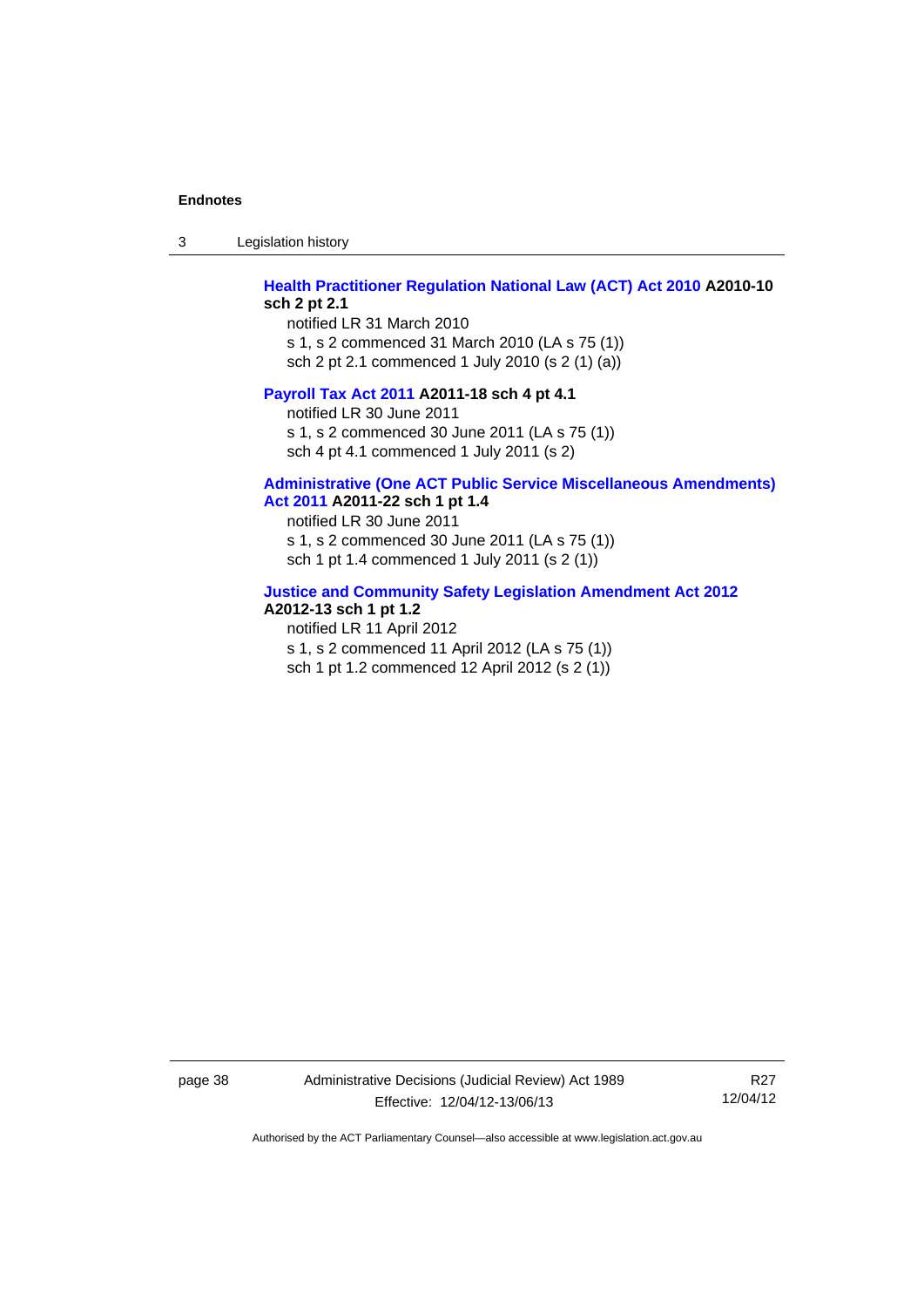<span id="page-42-0"></span>

| 4 | <b>Amendment history</b>                                                      |                                                                                                                                                                                                                                                                                          |  |  |  |
|---|-------------------------------------------------------------------------------|------------------------------------------------------------------------------------------------------------------------------------------------------------------------------------------------------------------------------------------------------------------------------------------|--|--|--|
|   | <b>Dictionary</b>                                                             |                                                                                                                                                                                                                                                                                          |  |  |  |
|   | s 2                                                                           | om A2001-44 amdt 1.42<br>ins A2005-62 amdt 3.5                                                                                                                                                                                                                                           |  |  |  |
|   | <b>Notes</b>                                                                  |                                                                                                                                                                                                                                                                                          |  |  |  |
|   | s <sub>3</sub>                                                                | am A1991-102 s 4; A1993-65 s 4; A1996-85 s 88; A2001-44<br>amdts 1.43-1.45<br>defs reloc to dict A2005-62 amdt 3.4<br>sub A2005-62 amdt 3.5<br>def <i>failure</i> om A2005-62 amdt 3.2<br>def judge om A2005-62 amdt 3.2<br>def rules of court am A1993-91 sch 3<br>om A2004-60 amdt 1.7 |  |  |  |
|   | s 3A                                                                          | Meaning of making and failure to make a decision<br>ins A2005-62 amdt 3.6                                                                                                                                                                                                                |  |  |  |
|   | s 3B                                                                          | Meaning of person aggrieved<br>ins A2005-62 amdt 3.6                                                                                                                                                                                                                                     |  |  |  |
|   | s.3C                                                                          | Meaning of conduct engaged in for purpose of making decision<br>ins A2005-62 amdt 3.6                                                                                                                                                                                                    |  |  |  |
|   | s 4                                                                           | Act to operate despite anything in existing laws<br>am A2005-62 amdt 3.7                                                                                                                                                                                                                 |  |  |  |
|   | s <sub>5</sub>                                                                | Applications for review of decisions<br>am A2005-62 amdts 3.8-3.15; A2012-13 amdt 1.12                                                                                                                                                                                                   |  |  |  |
|   | s 6                                                                           | Applications for review of conduct related to making of decisions<br>am A2005-62 amdts 3.16-3.23                                                                                                                                                                                         |  |  |  |
|   | s 7 hdg<br>s <sub>7</sub>                                                     | Applications for failures to make decisions<br>sub A2005-62 amdt 3.24<br>am A2005-62 amdts 3.25-3.30                                                                                                                                                                                     |  |  |  |
|   | <b>Effect of Act on other rights</b><br>orig s 8 om A2005-62 amdt 3.31<br>s 8 |                                                                                                                                                                                                                                                                                          |  |  |  |
|   |                                                                               | (prev s 9) am A1991-102 s 5; A1993-65 s 5; A1999-66 sch 3;<br>A2004-57 amdt 1.3; A2005-62 amdts 3.32-3.34<br>renum A2005-62 amdt 3.35<br>am A2006-40 amdt 2.47; A2007-25 amdt 1.11, amdt 1.12<br>(4)-(6) exp 30 September 2008 (s 8 (6) (LA s 88 declaration<br>applies))                |  |  |  |

page 39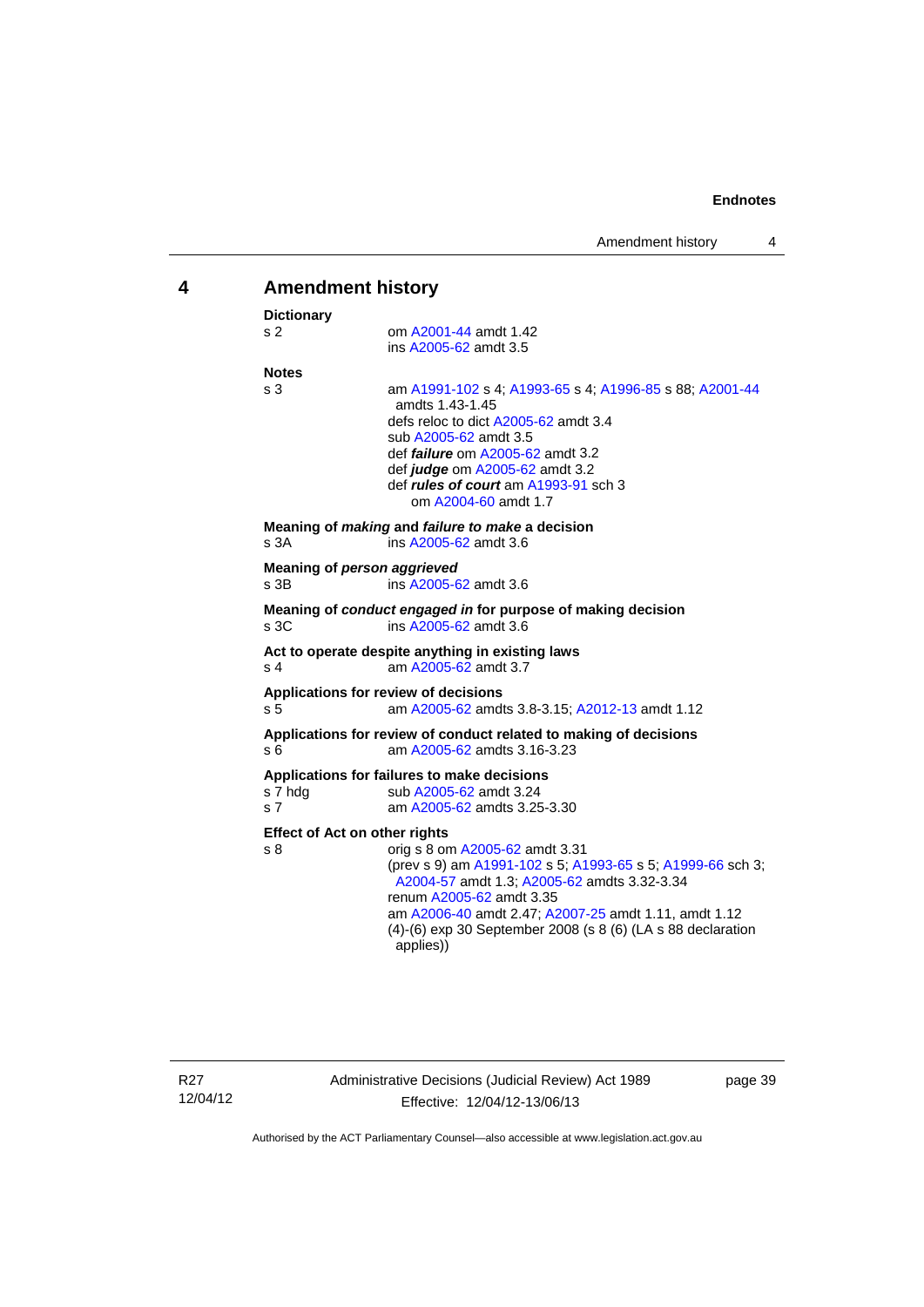4 Amendment history **Applications for order of review must set out grounds**  s 9 hdg (prev s 10 hdg) sub [A2005-62](http://www.legislation.act.gov.au/a/2005-62) amdt 3.36 s 9 orig s 9 renum as s 8 (prev s 10 hdg) am [A2004-60](http://www.legislation.act.gov.au/a/2004-60) amdt 1.8; ss and pars renum R13 LA (see [A2004-60](http://www.legislation.act.gov.au/a/2004-60) amdt 1.9); [A2005-62](http://www.legislation.act.gov.au/a/2005-62) amdt 3.37, amdt 3.38 renum [A2005-62](http://www.legislation.act.gov.au/a/2005-62) amdt 3.39 **Period in which application for order of review must be made**  s 10 orig s 10 renum as s 9 ins [A2005-62](http://www.legislation.act.gov.au/a/2005-62) amdt 3.40 **Application for order of review not limited to grounds in application**  s 11 sub [A2005-62](http://www.legislation.act.gov.au/a/2005-62) amdt 3.40 **Reasons for decision may be obtained**  s 13 am [A2005-62](http://www.legislation.act.gov.au/a/2005-62) amdt 3.41, amdt 3.42, amdt 3.44, amdt 3.45, amdt 3.47; ss renum [A2005-62](http://www.legislation.act.gov.au/a/2005-62) amdt 3.43, amdt 3.46; [A2008-36](http://www.legislation.act.gov.au/a/2008-36) amdt 1.13 **Certain information not required to be disclosed**  s 14 am [A2005-62](http://www.legislation.act.gov.au/a/2005-62) amdts 3.48-3.51 **Ministerial certificate about disclosure of information**<br>s 15 hdg sub A2005-62 amdt 3.52 sub [A2005-62](http://www.legislation.act.gov.au/a/2005-62) amdt 3.52 s 15 am [A2005-62](http://www.legislation.act.gov.au/a/2005-62) amdts 3.53-3.55; ss renum [A2005-62](http://www.legislation.act.gov.au/a/2005-62) amdt 3.56 **Stay of proceedings**  s 16 am [A1999-66](http://www.legislation.act.gov.au/a/1999-66) sch 3; [A2005-62](http://www.legislation.act.gov.au/a/2005-62) amdt 3.57, amdt 3.58 **Powers of Supreme Court in relation to applications for order of review**  s 17 hdg sub [A2005-62](http://www.legislation.act.gov.au/a/2005-62) amdt 3.59 s 17 am [A2005-62](http://www.legislation.act.gov.au/a/2005-62) amdt 3.60-3.62 **Change in person holding, or performing the duties of, an office**  s 18 **am [A2005-62](http://www.legislation.act.gov.au/a/2005-62)** amdt 3.63; ss renum R17 LA **Intervention by Minister**  s 19 sub [A2005-62](http://www.legislation.act.gov.au/a/2005-62) amdt 3.64 **Act not to apply to certain decisions**  s 20 am [A2005-62](http://www.legislation.act.gov.au/a/2005-62) amdt 3.65; ss renum [A2005-62](http://www.legislation.act.gov.au/a/2005-62) amdt 3.66 **Regulation-making power**  s 21 sub [A2001-44](http://www.legislation.act.gov.au/a/2001-44) amdt 1.46 **Transitional—sch 1, clause 5**  s 22 ins [A2004-13](http://www.legislation.act.gov.au/a/2004-13) amdt 2.1 exp 1 July 2005 (s 22 (2))

page 40 Administrative Decisions (Judicial Review) Act 1989 Effective: 12/04/12-13/06/13

R27 12/04/12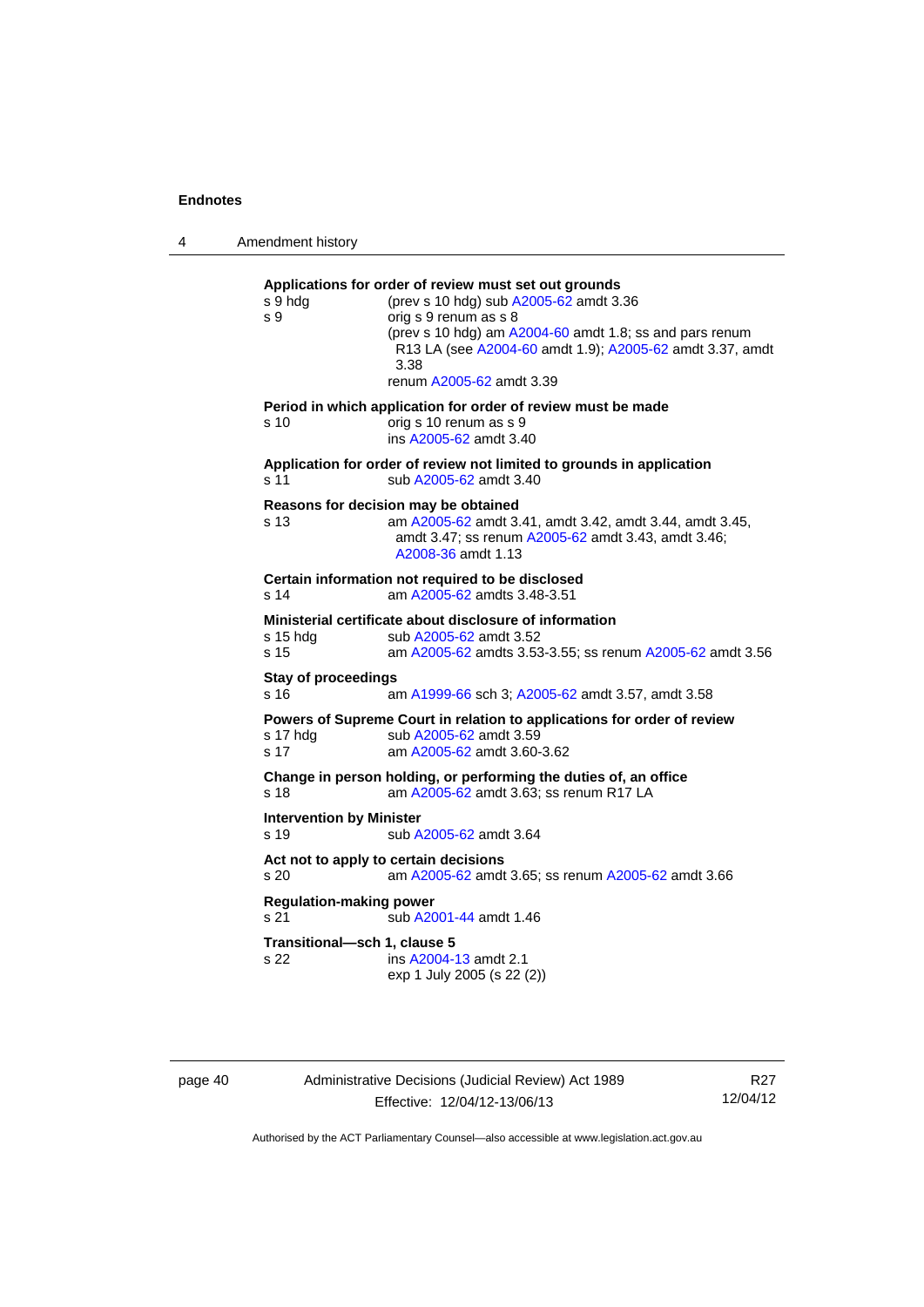#### **Decisions to which this Act does not apply**  sch 1 am [A1991-3](http://www.legislation.act.gov.au/a/1991-3) sch; [A1992-71](http://www.legislation.act.gov.au/a/1992-71) s 53; [A1994-10](http://www.legislation.act.gov.au/a/1994-10) s 4; [A1998-18](http://www.legislation.act.gov.au/a/1998-18) sch 1; [A1999-5](http://www.legislation.act.gov.au/a/1999-5) sch 2; [A1999-8](http://www.legislation.act.gov.au/a/1999-8) s 33; [A2000-16](http://www.legislation.act.gov.au/a/2000-16) sch 3 pt 1; [A2001-44](http://www.legislation.act.gov.au/a/2001-44) amdt 1.47; [A2002-15](http://www.legislation.act.gov.au/a/2002-15) s 14; [A2002-42](http://www.legislation.act.gov.au/a/2002-42), s 44; [A2003-8](http://www.legislation.act.gov.au/a/2003-8) amdt 1.1; [A2004-13](http://www.legislation.act.gov.au/a/2004-13) amdt 2.2; [A2004-27](http://www.legislation.act.gov.au/a/2004-27) s 15; [A2004-40](http://www.legislation.act.gov.au/a/2004-40) s 40; [A2004-65](http://www.legislation.act.gov.au/a/2004-65) s 76 sub [A2005-62](http://www.legislation.act.gov.au/a/2005-62) amdt 3.67 am [A2006-23](http://www.legislation.act.gov.au/a/2006-23) amdt 1.1; items renum [A2006-23](http://www.legislation.act.gov.au/a/2006-23) amdt 1.2; [A2007-19](http://www.legislation.act.gov.au/a/2007-19) s 208; [A2008-52](http://www.legislation.act.gov.au/a/2008-52) s 12; items renum R23 LA; [A2010-10](http://www.legislation.act.gov.au/a/2010-10) amdt 2.1; items renum R25 LA; [A2011-18](http://www.legislation.act.gov.au/a/2011-18) amdt 4.1; [A2011-22](http://www.legislation.act.gov.au/a/2011-22) amdt 1.18 **Decisions to which s 13 does not apply**  sch 2 am [A1994-38](http://www.legislation.act.gov.au/a/1994-38) sch 1 pt 3; [A1996-26](http://www.legislation.act.gov.au/a/1996-26) sch sub [A2005-62](http://www.legislation.act.gov.au/a/2005-62) amdt 3.68 am [A2006-23](http://www.legislation.act.gov.au/a/2006-23) amdt 1.3; [A2008-36](http://www.legislation.act.gov.au/a/2008-36) amdt 1.14; [A2011-22](http://www.legislation.act.gov.au/a/2011-22) amdt 1.19, amdt 1.20 **Dictionary**  dict ins [A2005-62](http://www.legislation.act.gov.au/a/2005-62) amdt 3.69 am [A2008-36](http://www.legislation.act.gov.au/a/2008-36) amdt 1.15 def *conduct engaged in* ins [A2005-62](http://www.legislation.act.gov.au/a/2005-62) amdt 3.69 def *decision* ins [A2008-36](http://www.legislation.act.gov.au/a/2008-36) amdt 1.16 def *decision to which this Act applies* reloc from s 3 [A2005-62](http://www.legislation.act.gov.au/a/2005-62) amdt 3.4 def *duty* am [A1994-38](http://www.legislation.act.gov.au/a/1994-38) sch 1 pt 3 reloc from s 3 [A2005-62](http://www.legislation.act.gov.au/a/2005-62) amdt 3.4 def *enactment* am [A1999-66](http://www.legislation.act.gov.au/a/1999-66) sch 3 sub [A2005-62](http://www.legislation.act.gov.au/a/2005-62) amdt 3.1 reloc from s 3 [A2005-62](http://www.legislation.act.gov.au/a/2005-62) amdt 3.4 def *failure to make* ins [A2005-62](http://www.legislation.act.gov.au/a/2005-62) amdt 3.69 def *making* ins [A2005-62](http://www.legislation.act.gov.au/a/2005-62) amdt 3.69 def *order of review* am [A2005-62](http://www.legislation.act.gov.au/a/2005-62) amdt 3.3 reloc from s 3 [A2005-62](http://www.legislation.act.gov.au/a/2005-62) amdt 3.4 def *person aggrieved* ins [A2005-62](http://www.legislation.act.gov.au/a/2005-62) amdt 3.69 def *statement of reasons* ins [A2005-62](http://www.legislation.act.gov.au/a/2005-62) amdt 3.69

R27 12/04/12 Administrative Decisions (Judicial Review) Act 1989 Effective: 12/04/12-13/06/13

page 41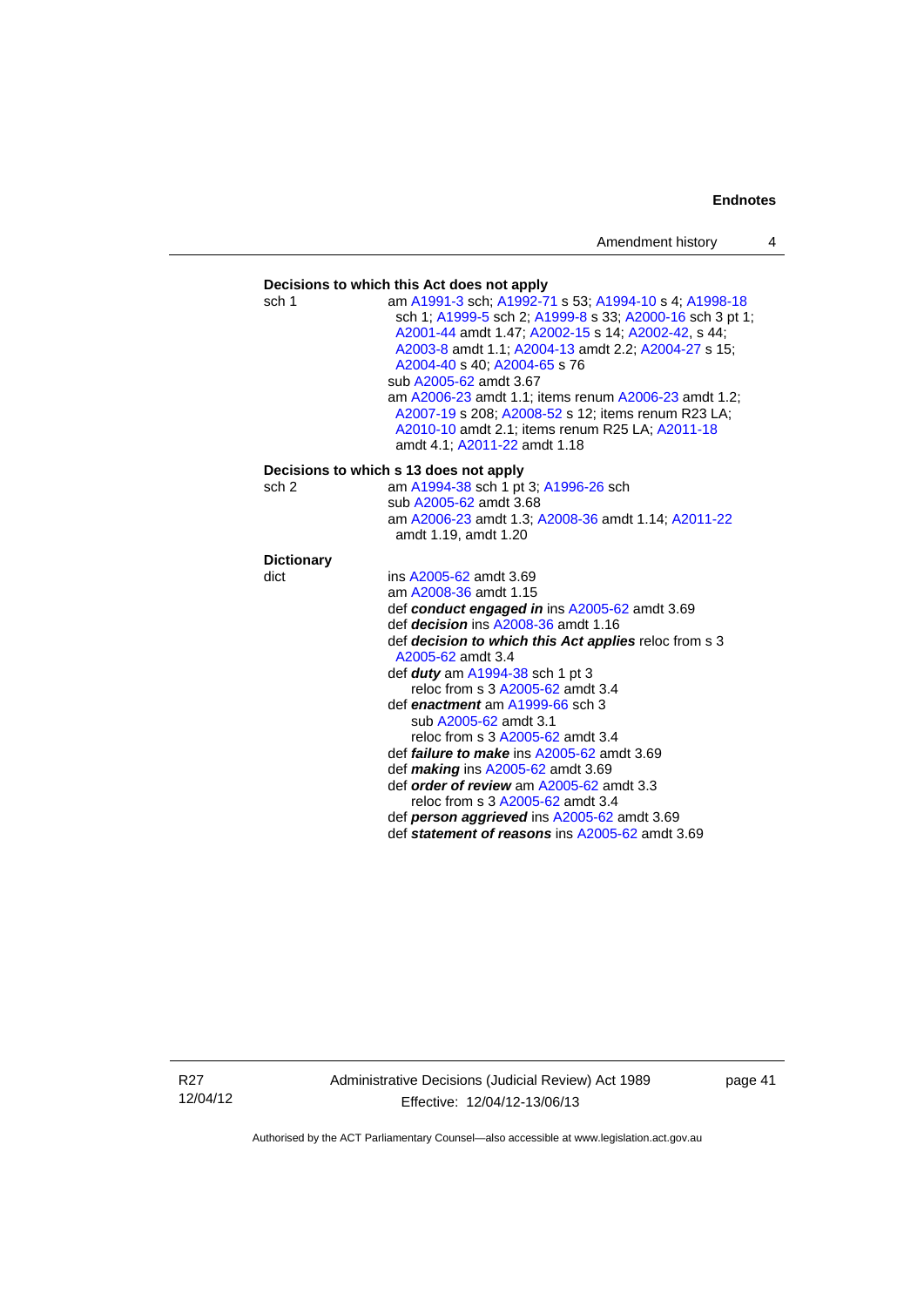<span id="page-45-0"></span>5 Earlier republications

# **5 Earlier republications**

Some earlier republications were not numbered. The number in column 1 refers to the publication order.

Since 12 September 2001 every authorised republication has been published in electronic pdf format on the ACT legislation register. A selection of authorised republications have also been published in printed format. These republications are marked with an asterisk (\*) in column 1. Electronic and printed versions of an authorised republication are identical.

| <b>Republication No</b> | <b>Amendments to</b> | <b>Republication date</b> |  |
|-------------------------|----------------------|---------------------------|--|
| 1                       | A1991-102            | 15 July 1992              |  |
| $\overline{2}$          | A1993-91             | 31 January 1994           |  |
| 3                       | A1994-38             | 31 January 1995           |  |
| 4                       | A1996-26             | 30 November 1996          |  |
| 5                       | A1999-8              | 1 March 1999              |  |
| 6                       | A2001-44             | 18 October 2001           |  |
| 7                       | A2002-15             | 20 May 2002               |  |
| 8                       | A2003-8              | 2 June 2003               |  |
| 9                       | A2003-8              | 15 August 2003            |  |
| 10                      | A2004-27             | 27 May 2004               |  |
| 11                      | A2004-40             | 10 July 2004              |  |
| 12                      | A2004-40             | 1 September 2004          |  |
| 13                      | A2004-65             | 10 January 2005           |  |
| 14                      | A2004-65             | 31 January 2005           |  |
| 15                      | A2004-65             | 9 March 2005              |  |
| 16                      | A2004-65             | 2 July 2005               |  |
| $17*$                   | A2005-62             | 11 January 2006           |  |
| 18                      | A2006-23             | 2 June 2006               |  |
| 19                      | A2006-40             | 29 September 2006         |  |
| 20                      | A2007-19             | 1 August 2007             |  |
| 21                      | A2007-25             | 31 March 2008             |  |
| 22                      | A2008-36             | 1 October 2008            |  |
|                         |                      |                           |  |

page 42 Administrative Decisions (Judicial Review) Act 1989 Effective: 12/04/12-13/06/13

R27 12/04/12